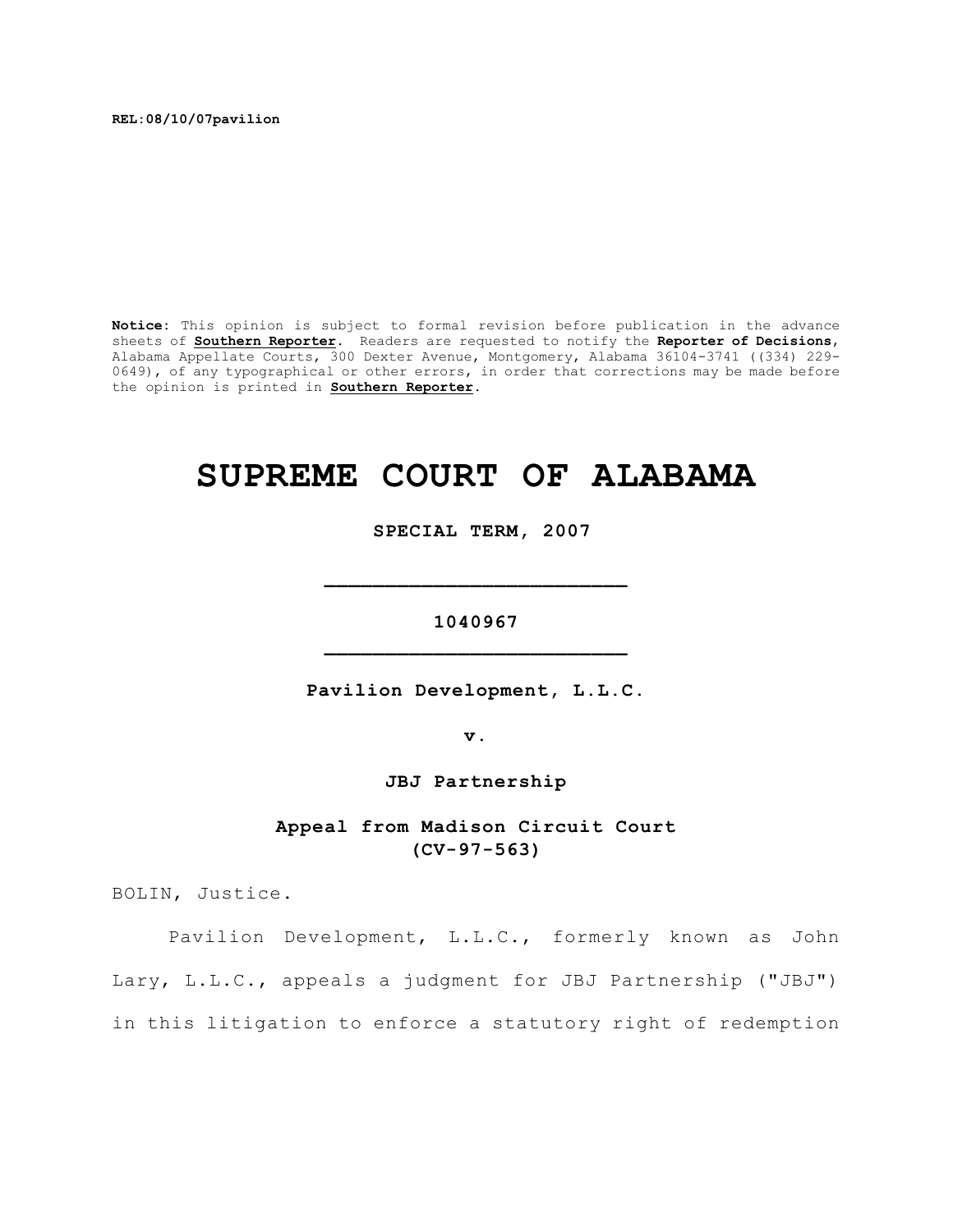with respect to certain realty purchased by JBJ in a foreclosure sale. We reverse.

## I. Facts and Procedural History

In August 1991 Pace Properties, an Alabama general partnership ("Pace"), sold Gallop Enterprises, Inc. ("Gallop"), approximately 22 acres of unimproved real property located in Madison County. At the time of that sale, Gallop executed a promissory note for \$1,439,010 in favor of Pace; this note was secured by a mortgage on the undeveloped realty. Thereafter, Gallop incurred expenses in developing the subject property for residential use. However, before the property could be fully developed and before it paid the promissory note to Pace, Gallop, in February 1994, filed for bankruptcy under Chapter 11 of the Bankruptcy Code.

After it filed its petition in bankruptcy, Gallop and its creditors, in April 1995, agreed to restructure Gallop's financial obligations and allow Gallop to continue the residential development of the property ("the restructure"). Richard Tracey was Gallop's principal manager at the time of the restructure; Tracey's wife was at that time the president of Gallop and owned all of its stock. At the time of the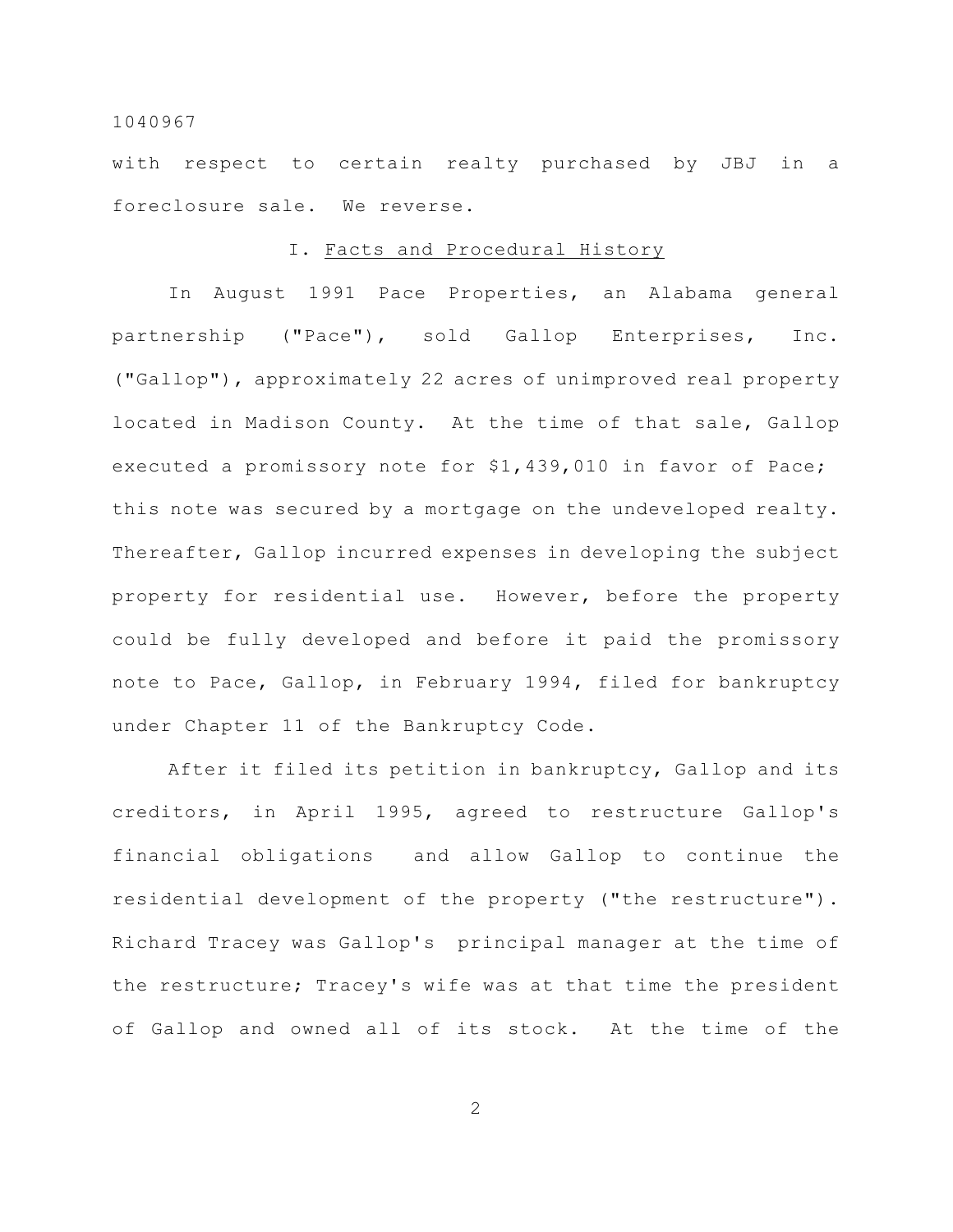restructure, the respective obligations of Gallop, Tracey, and Pace were restated in a comprehensive set of documents ("the settlement documents"). The settlement documents included an April 26, 1995, settlement agreement signed by all parties interested in Gallop's bankruptcy filing ("the settlement agreement"), a promissory note for a \$47,500 loan Pace made to Tracey and Gallop to allow Tracey to purchase his wife's stock in Gallop; an agreement under which Tracey, as security for the \$47,500 loan, pledged to Pace the Gallop stock Tracey intended to acquire from his wife ("the stock-pledge agreement"); and an irrevocable stock power in which Tracey appointed Pace as his attorney-in-fact to sell, assign, or transfer the pledged Gallop stock if Tracey or Gallop defaulted on their obligations under the settlement documents ("the stock power").

The settlement documents provided a framework for resolving all the commercial disputes concerning Gallop that were outstanding when those documents were executed. First, the settlement agreement contemplated that Gallop would complete various phases of the residential-development project (e.g., roads, utility lines, gutters, etc.) by specific dates.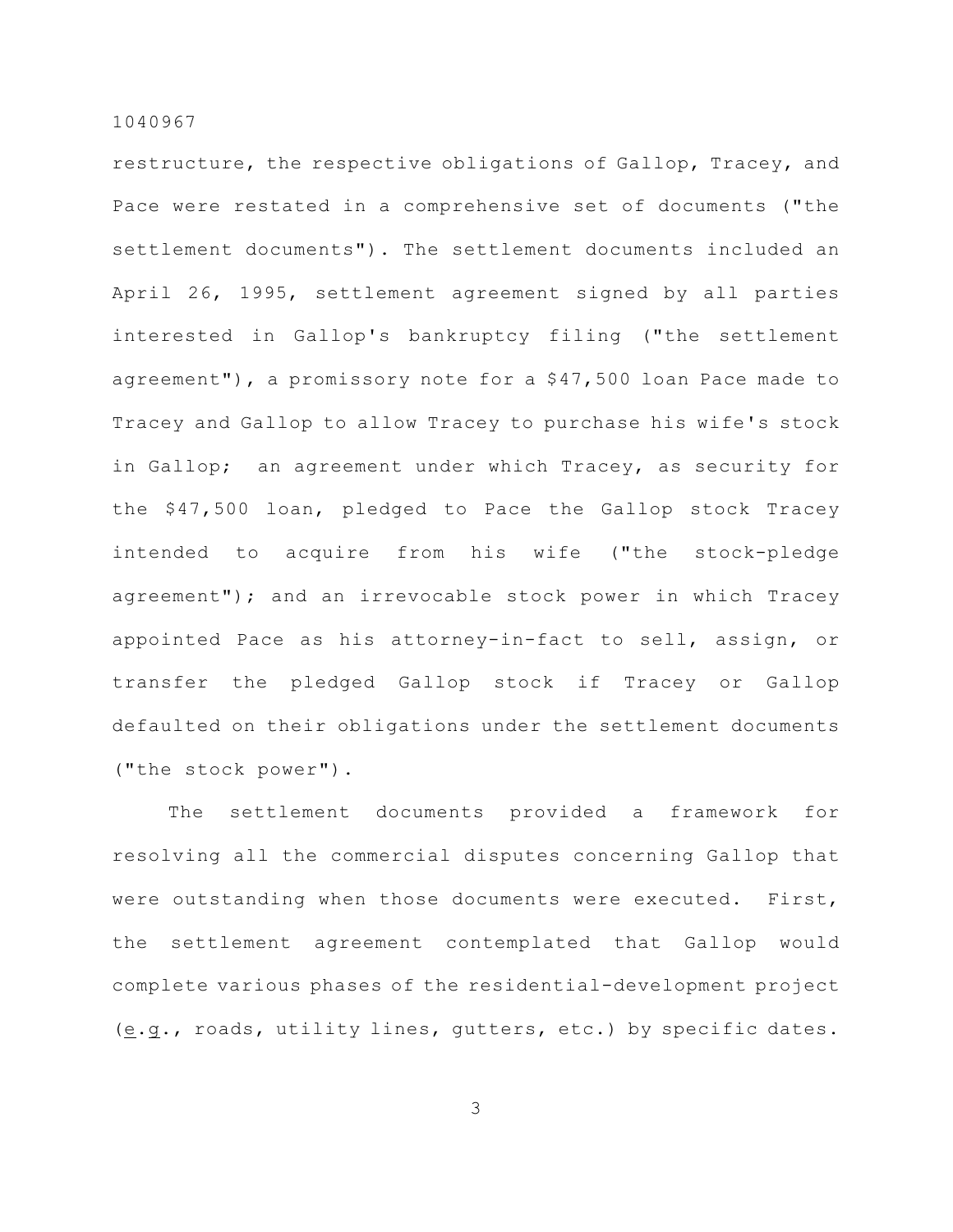Second, Gallop stipulated that Pace had a valid claim against Gallop in the amount of \$1,439,010. As consideration and security for Gallop's agreement to pay Pace that amount, Gallop executed a new, restated mortgage on part of the subject property in favor of Pace ("the Pace mortgage"). The Pace mortgage applied to approximately 19 acres at the development site ("the development tract").<sup>1</sup> The parties also stipulated that the Pace mortgage would be subordinate to a restated mortgage on the development tract that was executed in favor of another of Gallop's creditors.

Third, section 8.01(b) of the settlement agreement stated that, in the event of a default, "to the fullest extent permitted by law, [Gallop and Tracey waive] the benefit of all laws now existing or hereinafter enacted granting a right of redemption from any sale made [after a foreclosure on the Pace mortgage] ...." The settlement agreement also contemplated that, in the event of a default, Pace could enforce its mortgage lien and foreclose on the development tract without violating the automatic-stay provision of the Bankruptcy Code.

 ${}^{1}$ A portion of the original 22 acres was released from the mortgage; thus, the development tract consisted of approximately 19 acres of unimproved land.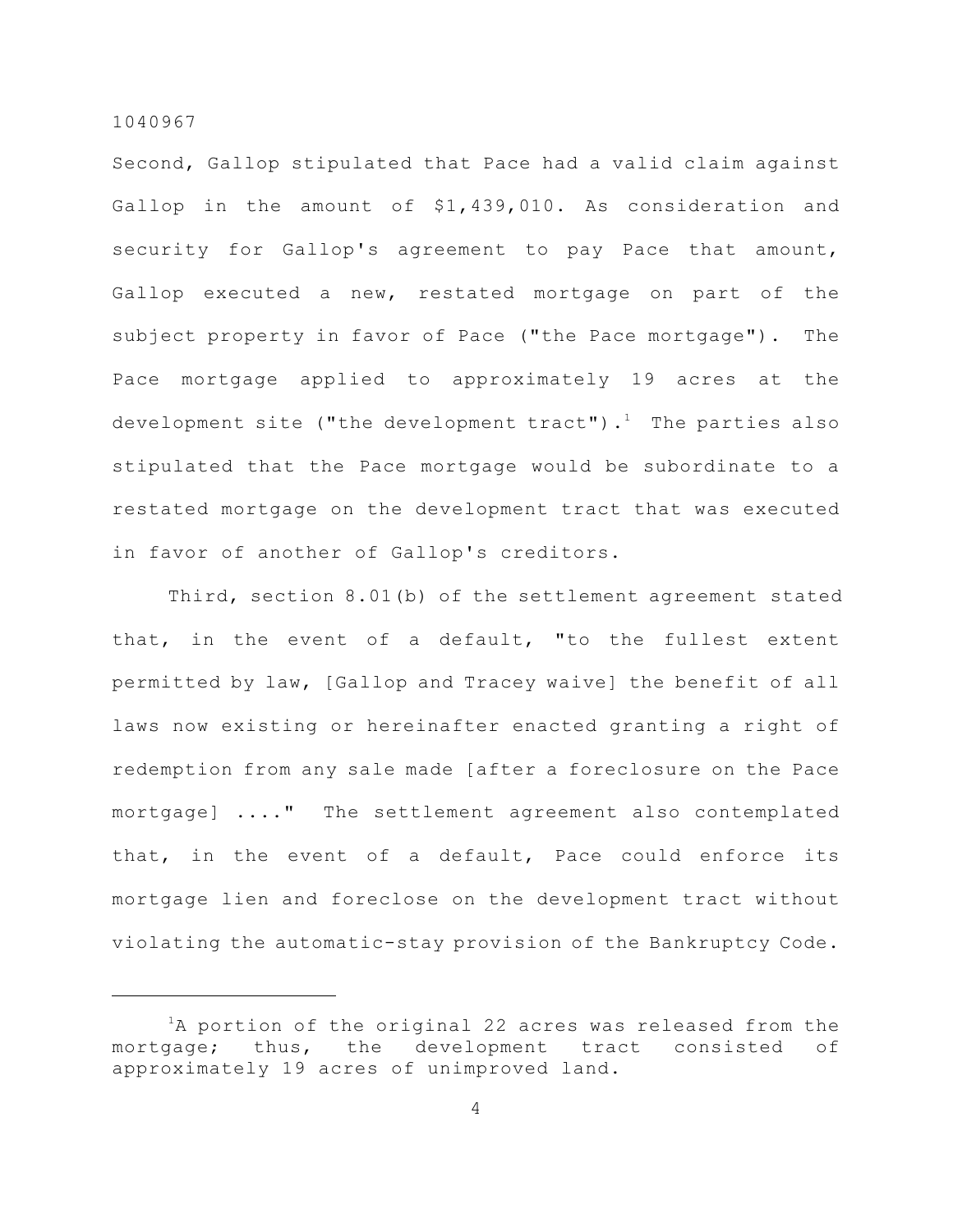In June 1995 the bankruptcy court in which Gallop had filed its Chapter 11 bankruptcy petition approved the settlement documents and dismissed Gallop's bankruptcy case. After that case was dismissed, Gallop continued its development activities on the development tract. However, on December 18, 1995, Pace's counsel addressed the following correspondence to "Mr. Richard Tracey, Gallop Enterprises, Inc.":

"Dear Mr. Tracey:

"Under the terms of your agreement with Pace Properties ('Pace') dated April 26, 1995, please be advised that Pace has elected to declare you in default and proceed to foreclosure."

Thereafter, on March 22, 1996, Pace sold the development tract to JBJ -- the highest bidder at the foreclosure sale -- for \$100,000.<sup>2</sup> The mortgage foreclosure deed stated that JBJ received title subject to "the statutory rights of redemption on the parts of those entitled to redeem as provided by the laws of the State of Alabama."

During the months after foreclosure, JBJ conveyed parcels in the development tract to two transferees -- Asghar D.

 $2JBJ$  is an Alabama general partnership; its general partners are James E. Pace, James P. Pace, and William Byron Pace. Those persons were also general partners in Pace.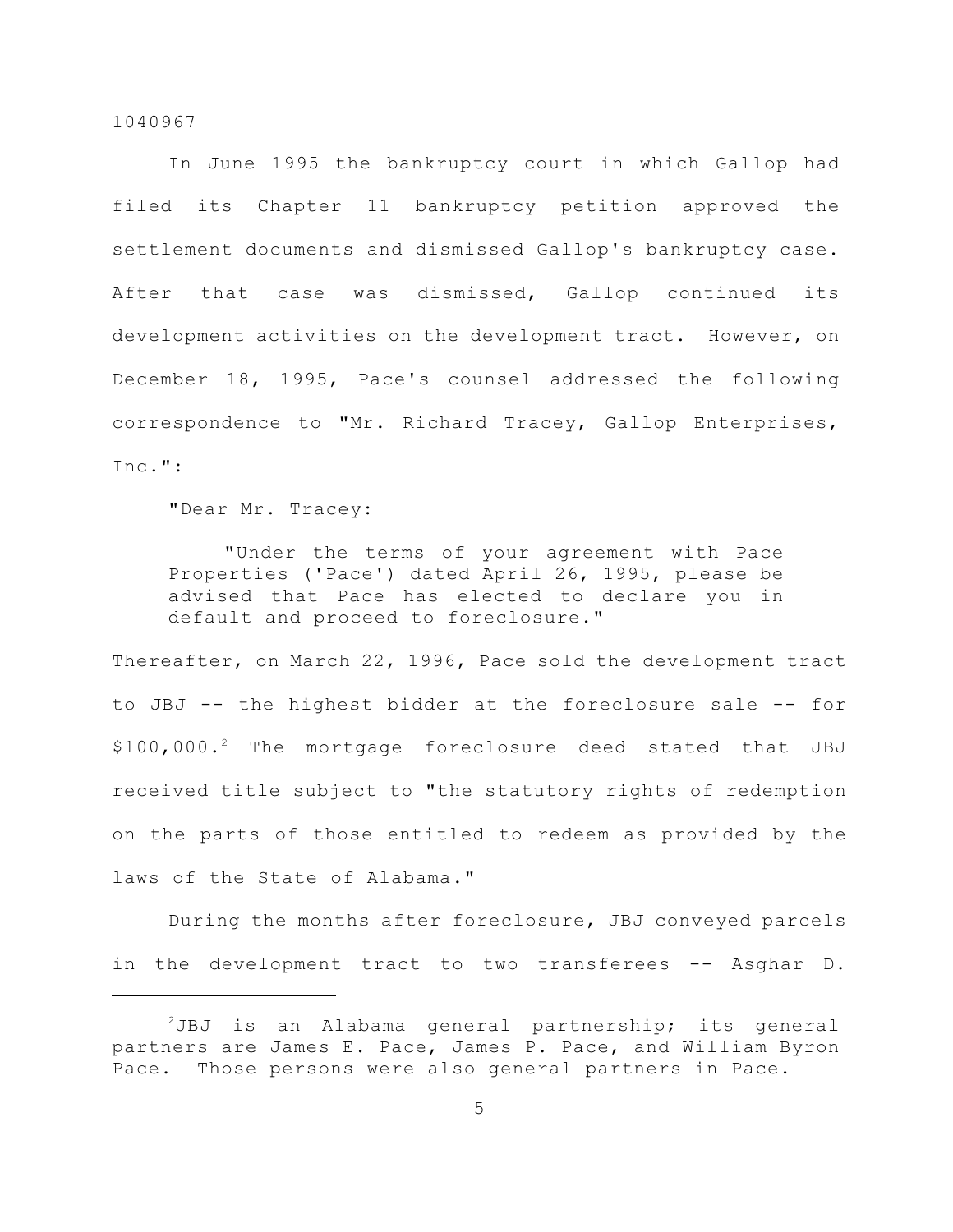Pourhassani and Atlantis Development Company, Inc. ("Atlantis"). Pourhassani purchased his parcel(lot 15, block 1) from JBJ on June 10, 1996. JBJ transferred other parcels to Atlantis on September 20, 1996, and on January 16, 1997. $^3$ Atlantis resold one of the lots it acquired from JBJ (lot 18) on January 16, 1997, to Fritz E. Nelson and Louise A. Nelson that same day. $4$ 

Several particularly pertinent events occurred in March 1997. On March 1, Gallop, through its president, Tracey, sent JBJ a letter expressing Gallop's intent to exercise its right of redemption on the development tract; that letter requested that JBJ furnish Gallop an itemized statement of the lawful charges JBJ had incurred in connection with the development tract. On March 9, Gallop, again acting through Tracey, sent similar written notices and requests for statements to Pourhassani and Atlantis -- the parties to whom JBJ had

 $3$ The parcels conveyed to Atlantis were lots 12 and 18 of block 1 in Pavilion Phase II, and lot 2 of block 2 in Pavilion Phase I.

 $4JBJ$  had granted the City of Huntsville a permanent drainage easement over a portion of the development tract on June 6, 1996. The City of Huntsville is not a party to this proceeding.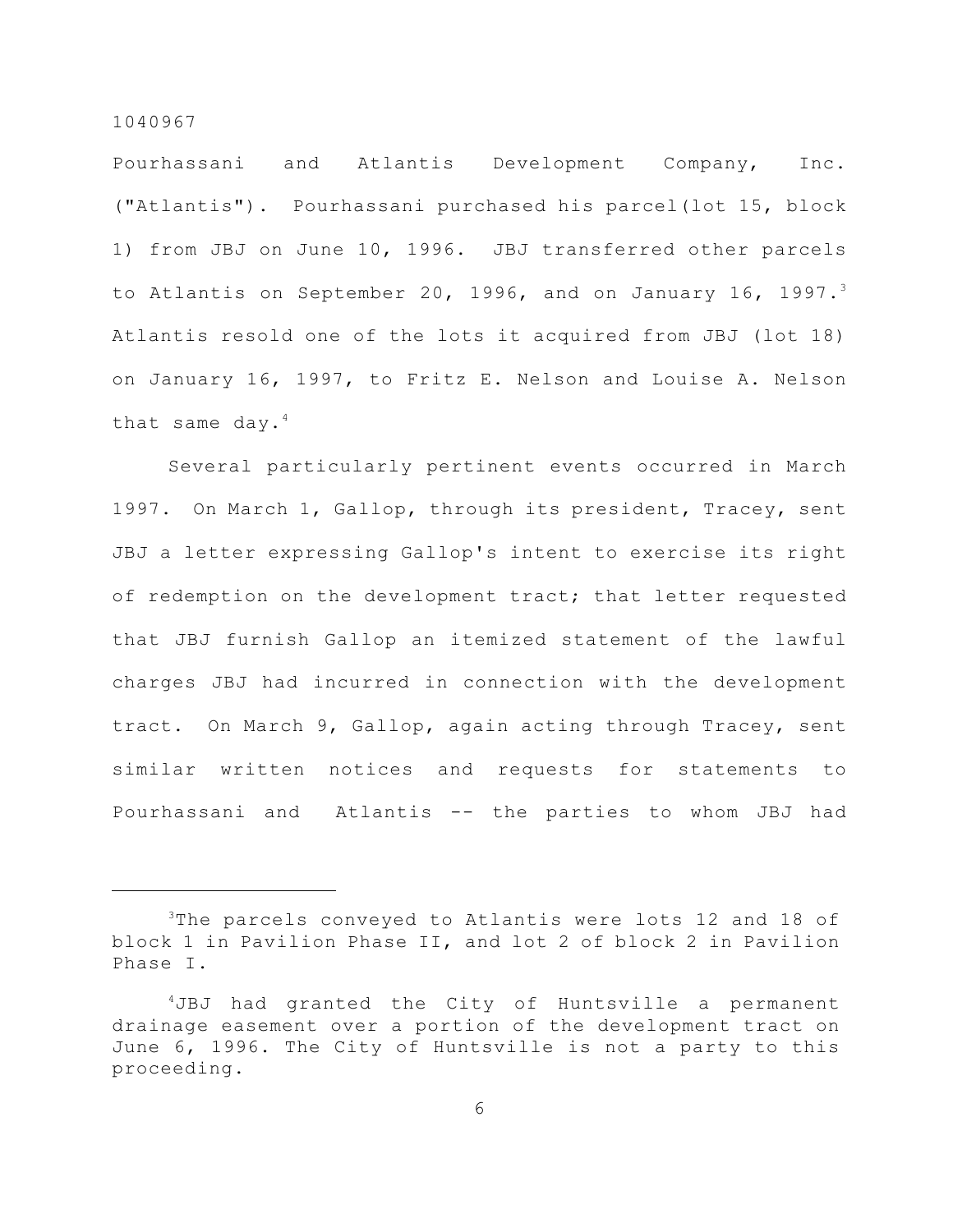resold lots within the development tract following the foreclosure sale.

On March 11, 1997, counsel for JBJ and Atlantis, E. Ray McKee, Jr., replied to Gallop's notices and requests for itemized statements in a letter to Tracey ("the McKee letter"). The McKee letter stated:

"RE: Your notices of redemption to Atlantis Development and JBJ Partnership

"Dear Mr. Tracey:

"I have been requested by Atlantis Development Company, Inc., and JBJ Partnership to respond to your notices of redemption. Please be advised that Gallop Enterprises, Inc., does not have a right of redemption. Gallop Enterprises relinquished this right by document recorded of record in the Probate Records of Madison County, Alabama.

"Furthermore, please be advised that pursuant to the irrevocable stock power held by Pace Properties you are no longer an officer or authorized representative of Gallop Enterprises, Inc. If you continue to represent that you are an officer of Gallop Enterprises, Inc., legal action may be taken against you.

"You are hereby given formal notice that you are in default of your agreement with Pace Properties. You have fourteen (14) days from the date of this letter, or seven (7) days after receipt of this letter, whichever first occurs, to redeem the stock of Gallop Enterprises, Inc., by payment in full of the debt, plus accrued interest, for which the stock was pledged as security. After this time, Pace Properties shall dispose of the stock."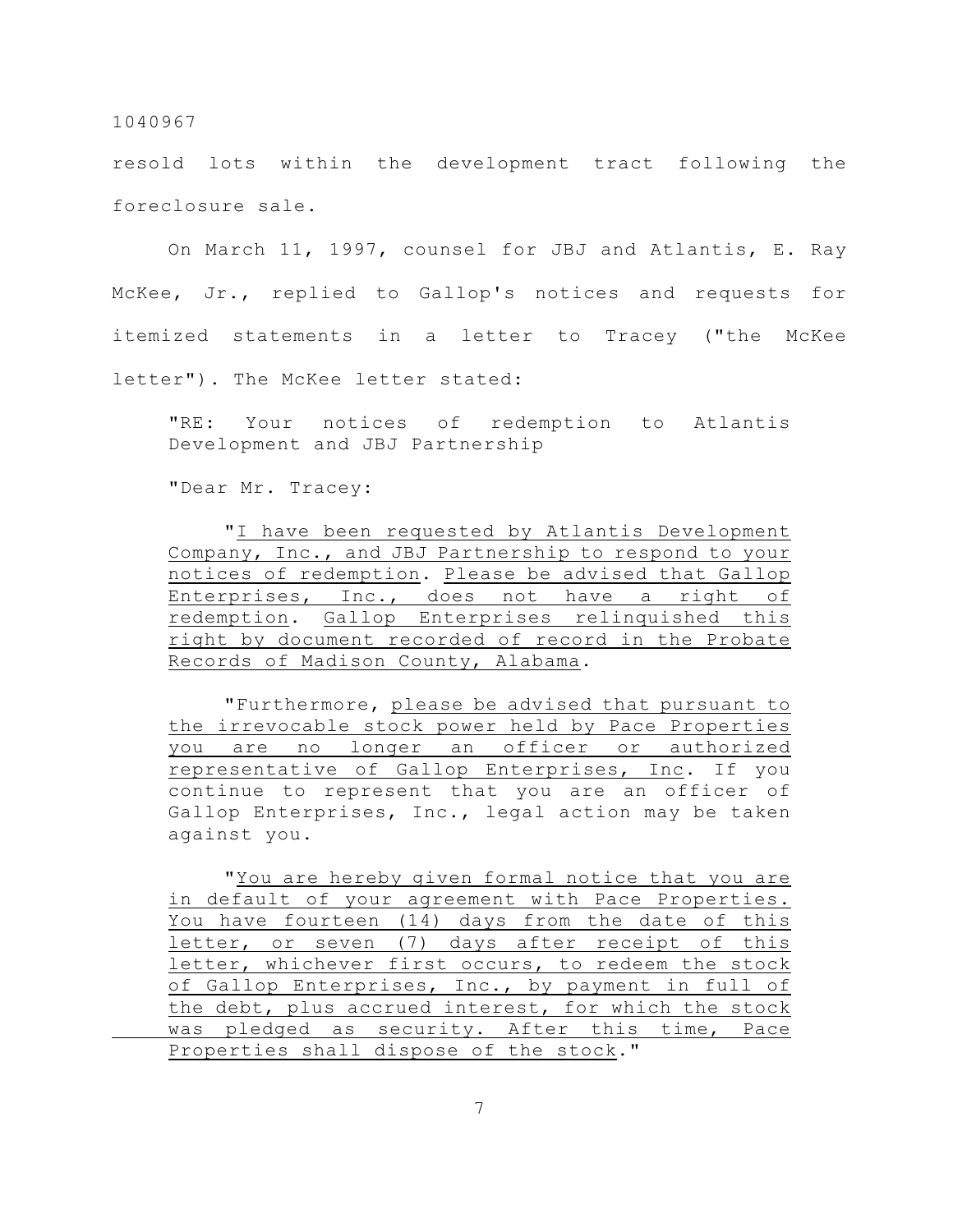(Emphasis supplied.) Pourhassani did not respond in writing to the notice that Gallop sent him on March 9.<sup>5</sup>

On March 13, 1997, Gallop, acting through Tracey, transferred its statutory right of redemption in the development tract to Lary, in consideration for \$1,000. $^6$  The assignment and bill-of-sale instrument evidencing that transfer ("the assignment") stated:

"Gallop Enterprises, Inc. does ... hereby sell, bargain, bequeath, assign , transfer, convey, and deliver to John Lary, L.L.C. its statutory right of redemption with respect to the [development tract that was sold at a foreclosure sale held on March 22, 1996,] together with all right, title, claim, and interest it holds with respect to said statutory right of redemption ...."

On March 19, 1997 -- 10 days after Gallop sent notice of its intent to redeem to Atlantis -- McKee, counsel for Atlantis, drafted a second response to Tracey ("the supplemental response"). The supplemental response stated:

"Dear Mr. Tracey:

 $5$ John Lary, L.L.C., to whom Gallop subsequently transferred its statutory right of redemption, filed an affidavit in the trial court stating that Pourhassani received the March 9, 1997, notice and orally offered to sell his lot to Lary for \$42,000.

 $6$ During the course of the litigation, John Lary, L.L.C., began operating as Pavilion Development, L.L.C.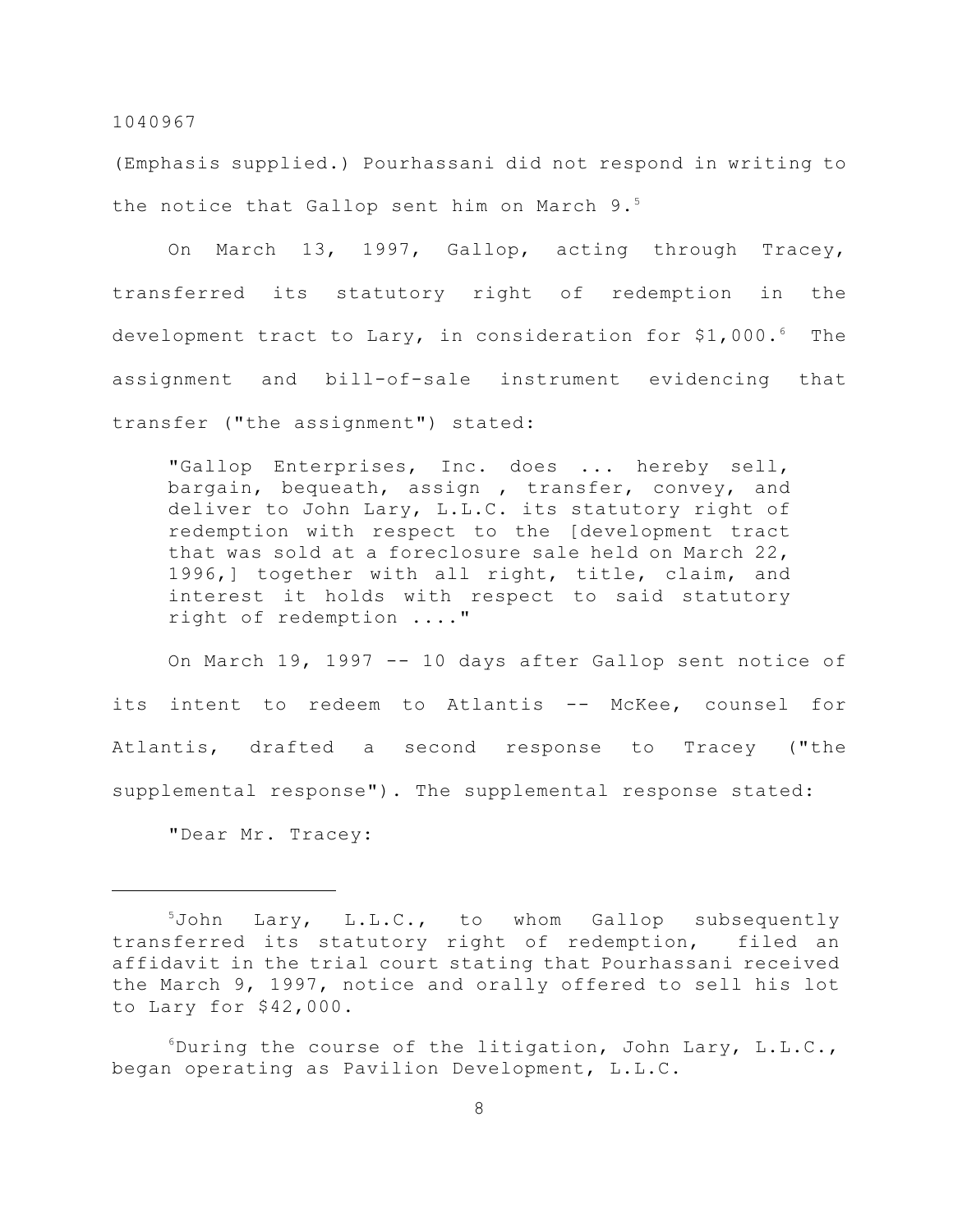"Although I have been advised that you do not have any authority to claim a right of redemption, this itemization is being furnished to perfect any rights Atlantis Development Company may have. Atlantis Development purchased Lot 2, Block 2 Pavilion Phase I for \$35,000.00 and Lot 12, B1ock 1 Pavilion Phase II for \$35,0OO. To date the market value of improvements to Lot 2, Block 2 Pavilion Phase I is \$146,700.00, and the market value of improvements to Lot 12, Block I Pavilion Phase II is \$158,400.00. Upon completion of the improvements, the fair market value of the improvements shall be \$163,000.00.

"This itemization is not an admission that you have any rights with respect to the subject properties."

(Emphasis supplied.)

By March 21, 1997, neither Tracey nor Gallop had paid the indebtedness owed to Pace on the \$47,500 loan or cured the breach noted in the McKee letter. Accordingly, as contemplated in that letter, Pace undertook on March 21 to foreclose on the Gallop stock Tracey had pledged to secure the \$47,500 loan. Pace recorded the following instrument concerning the circumstances of that foreclosure:

"BILL OF SALE OF CORPORATE STOCK

"Pace Properties, possessing the lawful right to sell, convey and otherwise dispose of all the stock of Gallop Enterprises, Inc., did offer to sell said stock on the 21st day of March, 1997, at 12:00 noon, and the only offer for said stock being that of Pace Properties, Pace Properties does hereby, in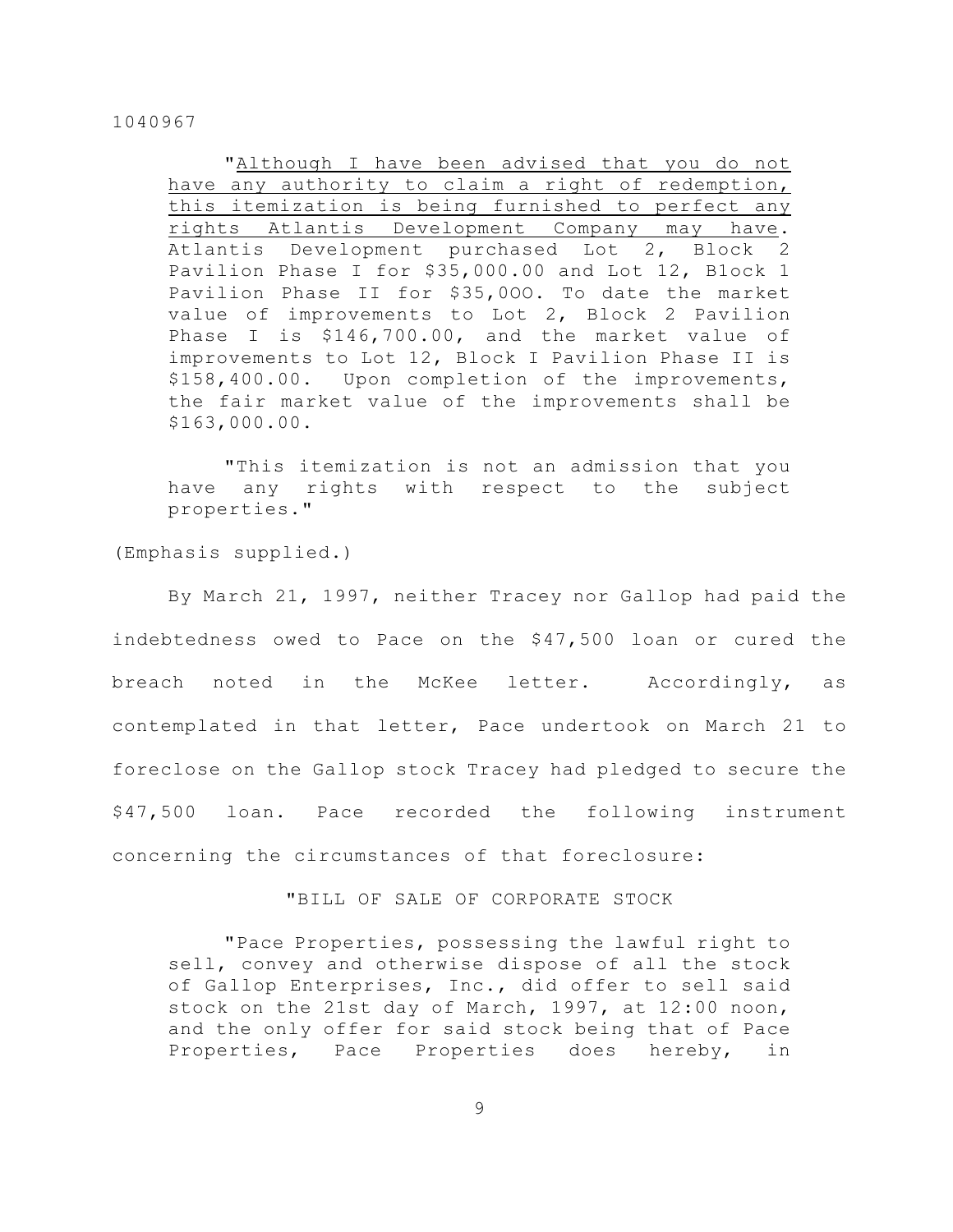consideration of payment of the sum of one thousand dollars (\$1,000.00), the receipt of which is hereby acknowledged, sell, convey and transfer all the shares of stock of Gallop Enterprises, Inc., to Pace Properties, an Alabama general partnership ....

"This sale is subject to the following condition:

"In the event that Richard Tracey should tender full payment of the indebtedness for which said stock was pledged on or before the 25th day of March, 1997, the purchaser herein shall convey said stock to Richard Tracey."

According to Pace, the foreclosure sale on the Gallop stock was conducted in the office of its counsel and completed by 12:30 p.m. on March 21, 1997.<sup>7</sup>

Later that afternoon, Lary filed a declaratory-judgment action in the trial court seeking recognition and enforcement of its statutory right of redemption in the development tract. Lary joined JBJ, the general partners of Pace, Pourhassani, Atlantis, and the Nelsons as defendants in that action and

 $\frac{70n}{n}$  March 21, 1997 at 12:38 p.m. -- eight minutes after Pace allegedly purchased the Gallop stock -- Tracey filed a petition for personal bankruptcy. Tracey listed the Gallop stock as one of his assets in that petition. In March 2000, the bankruptcy court that adjudicated Tracey's personal bankruptcy case determined that the foreclosure sale on March 21, 1997, in which Pace purportedly purchased the Gallop stock was invalid; according to that court, Tracey, not Pace, owned the Gallop stock on March 21, 1997  $-$  the date Tracey filed his petition in bankruptcy.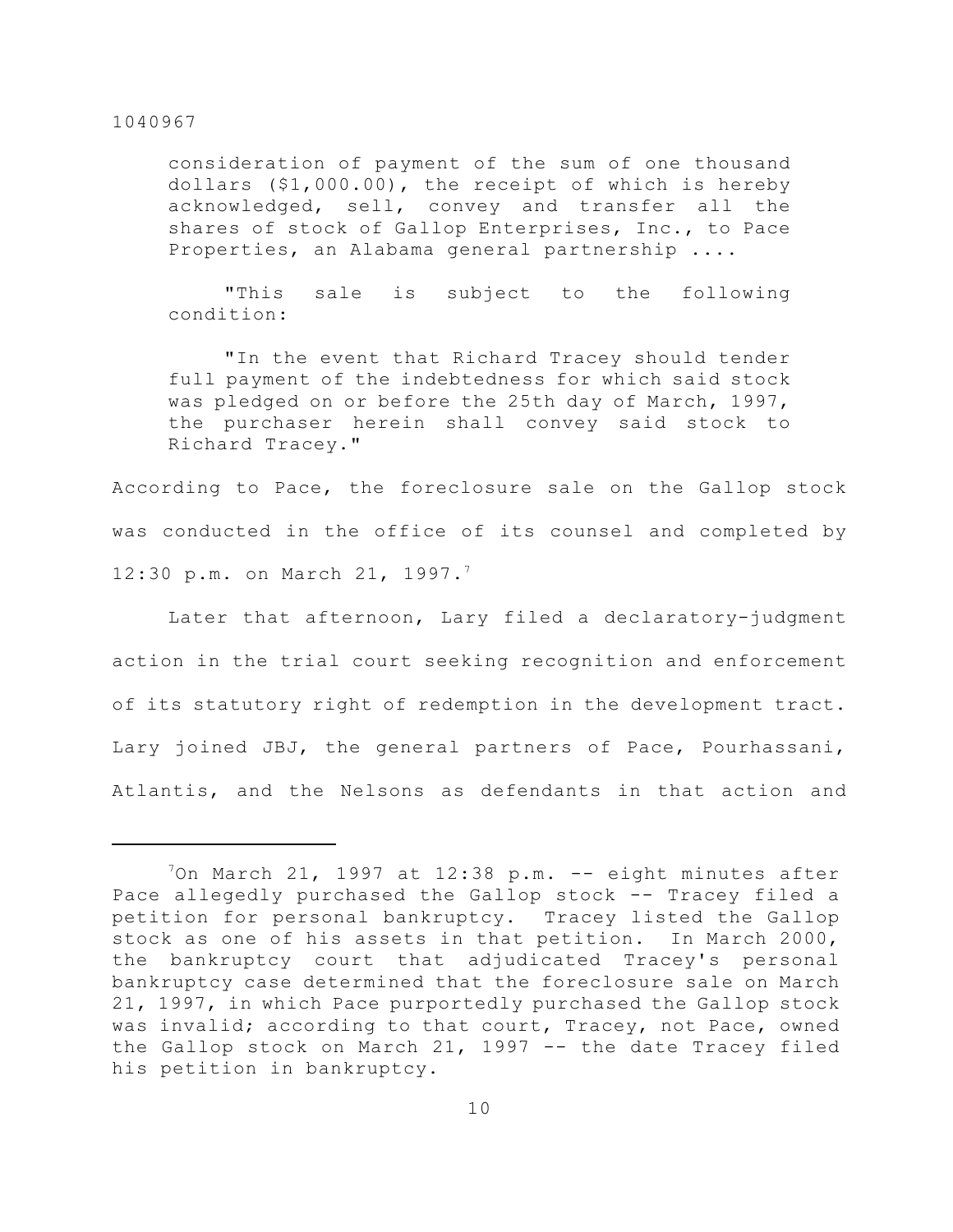requested that the trial court determine the respective rights and interests of all those parties.

Nine days after counsel for Atlantis had sent the supplemental response to Gallop, Lary advised Atlantis in correspondence dated March 28, 1997:

"Re: Ray McKee's letter dated March 19, 1997 John Lary, L.L.C. vs. JBJ Properties et al.

"Dear Sirs:

"Your attorney's letter dated March 19, 1997 is not an itemized statement of lawful charges. As you have already been informed by the Complaint in this lawsuit, incorporated herein by reference, John Lary, L.L.C. disagrees with your valuation of the claimed permanent improvements to the property in dispute, and wishes to pursue the remedies contained in the Alabama Redemption Statute and to go forward as stated in the Complaint."

In May 1997 JBJ filed a motion for a summary judgment, asserting two principal grounds: (1) that Tracey had no authority on March 13, 1997, to make the assignment, and (2) that Lary had failed to comply with various statutory prerequisites in § 6-5-247 et seq., Ala. Code 1975, necessary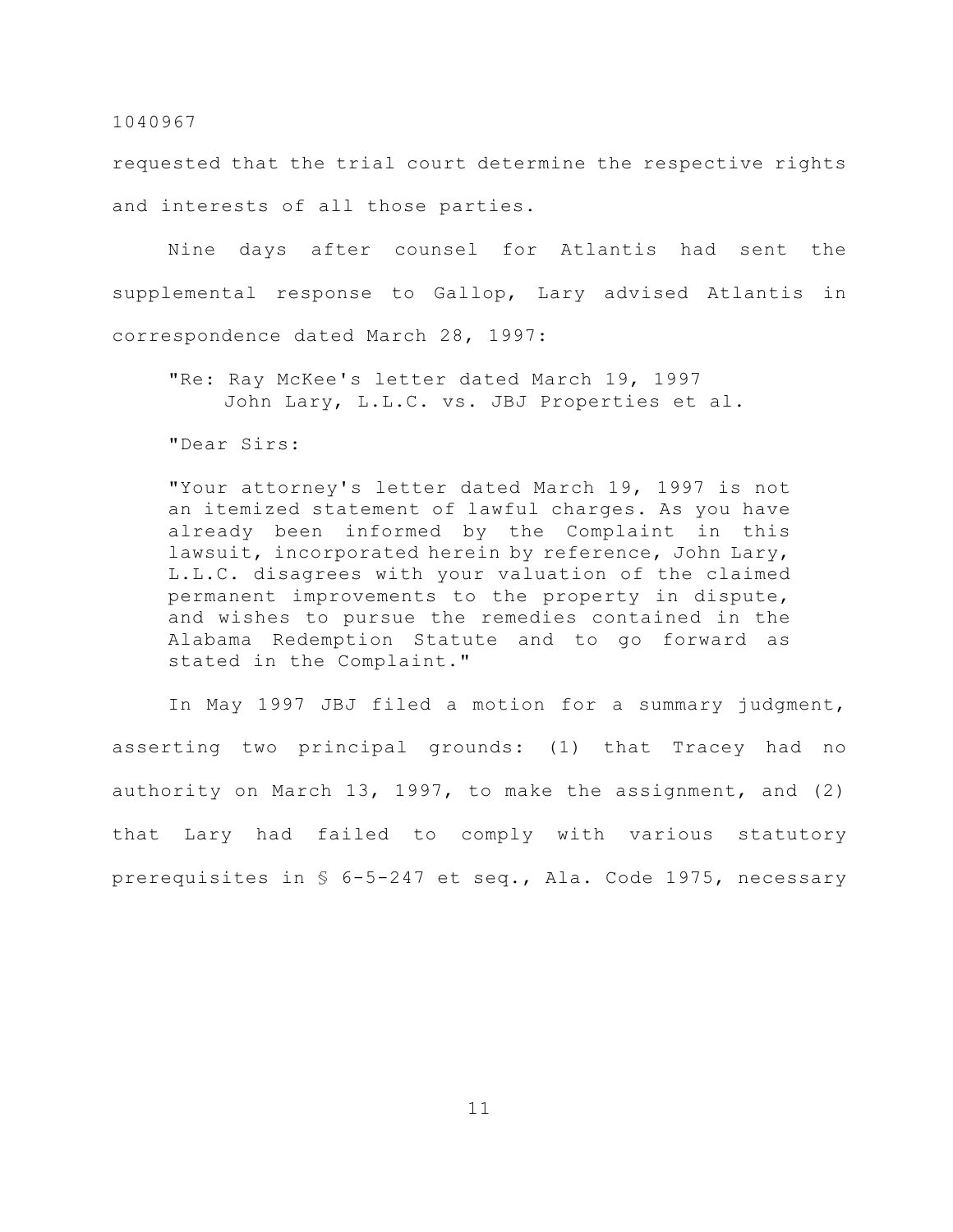to exercise the right of redemption. $\delta$  Judge Joseph Battle issued the following order on October 22, 1997:

"On all pending motions for summary judgment, the Court finds that the [March 13, 1997,] assignment of the right of redemption [by Gallop to Lary] was lawful, and that the statutory requirements for redemption have been fulfilled ...."

In that order, Judge Battle reserved ruling on the issues whether to revive the Pace mortgage and the extent of the unpaid debt related to that interest.

Subsequently, Judge Buddy Aderholt was assigned as the trial judge in Lary's declaratory-judgment action. In January 1999 Judge Aderholt severed Lary's declaratory-judgment action

 $8$ Among other arguments, JBJ contended that Lary (1) did not comply with its obligation in § 6-5-252 to make a demand on the purchaser (or his or her transferees) for foreclosurerelated debt and other lawful charges; (2) failed to comply with the provisions in § 6-5-254 relating to the appointment of a referee to resolve disputes over the value of permanent improvements; (3) failed to tender payment of charges to the purchaser (or his or her transferees) before filing suit as required in § 6-5-252; and (4) upon filing suit, failed to deposit adequate amounts into court as contemplated in § 6-5- 256. JBJ also argued in its motion that summary judgment was proper because, it argued, Lary was judicially estopped from denying Gallop's waiver of its right of redemption and Lary had illegally attempted to effect a piecemeal redemption of the entire tract.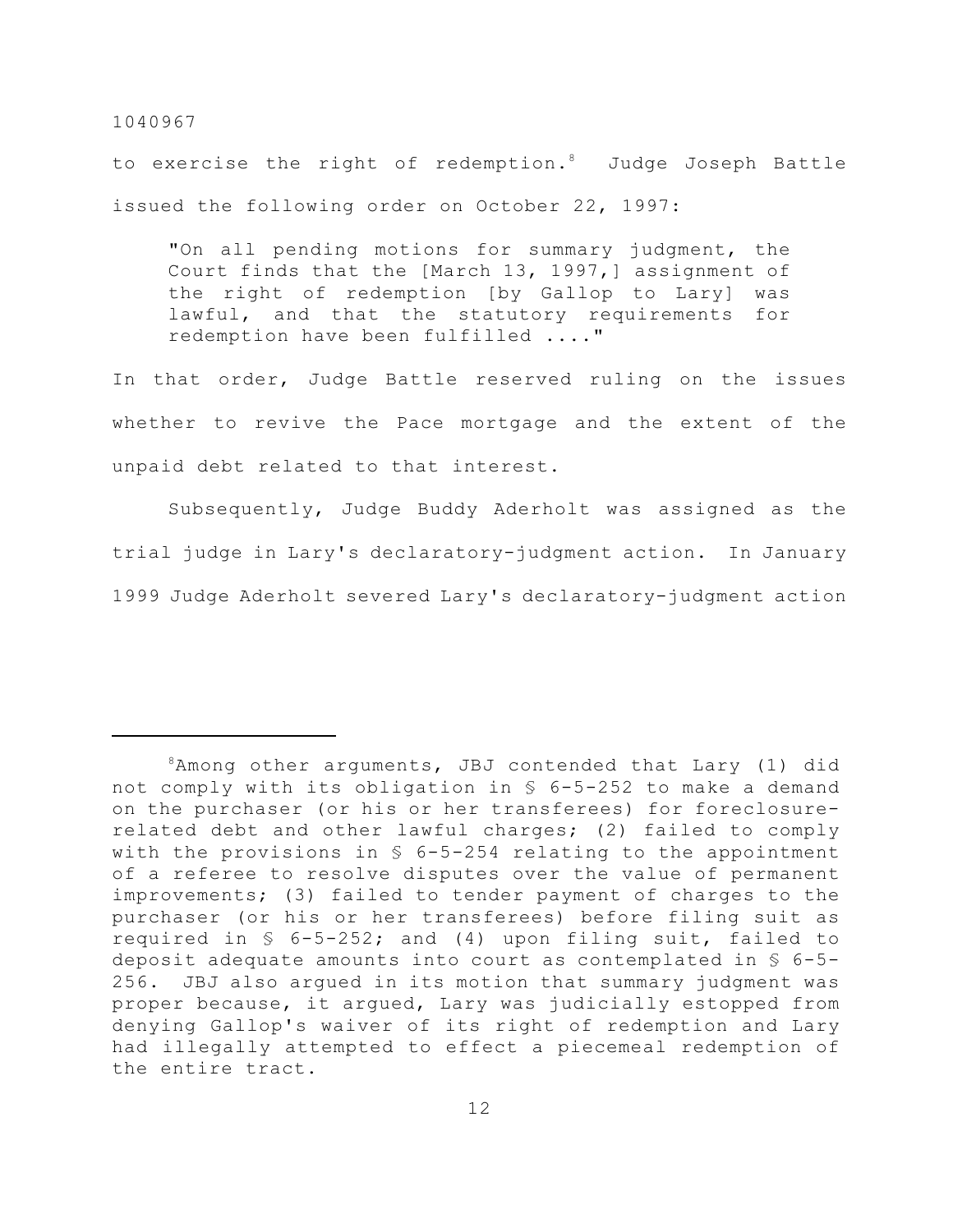from the numerous cross-claims, counterclaims, and third-party claims the defendants had by that time asserted. $9$ 

In June 2003, JBJ refiled its motion for a summary judgment ("the second summary-judgment motion"). Atlantis filed a motion for a summary judgment in July 2003, and Lary filed its own motion for a partial summary judgment in August 2003. As support for the second summary-judgment motion, JBJ reasserted the same grounds that the trial court had rejected in 1997. In its second summary-judgment motion JBJ briefed and argued the following five alternative grounds on which to dismiss Lary's action:

1. Tracey was without authority on March 13, 1997, to assign Gallop's right of redemption to Lary;

2. Lary was judicially estopped from denying that Gallop had waived its right of redemption;

3. Gallop failed to make a timely demand for lawful charges;

 $9$ In January 1999 Judge Aderholt stated that the following issues existed with respect to Lary's redemption claim: (1) the revival of the foreclosed Pace mortgage; (2) the times, payment frequency and amounts, and principal amount of any revival of that mortgage; (3) the legal effect of any responses to the demand for lawful charges; and (4) the lawful charges (if any) to be paid, any setoffs to those lawful charges, and Lary's obligations to complete the redemption of the real property.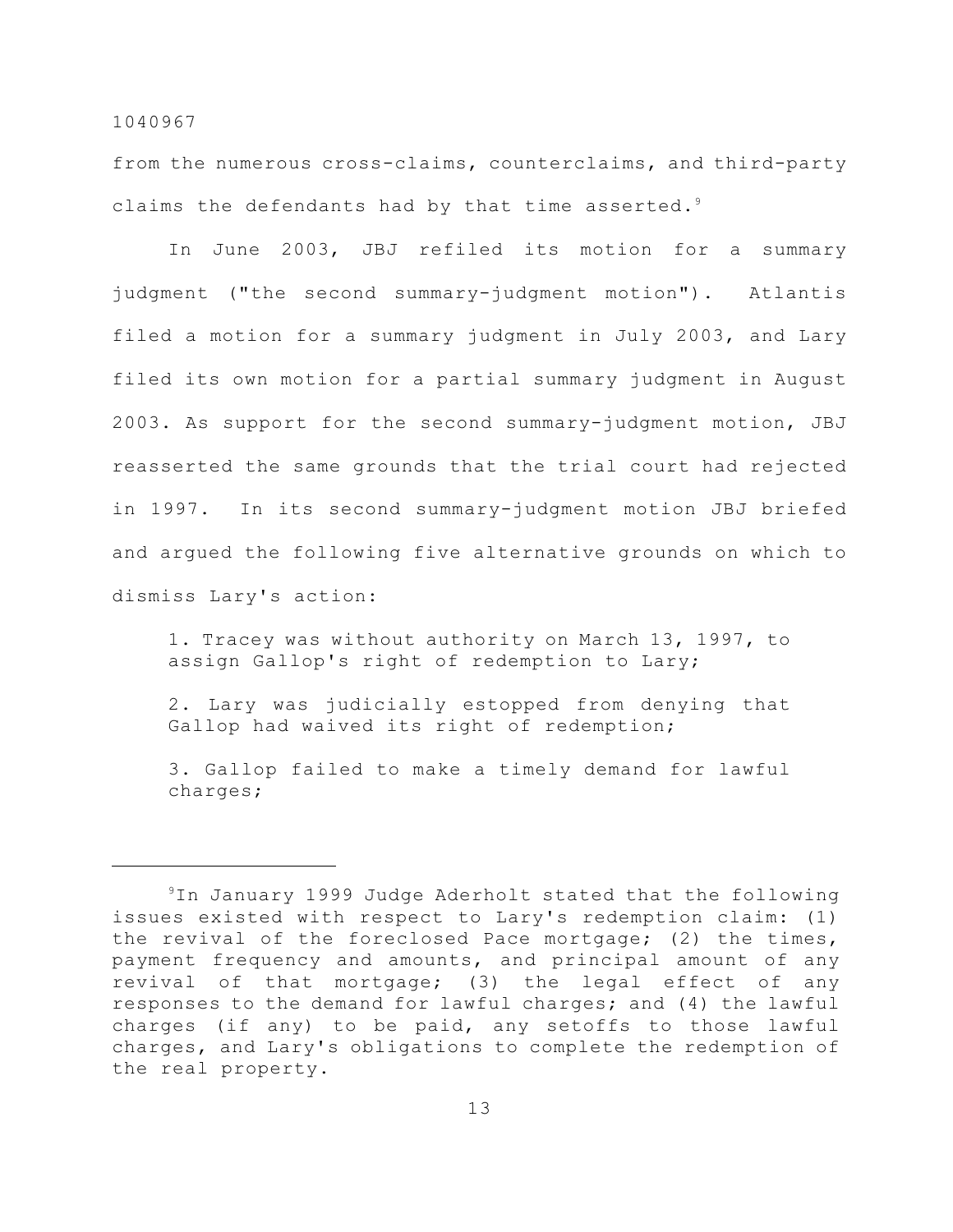4. Gallop failed to properly appoint a referee as required by § 6-2-254, Ala. Code 1975; and

5. The deposit or tender of lawful charges by Lary was inadequate.

Although JBJ asserted these multiple grounds, Judge Aderholt later directed JBJ to send him an additional brief limited solely to the issue whether Tracey had the authority on March 13, 1997, to assign Gallop's right of redemption to Lary. JBJ complied with that request and, on February 3, 2004, filed a memorandum brief with Judge Aderholt. The introduction to that brief stated:

"JBJ Partnership filed a Motion for Summary Judgment outlining multiple theories of law in support of its summary judgment motion. This Memorandum is addressing only the following issue:

"Did Richard Tracey, on behalf of Gallop Enterprises, have authority to sign Gallop's right of redemption to the Plaintiff John Lary, LLC, now known as Pavilion Development, LLC?

"In order to make this argument concise and specific to just the above issue, we have paraphrased, copied and adopted the statement in facts and argument contained in JBJ's Motion for Summary Judgment previously filed. ..."

(Emphasis supplied.)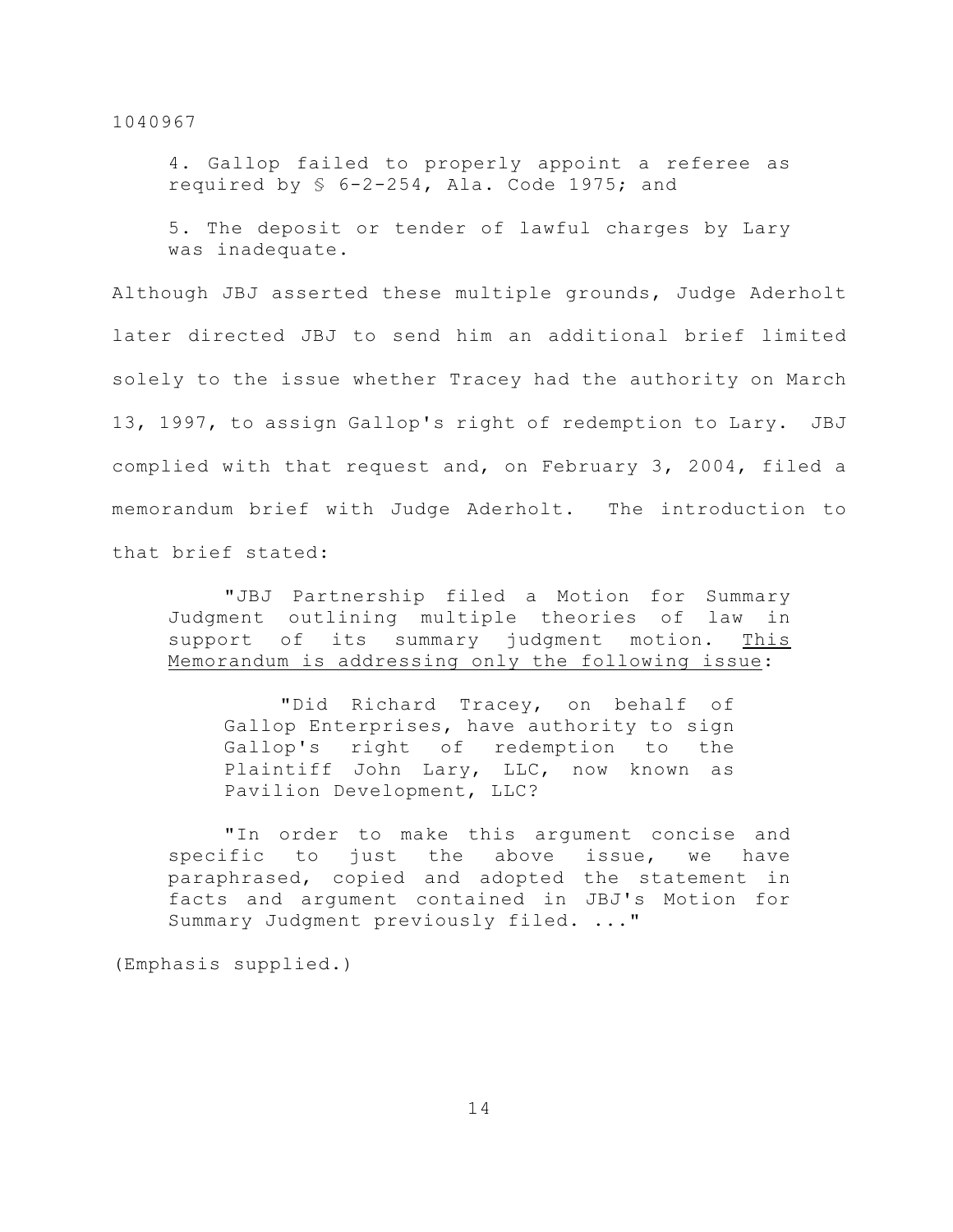Focusing exclusively on the authority-to-assign issue, Judge Aderholt granted JBJ's second summary-judgment motion and entered an order on November 4, 2004, that stated:

"[T]he Court determines that Richard A. Tracey had no authority to assign Gallop Enterprises, Inc.'s Statutory Right of Redemption, to John Lary, LLC. Therefore, the Court determines that there is no issue of material fact and that JBJ Partnership is entitled to Judgment as a matter of law.

"Accordingly, it is ORDERED, ADJUDGED and DECREED that JBJ Partnership's Motion for Summary Judgment challenging the right of John Lary, LLC, to redeem the subject property is granted. The Court further determining that there is no just reason for delay, the Complaint of John Lary, LLC, seeking redemption is hereby dismissed with prejudice."

(Emphasis supplied.)

Pavilion, as Lary's successor, filed a timely appeal seeking reversal of the judgment entered for JBJ.<sup>10</sup>

## II. Analysis

## A. Standard of Review

The well-settled standard of review for a summary judgment was recently stated in RaCON v. Tuscaloosa County, 953 So. 2d 321, 329 (Ala. 2006):

 $10$ The trial court's October 22, 1997, order denying JBJ's initial summary-judgment motion was interlocutory. Only the November 4, 2004, order in which the trial court granted JBJ's second summary-judgment motion was made final.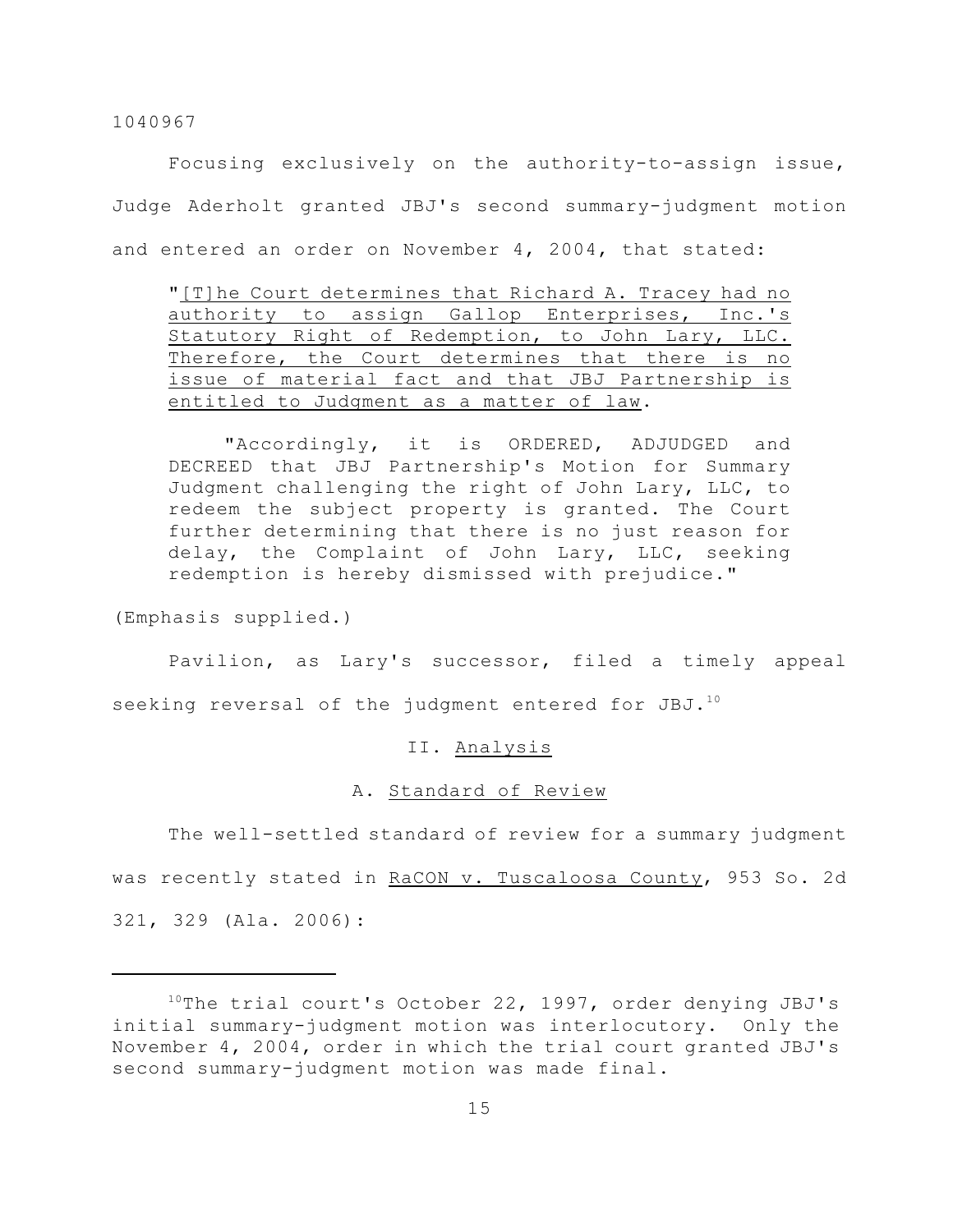"'This Court's review of a summary judgment is de novo. We apply the same standard of review as the trial court applied. Specifically, we must determine whether the movant has made a prima facie showing that no genuine issue of material fact exists and that the movant is entitled to a judgment as a matter of law. Rule 56(c ), Ala. R. Civ. P. In making such a determination, we must review the evidence in the light most favorable to the nonmovant. Once the movant makes a prima facie showing that there is no genuine issue of material fact, the burden then shifts to the nonmovant to produce "substantial evidence" as to the existence of a genuine issue of material fact. Ala. Code 1975, § 12-21-12. "[S]ubstantial evidence is evidence of such weight and quality that fair-minded persons in the exercise of impartial judgment can reasonably infer the existence of the fact sought to be proved."'"

(Quoting Prince v. Poole, 935 So. 2d 431, 442 (Ala. 2006).) When reviewing a summary judgment, this Court resolves all reasonable doubts against the movant. Prowell v. Children's Hosp. of Alabama, 949 So. 2d 117 (Ala. 2006).

# B. Authority to Assign Right of Redemption

Pavilion's appeal focuses exclusively on one issue: whether the trial court erred in finding that "Richard A. Tracey had no authority to assign [Gallop's] [s]tatutory [r]ight of [r]edemption, to [Lary]." Although Pavilion makes various arguments concerning this issue, its fundamental position can be summarized as follows: Summary judgment for JBJ was improper because Tracey -– the sole officer, managing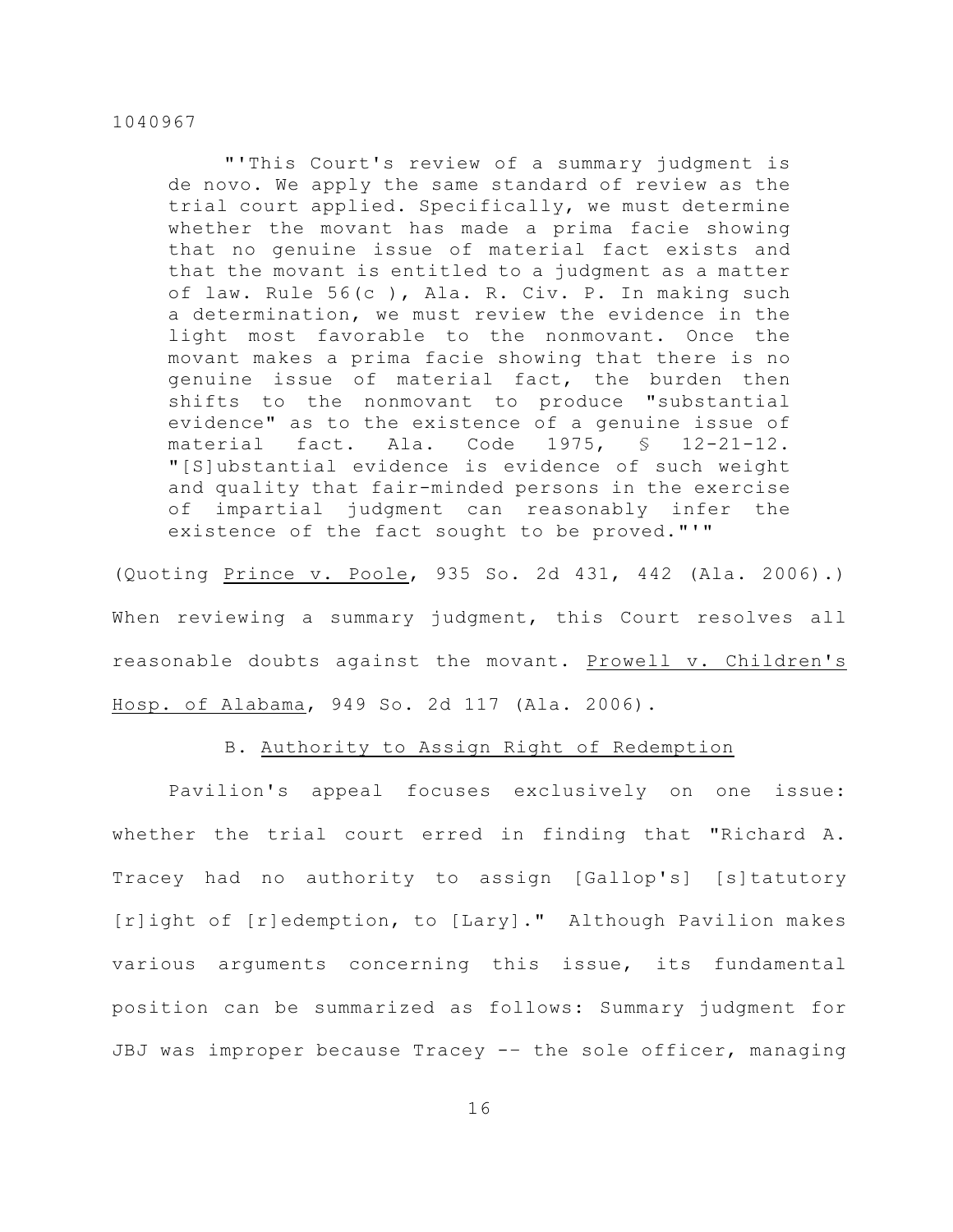agent, director, and sole shareholder of Gallop on March 13, 1997 –- had the authority on that date to transfer Gallop's statutory right of redemption to Lary (Pavilion's predecessor in interest).

JBJ does not question the statement that, following a foreclosure, the holder of the statutory right of redemption can assign that right to a third person. Estes v. Johnson, 234 Ala. 191, 192, 174 So. 632, 633 (1937)(person holding the right to redeem mortgaged lands may transfer that right to a "stranger to the title" who otherwise has no other interest in those lands);<sup>11</sup> see also Dominex, Inc. v. Key, 456 So. 2d 1047, 1053-54 (Ala. 1984)(reaffirming the principle that the statutory privilege of redemption can be assigned if there is an express intent to do so). Instead, JBJ argues that the assignment here was void because, it argues, Tracey did not have authority over Gallop on March 13, 1997, to assign Gallop's right of redemption. According to JBJ, by the time of the assignment, Tracey had pledged all the Gallop stock to Pace under the stock-pledge agreement that secured the \$47,500

 $11$ In Estes this Court considered § 5746, Ala. Code of 1907, and § 10140, Ala. Code of 1923; those and other related sections were precursor provisions to those now codified at §§ 6-5-247 through -257, Ala. Code 1975.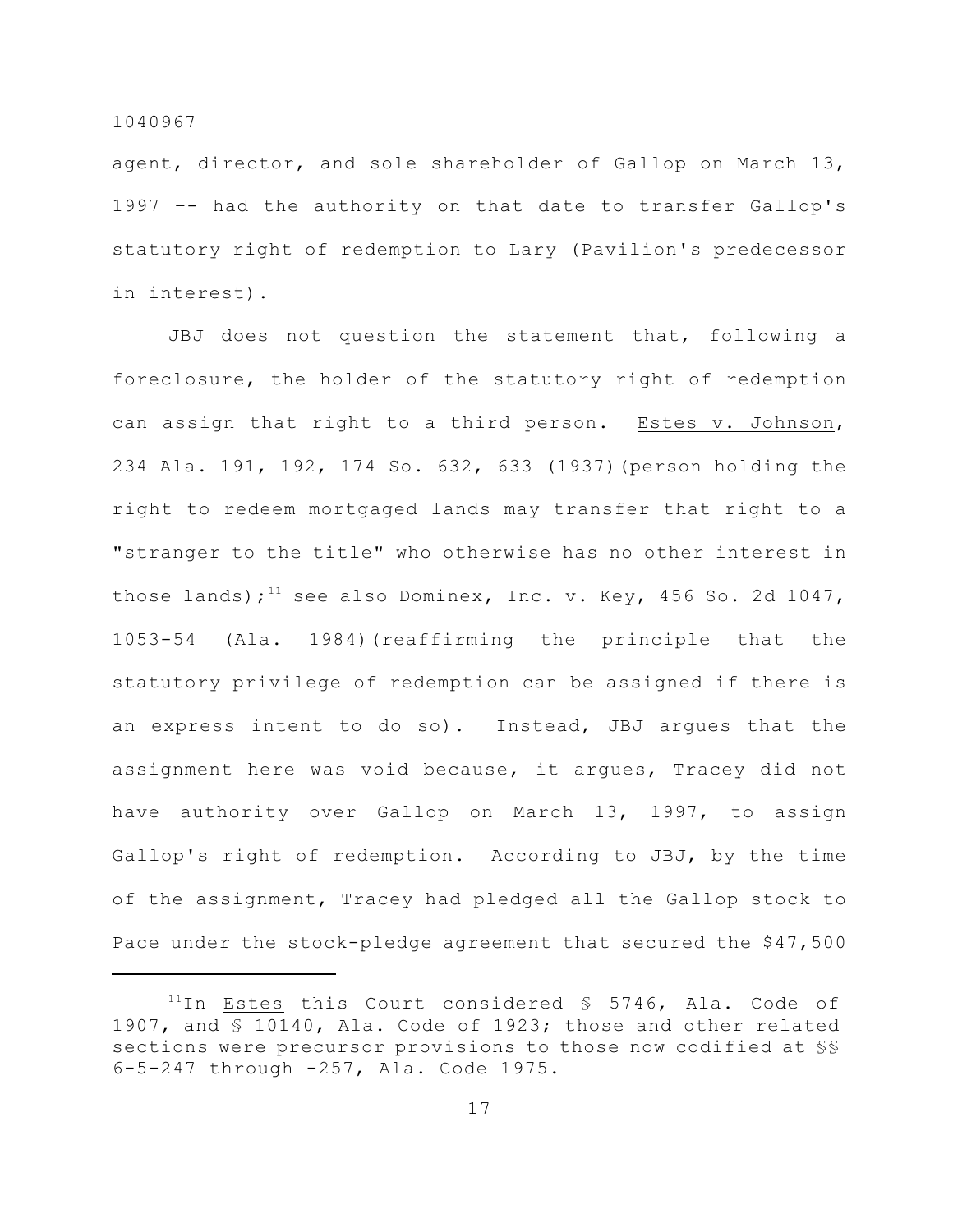loan, had appointed Pace as his attorney-in-fact concerning that stock pursuant to the provisions of the stock power, and, with Gallop, had not performed obligations owed to Pace under the settlement documents (including the duty to repay the \$47,500 loan). Given these circumstances, JBJ argues that, because of the collective operation of the settlement documents, summary judgment was appropriate because, it argues, Tracey could not assign the right of redemption to Lary without Pace's consent.<sup>12</sup> JBJ contends that Tracey lost his authority to transact business for Gallop or to sell its assets without Pace's consent in April 1995, after he signed the settlement documents, or, at the latest, when he received the December 18, 1995, notice that he was in default of the obligations owed Pace under the restructure.

 $12$ When the restructure occurred, Gallop and Tracey stipulated in section 8.01(b) of the settlement agreement that they would waive their rights of redemption under Alabama law in the event of a subsequent foreclosure on the development tract. JBJ does not rely on that waiver provision here, however, because that provision was without legal effect. See § 6-5-250, Ala. Code 1975 (providing, in pertinent part, that the right of redemption "may not be waived in a deed of trust, judgment, or mortgage, or in any agreement before foreclosure or execution sale").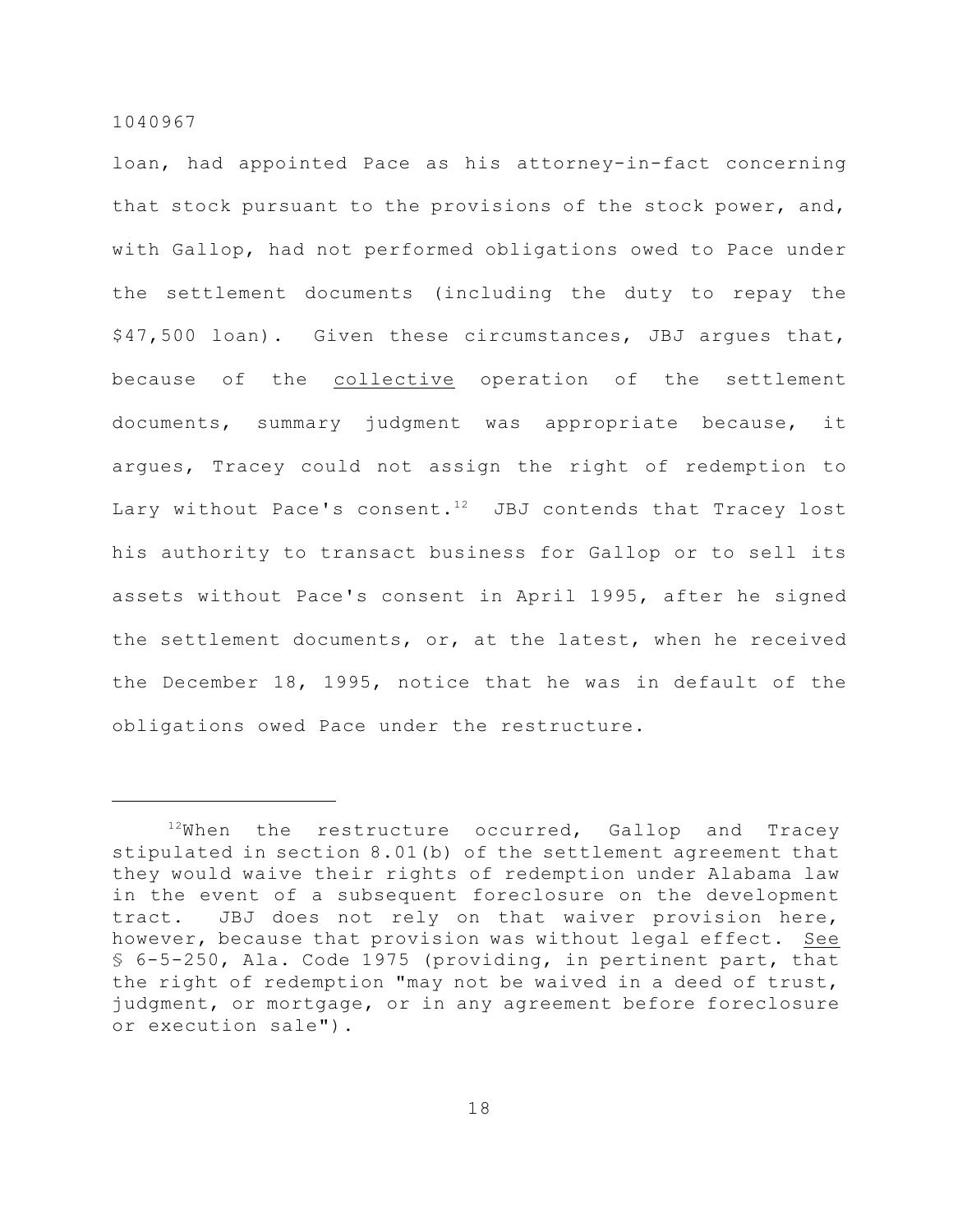The facts relevant to the authority-to-assign issue are largely undisputed. Tracey purchased all the shares of Gallop stock from his wife in 1995; the proceeds of the \$47,500 loan were paid to her as consideration for that purchase. Thereafter, Tracey was elected as the president of Gallop and served as its sole officer, director, and shareholder and as managing agent at all pertinent times.

Moreover, by March 13, 1997, counsel for Pace had sent two notices notifying Gallop and Tracey that they were in default under the settlement documents. The first notice was dated December 18, 1995, and was addressed to "Mr. Richard Tracey, Gallop Enterprises, Inc. $13$  The second was the McKee letter to Tracey dated March 11, 1997.<sup>14</sup> Ten days after that second

 $13$ This December 18, 1995, notice from counsel for Pace to Gallop stated that "[u]nder the terms of your agreement with [Pace] dated April 26, 1995, please be advised that Pace has elected to declare you in default and proceed to foreclosure." This notice did not specify the nature of the default, state which provision in the agreement had been breached, or specify a period within which to cure.

 $14$ Among other topics, the McKee letter advised Tracey: "[Y]ou are in default of your agreement with Pace Properties. You have [a maximum of] fourteen (14) days from the date of this letter ... to redeem the stock of Gallop Enterprises, Inc., by payment in full of the debt ... for which the stock was pledged as security. After this time, Pace Properties shall dispose of the stock."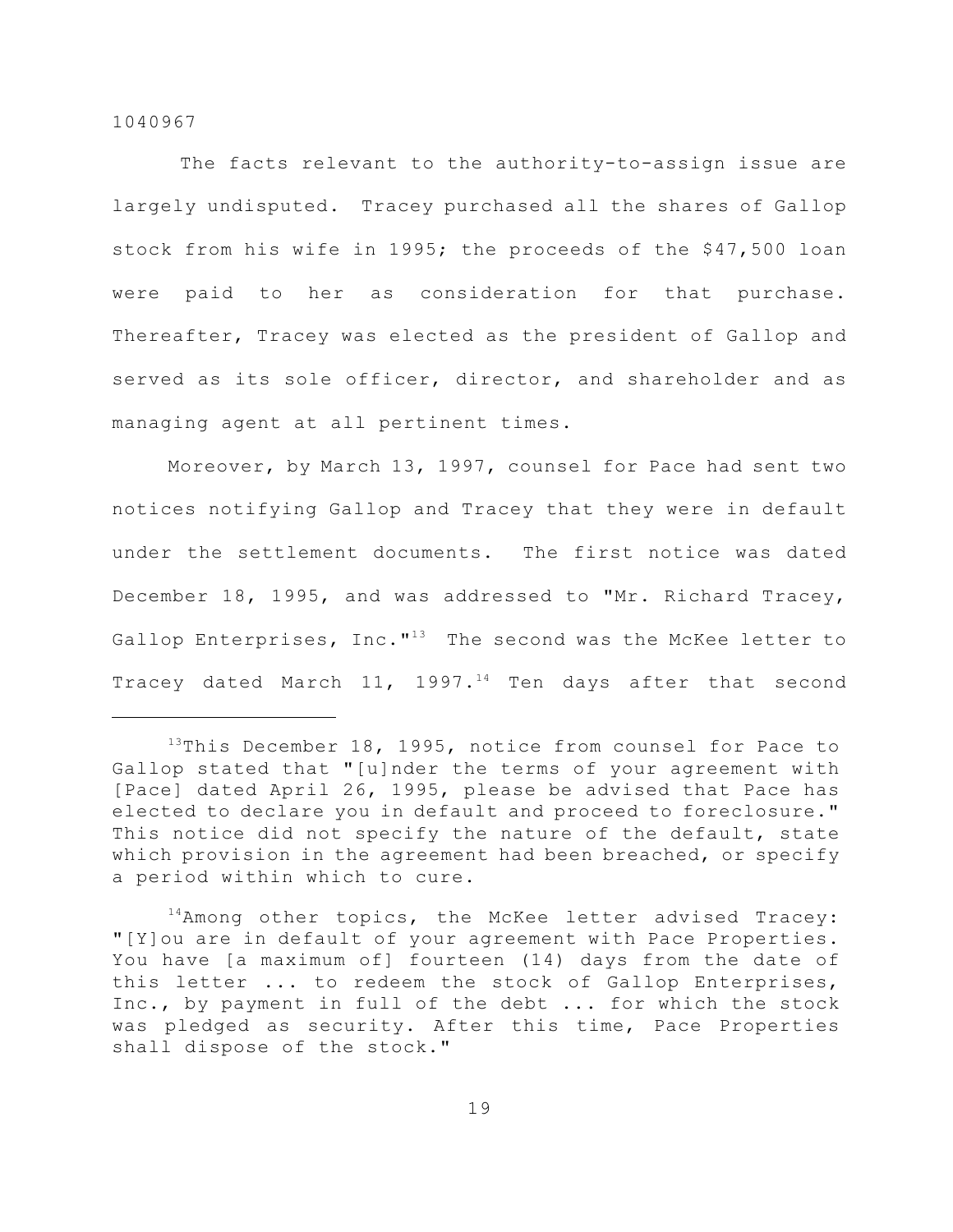notice, Pace undertook to foreclose upon and sell the Gallop stock.

Pavilion did not rebut by substantial evidence the showing that Gallop and Tracey breached the obligations referenced in these two default notices. Below, we analyze each of the settlement documents to determine whether, in light of those defaults, those documents "collectively" terminated or otherwise affected Tracey's authority to make the assignment to Lary on March 13, 1997.

# 1. Stock-Pledge Agreement

Tracey executed a stock-pledge agreement in favor of Pace in which he pledged 100% of his Gallop stock to secure payment of the promissory note evidencing the \$47,500 loan. The stock-pledge agreement provided:

"2. The pledged stock shall remain registered in the name of [Tracey] upon the books and records of [Gallop]. Provided [Tracey] is not in default under its promissory note or this agreement, [Tracey] shall retain all dividends and voting rights with respect to such stock.

"3. Upon [a] default that has not been cured after seven (7) days' notice, [Pace] within a reasonable time shall be entitled to sell the stock in an arm's length transaction and apply the net proceeds to the payment of the note."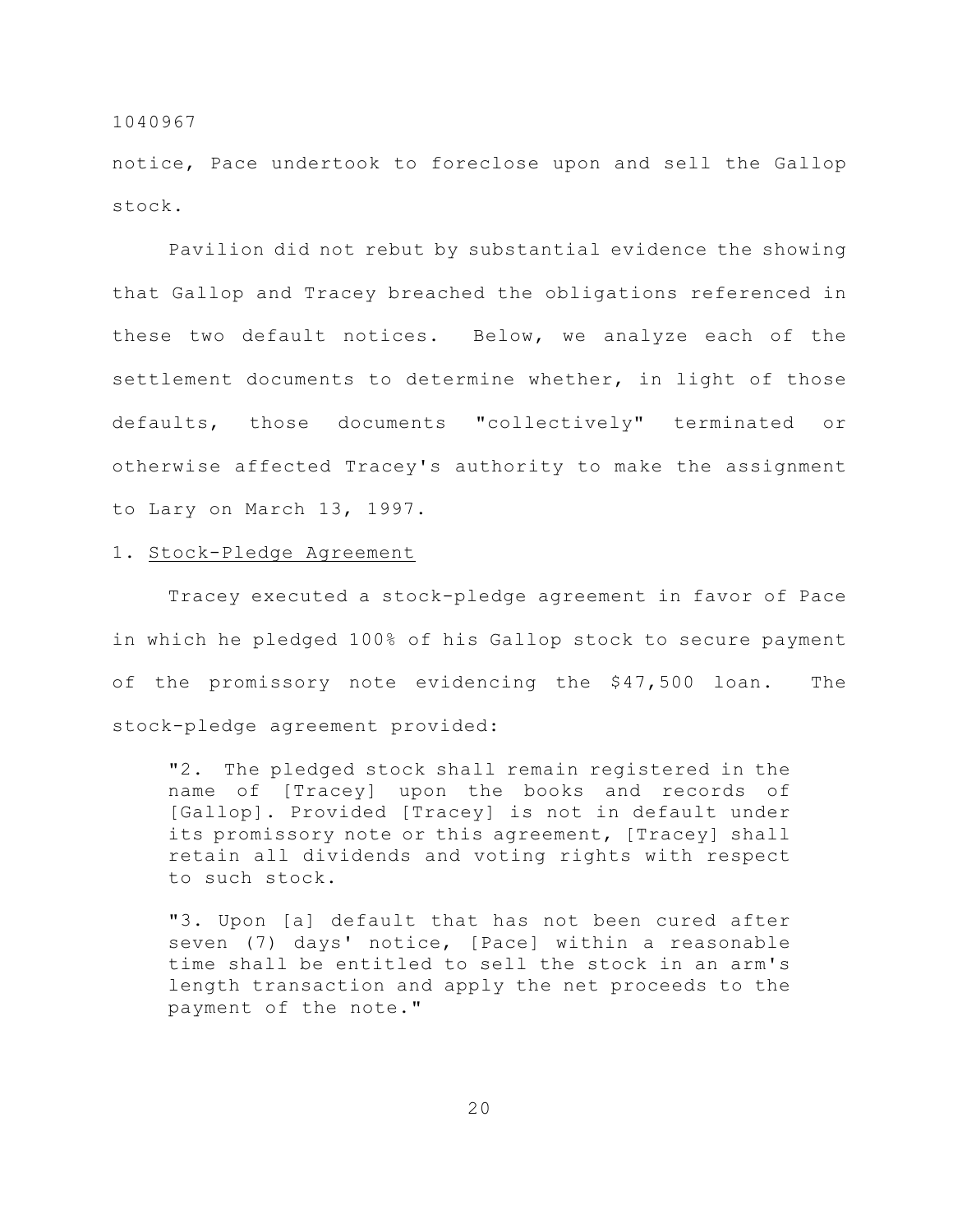That Tracey breached his obligations to repay that note is not disputed. Thus, considering these provisions of the stockpledge agreement, the following events were conditions precedent under this agreement -- and should have occurred by March 13, 1997 -- before Pace could have acquired control over the operation and business affairs of Gallop:

1. Tracey or Gallop should have defaulted on their respective obligations under the \$47,500 note or the stock-pledge agreement;

2. A defaulting party should have received notice of that default and had an opportunity to cure the default but failed to timely cure that default; and

3. Pace should have foreclosed on its secured interest in the Gallop stock.<sup>15</sup>

Additionally, in order to remove Tracey from his positions as president, director, and managing agent, the party with the controlling interest in Gallop following the foreclosure would have been required to follow usual corporate governance

 $15$ Pace foreclosed and sold the Gallop stock to itself on March 21, 1997 -- eight days after Gallop assigned the stock to Lary. As discussed in note 7, the bankruptcy court that adjudicated Tracey's personal bankruptcy held that that sale was invalid.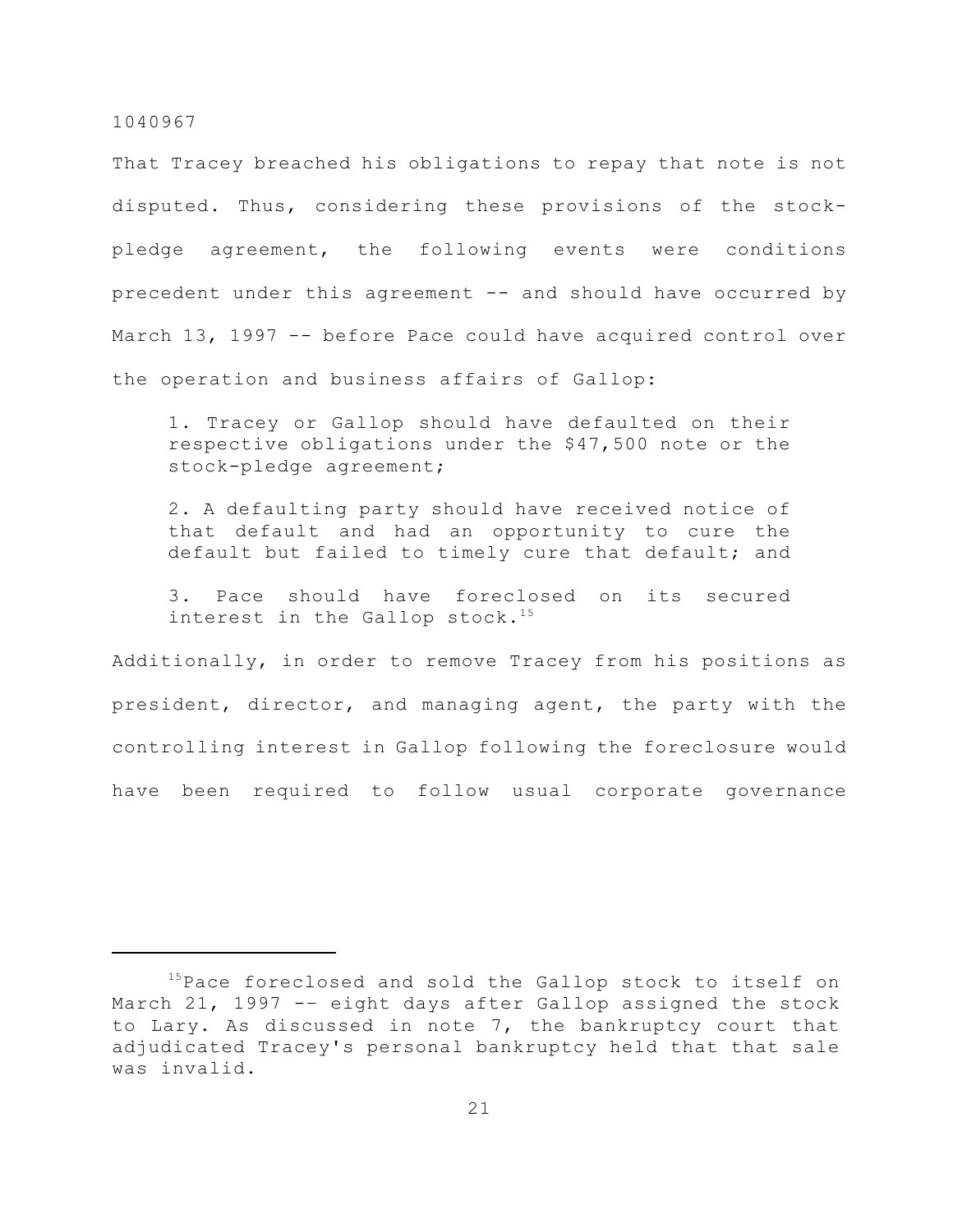procedures to terminate Tracey's authority to act for Gallop that he possessed through his appointment to those positions.<sup>16</sup>

Because only one of these required steps -- the notice of default in the McKee letter -- had transpired by March 13, 1997, the stock-pledge agreement did not operate to divest Tracey of his authority to complete the assignment. Further, there is no provision in the stock-pledge agreement indicating that as a result of its execution and the subsequent default Tracey would automatically relinquish his authority to transact business for Gallop on the date of default.

# 2. Stock Power

In the stock power, Tracey appointed Pace as his "lawful attorney-in-fact ... to sell, assign, transfer and make over all or any part of [Gallop stock pledged by Tracey] ... in the event of a default by [Tracey] or Gallop, Inc. in the performance of the terms and conditions of the Settlement Agreement or the Promissory Note [evidencing the \$47,500 loan] or [the] Stock Pledge Agreement." On its face, this instrument authorized Pace to take necessary administerial acts attendant

 $16$ <sup>16</sup>The customary procedures to remove a corporate officer and director include the election of a new board of directors, action by that board to terminate the employment of former officers, and the appointment of new officers.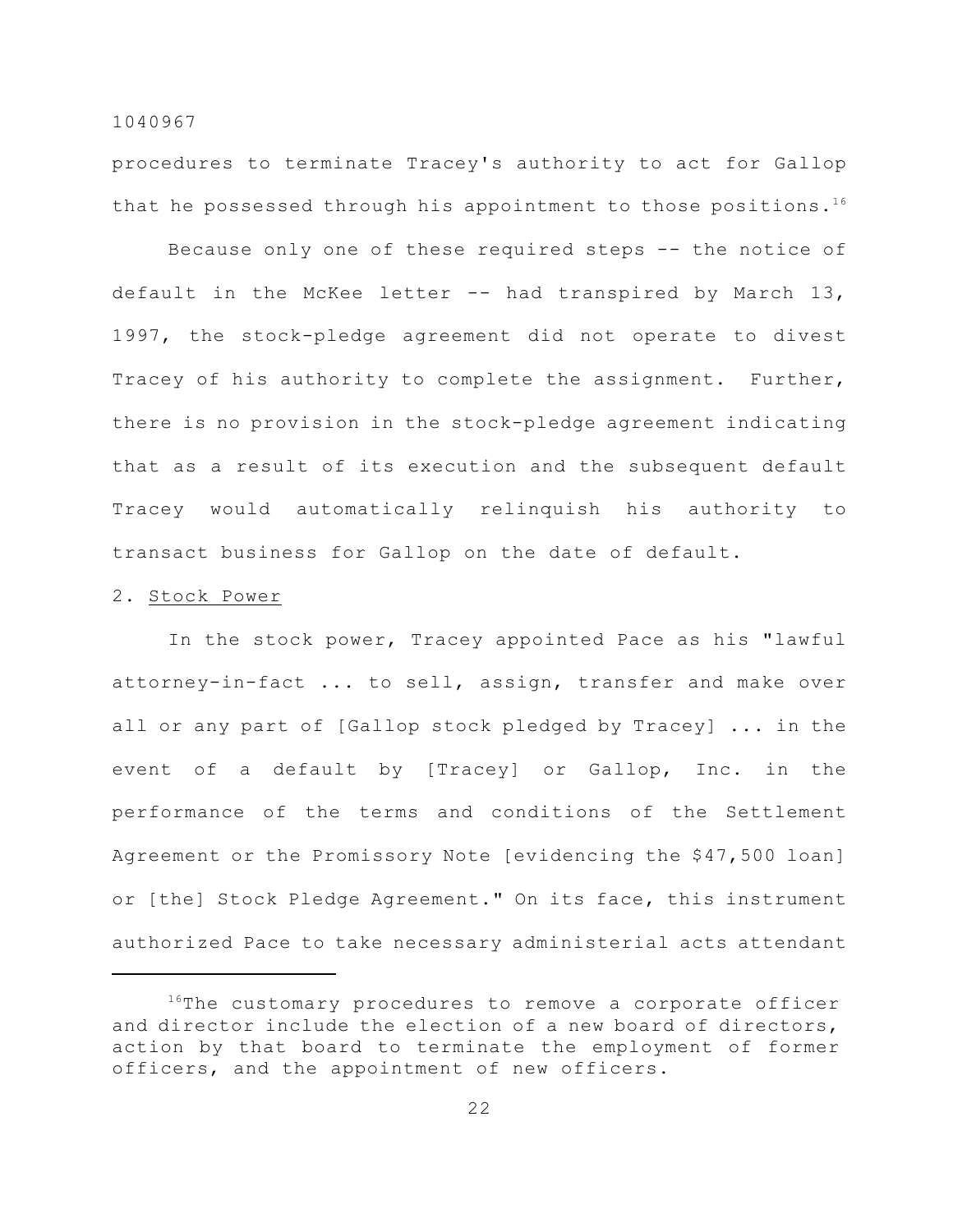to transferring the Gallop stock pledged by Tracey if Pace acquired that stock as the result of a default by Gallop or Tracey in their obligations in other settlement documents.

However, we have not located, nor have we been directed to, any record maintained by Pace documenting that by March 13, 1997, Pace had actually exercised its rights under the stock power to transfer control of the Gallop stock from Tracey to itself or to a third party. Further, there was no provision in the stock power that, on the face of that instrument alone, granted Pace any extraordinary right to divest Tracey's authority to act on behalf of Gallop in the event of a default by Gallop or Tracey. Indeed, as noted above, the only evidence of Pace's intent to exercise control over the Gallop stock was its attempt to purchase that stock at its March 21, 1997, foreclosure sale -- an event that purportedly occurred eight days after the March 13, 1997, assignment.

# 3. Settlement Agreement

Articles 7 ("Events of Default") and 8 ("Remedies") of the settlement agreement addressed potential defaults by Gallop and Tracey of their respective obligations resulting from the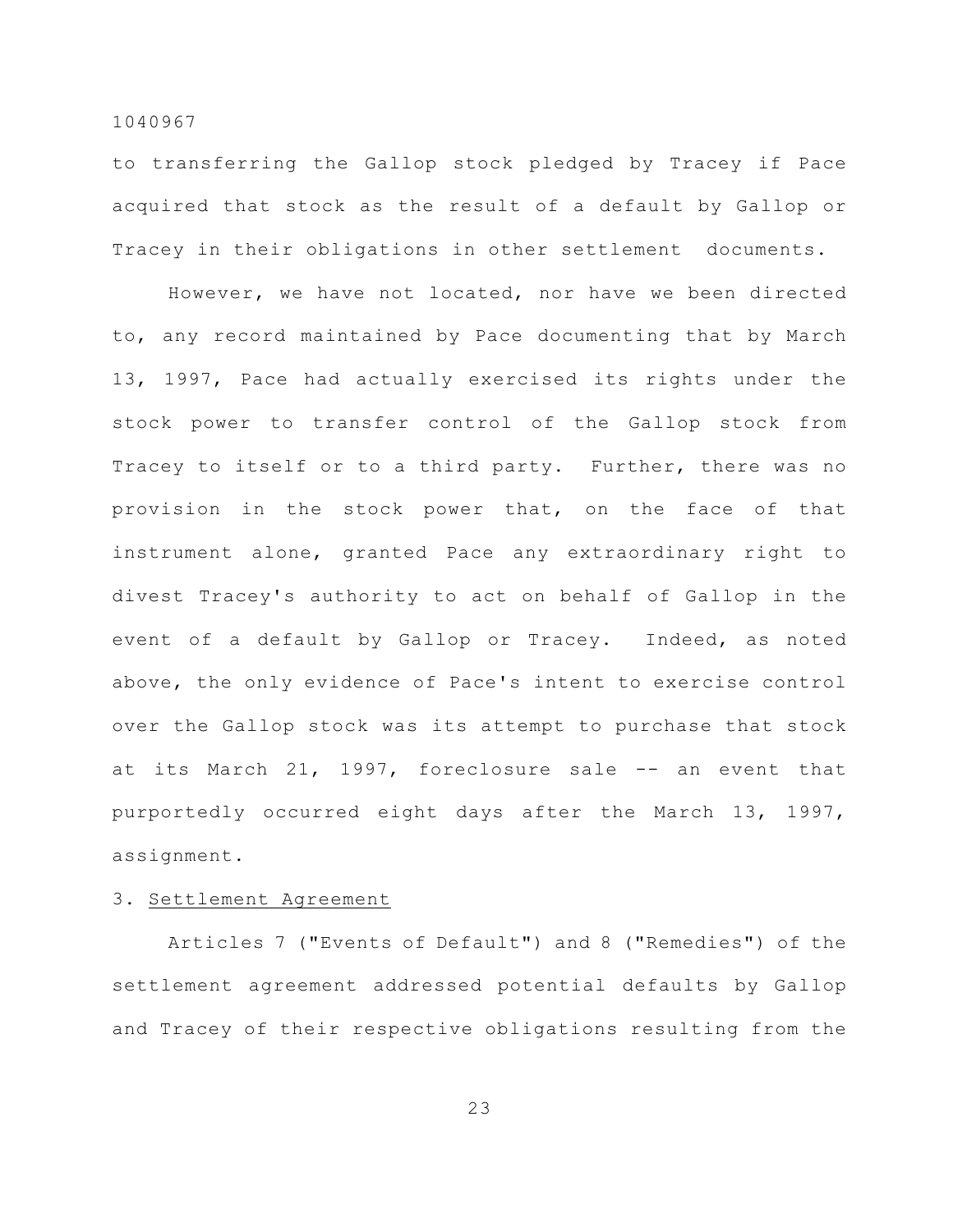restructure. Section 8.01 provided Pace multiple remedies if Gallop or Tracey defaulted "under this Agreement, or under any note or mortgage held by Pace [and that default] remain[ed] uncured for a period of ten (10) days from the date on which notice of [that default] is sent [to the defaulting party] ...." Those remedies included the right to foreclose on the development tract without notice, to sell the development tract to the highest bidder, and to take possession of the development tract.

However, the settlement agreement does not provide that the occurrence of the defaults discussed in the December 18, 1995, notice and the McKee letter divested Tracey of his authority to transact business for Gallop. As discussed above, the only evidence of Pace's intent to gain control over the Gallop stock that transpired before March 13, 1997 -- the date of the assignment -- was the McKee letter. That letter initiated a process that could have culminated with Tracey's ouster from his managerial positions with Gallop and the termination of his authority, but that process was not perfected by March 13, 1997.

# 4. Promissory Note for the \$47,500 Loan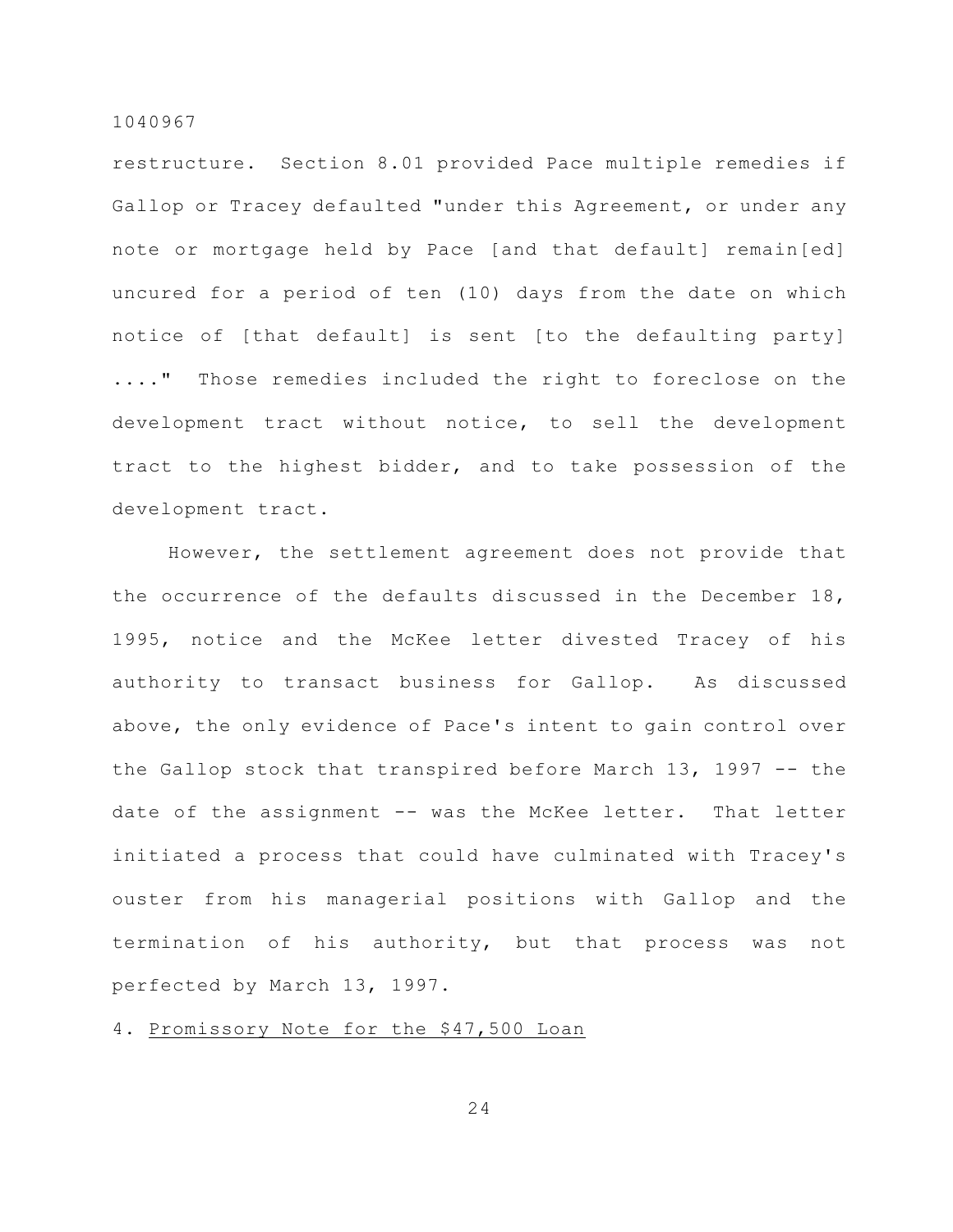The final settlement document pertinent to JBJ's argument is the promissory note evidencing the \$47,500 loan. That note contained the following default provision:

"If default be made [by Tracey or Gallop] in the payment of any installment [due hereunder], or in the performance of any of the covenants or agreements contained in that certain Stock Pledge Agreement or Settlement Agreement of even date herewith given to secure the payment hereof, then, at the option of [Pace] and without notice to any one, the entire unpaid principal of this note with interest thereon shall become due and payable and may be collected in the same manner as if the full time provided in this note had expired ...."

As with the other settlement documents, there is no provision on the face of this note divesting Tracey of his authority to transact business or to sell the assets of Gallop upon the mere occurrence of a default by him or Gallop on their obligations under the restructure.

# 5. Summary of Effect of Settlement Documents

In summary, we disagree with JBJ's contention that the "cumulative operation" of the settlement documents was to remove or limit Tracey's authority to sell the assets of Gallop on March 13, 1997, the day of the assignment. JBJ argues, but fails to explain how, the settlement documents collectively had that effect. We have not located, nor have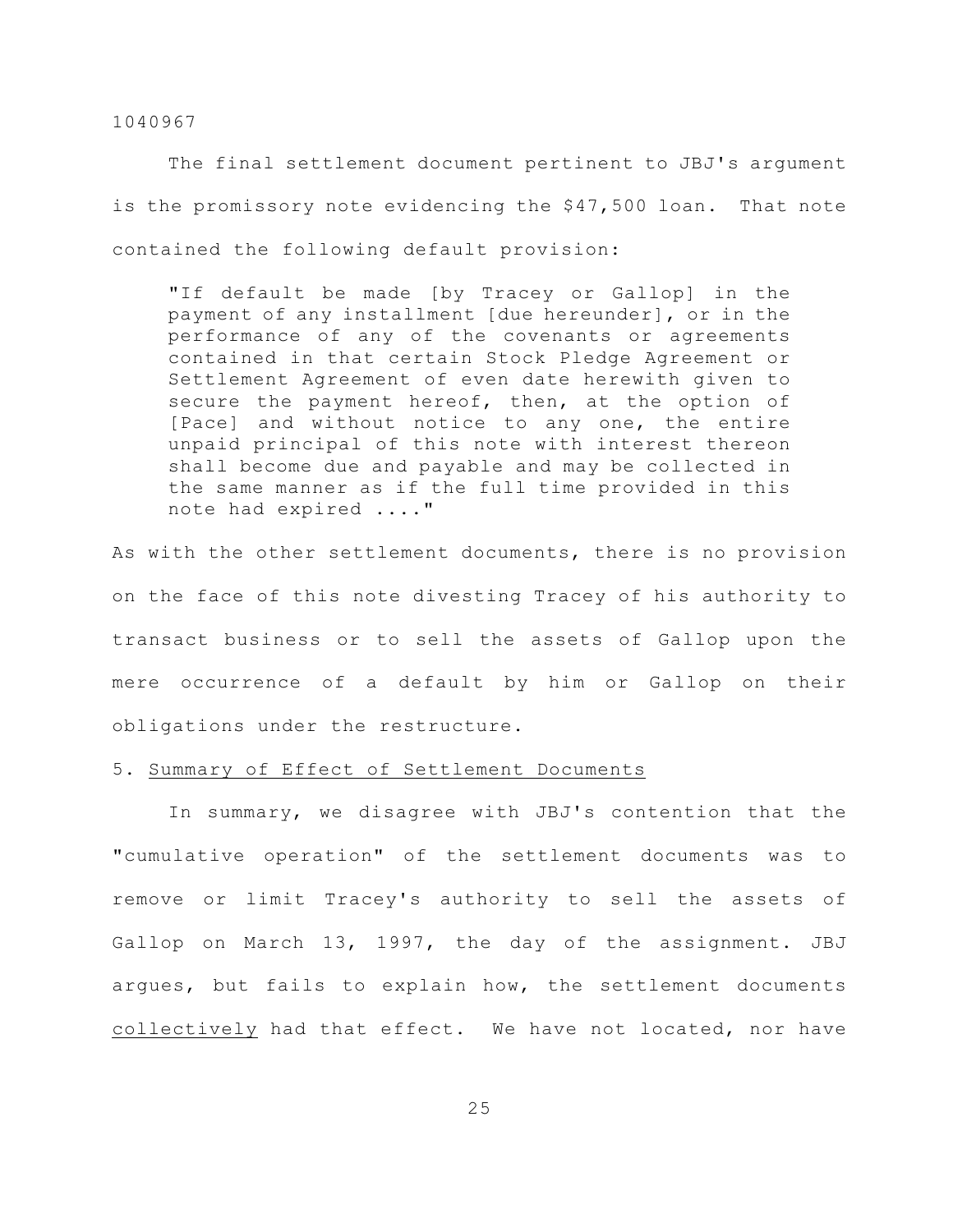we been directed to, any provision in those documents that "sprung into effect" and so divested Tracey of his authority.

Instead, the settlement documents contemplate that, after a default by Gallop or Tracey, Pace was to provide the defaulting party both notice of that default and an opportunity to cure. Absent that cure by the defaulting party, cross-default provisions in the settlement documents could trigger a multitude of remedies for Pace. When the settlement documents are read together, it is clear that Pace had the right, after an uncured default, to foreclose on the Gallop stock Tracey had pledged, to sell that stock, to document a change of its ownership from Tracey to the purchaser under the stock power, to elect a new board of directors for Gallop, to oust Tracey from his management positions, and to install new officers. Other than its default notices, however, by March 13, 1997, Pace had not completed any of these actions, which were required to terminate Tracey's authority to bind Gallop by that date.

JBJ also made this "collective operation" argument to the trial court. To the extent that the trial court relied on that argument in entering the summary judgment for JBJ, it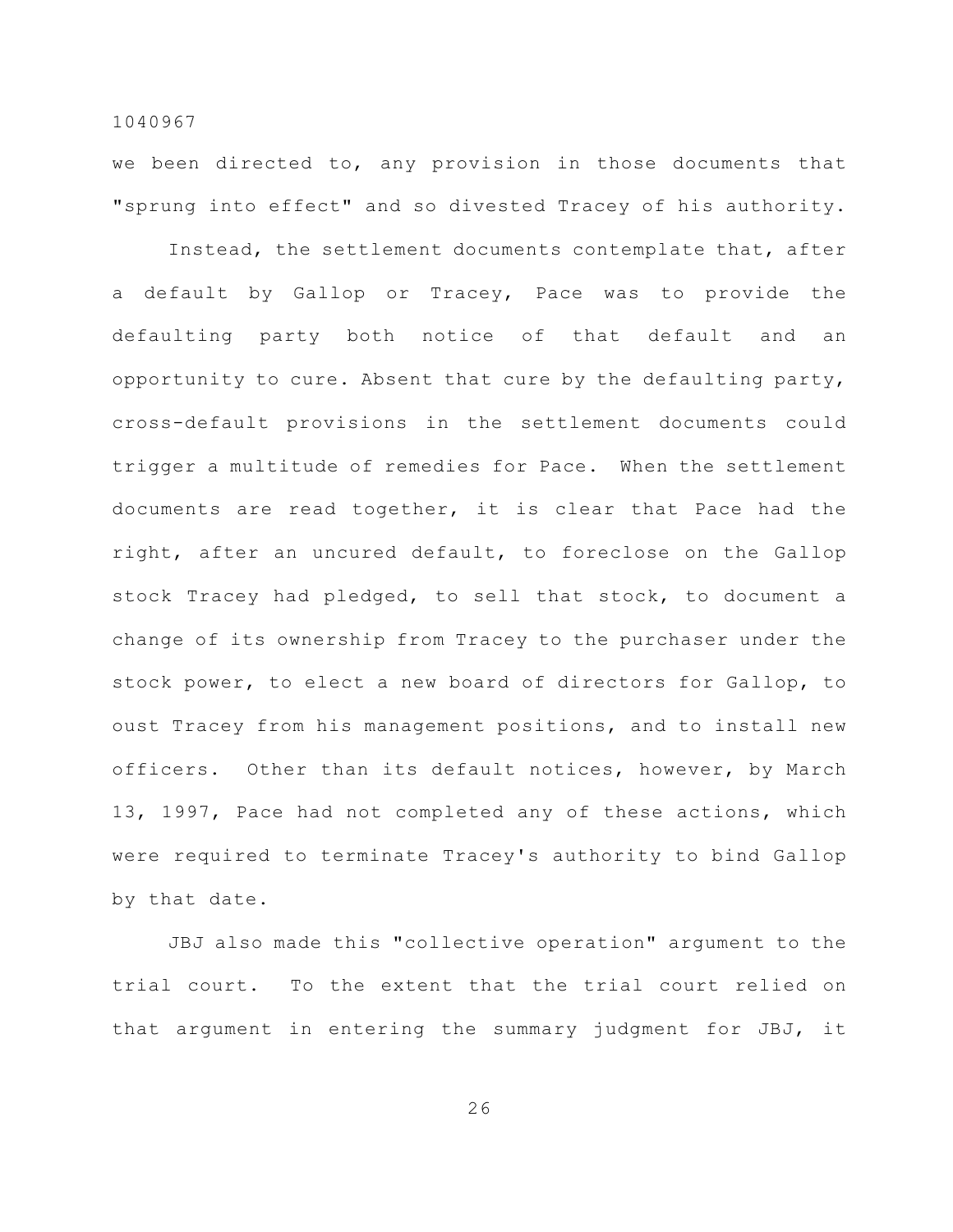erred because Pavilion presented substantial evidence indicating that a disputed issue of fact existed as to whether Tracey had the authority to transfer the statutory right of redemption to Lary on March 13, 1997.

# 6. Equitable Lien

Alternatively, JBJ argues that Tracey's execution of the stock-pledge agreement in 1995 granted Pace an equitable interest in Gallop. According to JBJ, "the pledge of all the stock of a corporation creates in effect an equitable mortgage on the corporate property and imposes liens [thereon]." (JBJ's brief, p. 23.) Because Pace -- the pledgee of the Gallop stock -- held that equitable interest, JBJ contends that Pace had priority over subsequent purchasers of corporate property and that, as a matter of law, Tracey did not have the right on March 13, 1997, to sell any Gallop property (including its statutory right of redemption) without Pace's consent.

JBJ cites two decisions -- Boyette v. Hahn, 197 Ala. 439, 73 So. 2d 79 (1916), and Selma Bridge Co. v. Harris , 132 Ala. 179, 31 So. 508 (1902)  $-$  as authority for this argument. In Boyette, Hahn, who owned a one-half undivided interest in the stock of a corporation, pledged that interest to secure a loan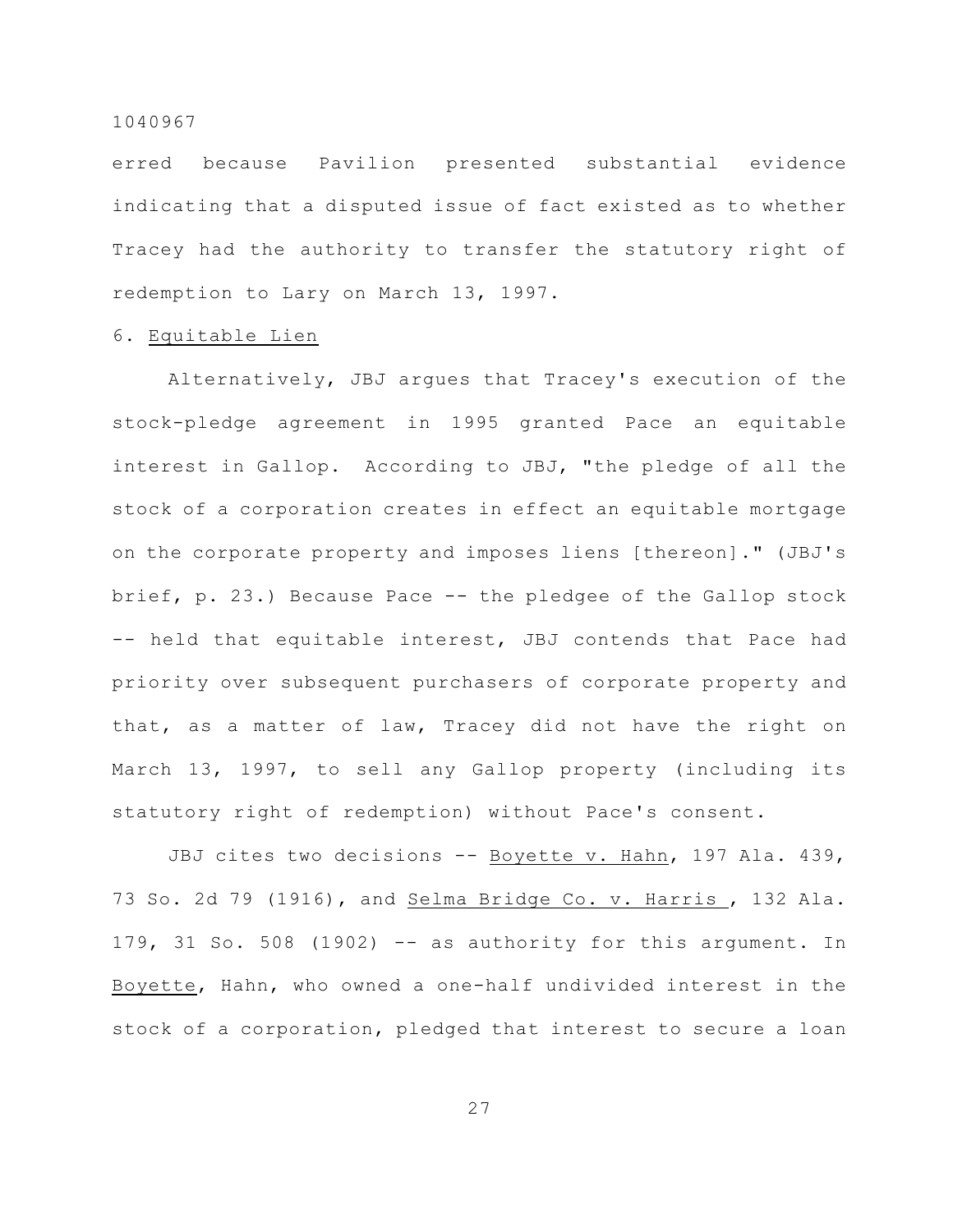to that corporation. The pledge instrument did not provide a method to enforce that security interest. The dispute arose after the corporation defaulted on its repayment obligation; at that point, Hahn and Clark, the owner of the other one-half interest in the corporation, prohibited the trustee who then held the pledged one-half interest from participating in its business affairs. Under those circumstances, the Boyette Court held that the remedy for the trustee to enforce its security interest was to foreclose on the pledged stock, not to dissolve the corporation and sell its assets. The Court reasoned that, if the trustee first purchased the pledged onehalf interest at the foreclosure, then the trustee would have the right to participate in the business affairs of the corporation.

However, neither the Boyette nor the Selma Bridge Co. Court considered the issue here: Whether the pledge of stock impacts the authority of corporate managers to conduct business. Accordingly, these authorities do not support JBJ's argument that Gallop should have obtained Pace's consent before making the assignment.<sup>17</sup> Indeed, Boyette supports our

 $17$ The Court in Selma Bridge Co. found that the interest of the holder of a stock certificate that had been pledged to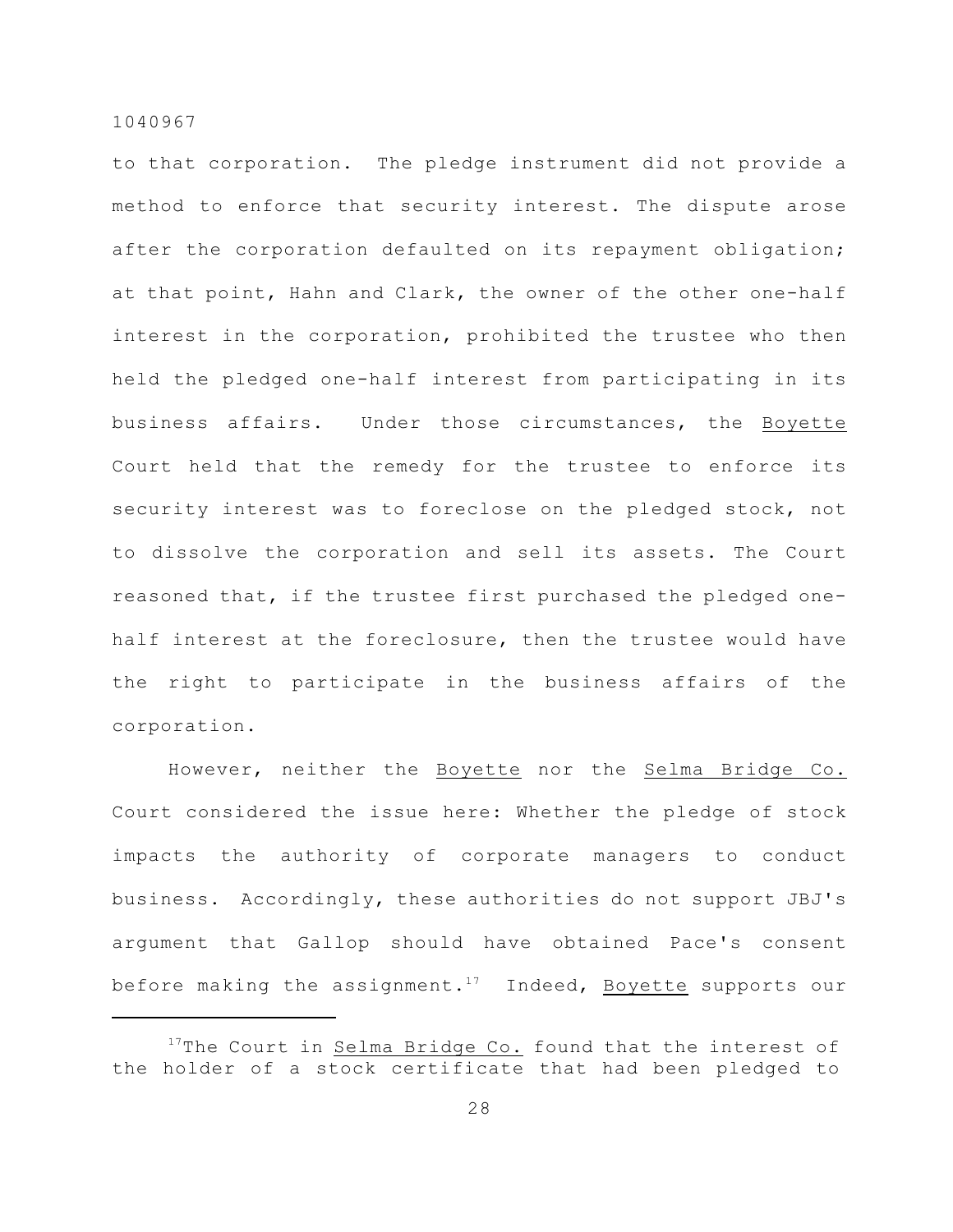holding that, when corporate stock is pledged to secure the performance of an obligation, the authority of the corporation's managers to transact business is not restricted by the mere execution of a pledge instrument that, as here, does not grant the pledgee the right to approve, control, and manage its affairs.

For the reasons stated above, the trial court erred when it entered a summary judgment for JBJ based on its conclusion that Tracey lacked authority to bind Gallop at the time of the assignment of the right of redemption. Moreover, JBJ did not present substantial evidence to rebut Pavilion's position that Tracey at the time of the assignment was the "sole shareholder, officer and director and managing agent of Gallop."<sup>18</sup> Additionally, we have not found in the record, nor have we been directed to, any corporate resolution or other governance instrument maintained by Gallop that limited Tracey's general authority to act on behalf of that

secure a debt was superior to the interest of a judgment creditor who, with actual knowledge of the secured interest, attempted to levy on the pledged stock. 132 Ala. at 184, 31 So. at 509.

 $18$ This evidence was stated in Richard Tracey's affidavit that Pavilion submitted and relied upon in opposition to JBJ's summary-judgment motions.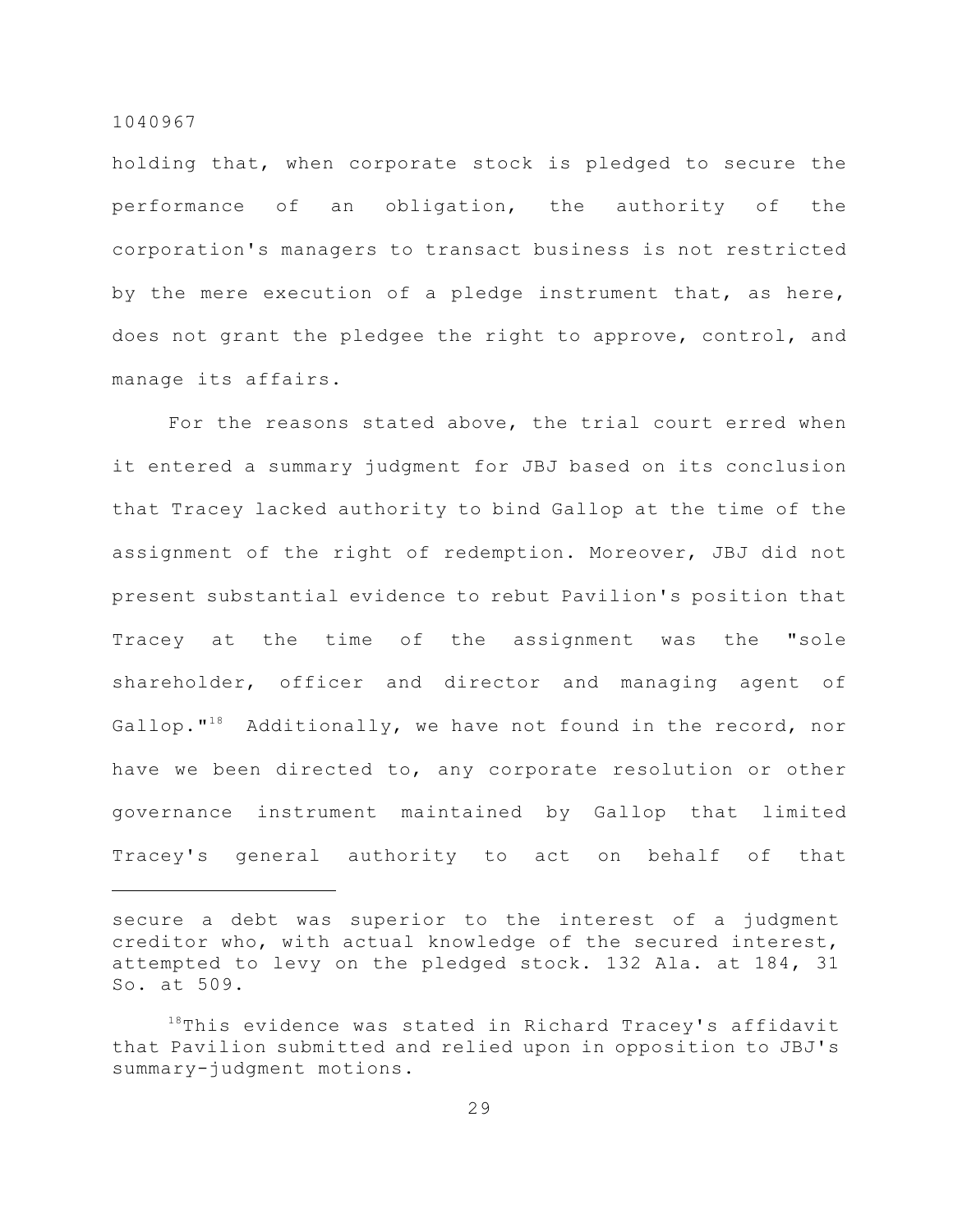corporation or that restricted his power to transfer Gallop's assets on March 13, 1997. Having considered JBJ's arguments and the uncontested facts on the authority-to-assign issue, we hold that, as a matter of law, Tracey had the authority to transfer Gallop's statutory right of redemption to Lary on March 13, 1997.

# C. Failure to Comply with Statutory Requirements

As an alternative basis on which to affirm, JBJ argues that even if Tracey had the authority to transfer Gallop's right of redemption to Lary, the action by Pavilion, as Lary's successor, to perfect its right of redemption is defective because, JBJ argues, Lary did not comply with certain statutory requirements in § 6-5-247 et seq., Ala. Code 1975, related to demand, the appointment of a referee, or the deposit into court or tender of lawful charges ("the statutory requirements"). Although we have stated that an appellate court may affirm a judgment of a trial court for any valid reason.<sup>19</sup> we do not consider JBJ's arguments about the statutory requirements because the record here indicates that

<sup>&</sup>lt;sup>19</sup>See Premier Chevrolet, Inc. v. Headrick, 748 So. 2d 891, 893 (Ala. 1999).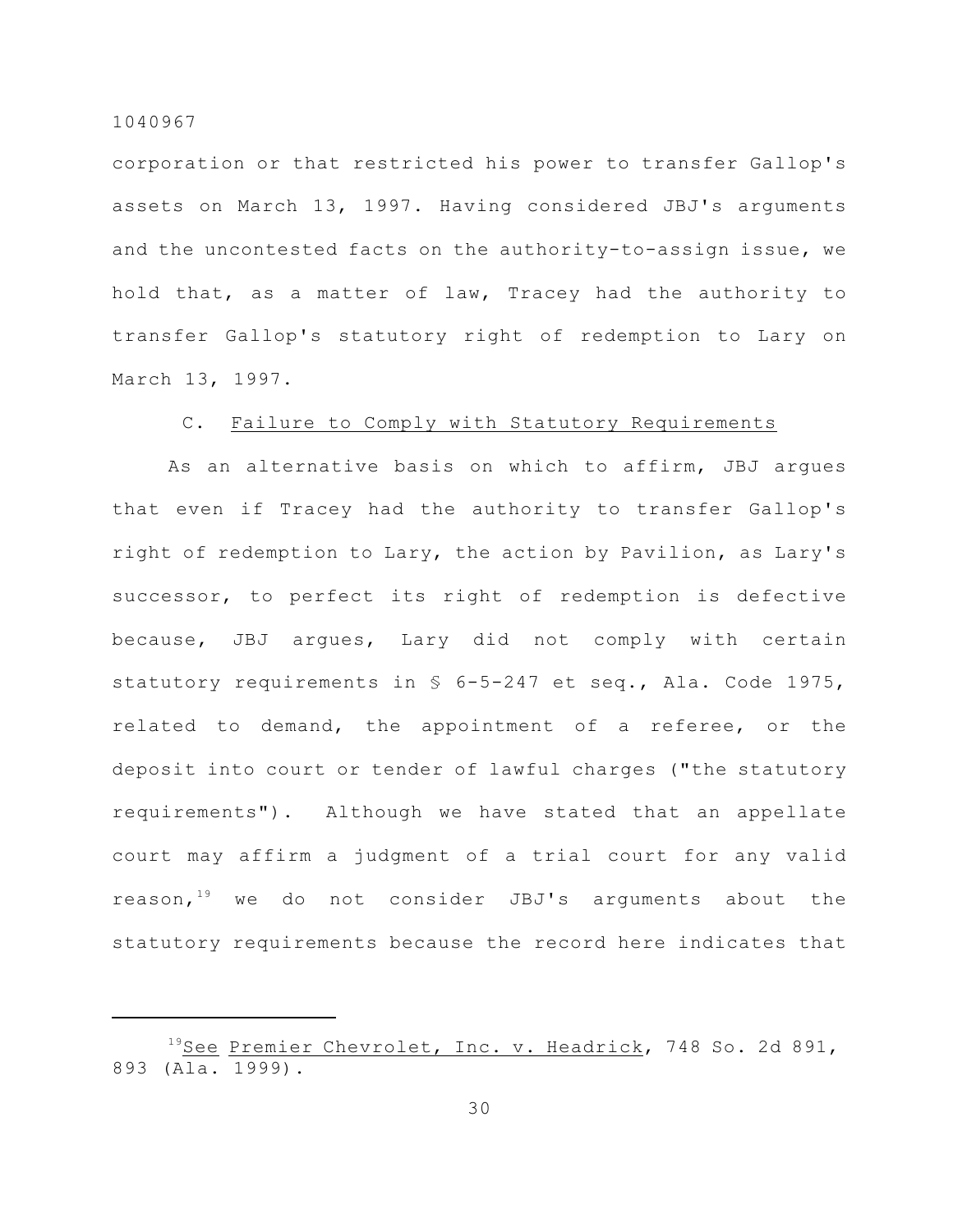the trial court did not make any findings concerning, nor did it intend to base its judgment on, those alternative grounds.

The procedural circumstances attendant to the entry of a judgment are important. JBJ filed a brief and supporting materials in support of the second summary-judgment motion. In that brief, JBJ argued to the trial court that summary judgment was proper based on the authority-to-assign or the failure-to-comply-with-statutory-requirements grounds. Pavilion opposed all of JBJ's arguments, and submitted a brief and other materials to the trial court in opposition to JBJ's second summary-judgment motion. After receiving those submissions from the litigants, the trial court requested that JBJ submit a supplemental brief focused solely on the authority-to-assign issue. JBJ complied with that request when, on February 3, 2004, it filed a supplemental brief limited solely to the authority-to-assign issue; that supplemental brief concerning the authority-to-assign issue both expanded and refined the arguments JBJ had made previously on that ground. After receiving JBJ's supplemental brief, the trial court, on November 4, 2004, issued its sixpage, written order entering a judgment for JBJ. The findings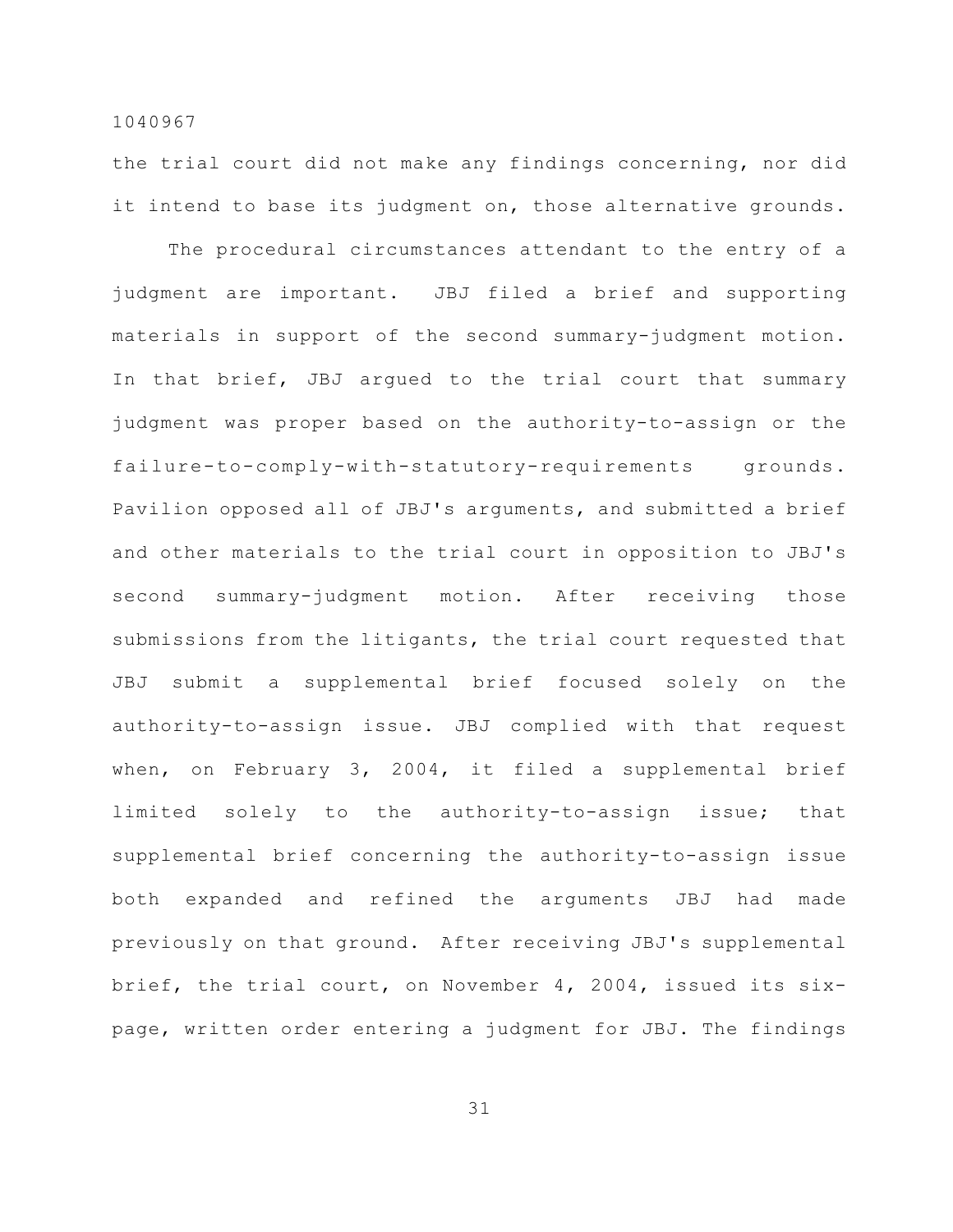in that order addressed solely the authority-to-assign question; the order was silent as to JBJ's alternative arguments concerning the failure to comply with statutory requirements. Moreover, that order did not state that it was superseding or overruling nor did it otherwise address the trial court's October 22, 1997, order on JBJ's first summaryjudgment motion in which, in pertinent part, the trial court found "that the statutory requirements for redemption have been fulfilled."<sup>20</sup>

Under these circumstances, we are persuaded that the trial court reached and decided only the authority-to-assign issue when it entered a summary judgment for JBJ on November 4, 2004. That ruling was a threshold finding that pretermitted consideration of the failure-to-comply-with-statutoryrequirements argument and all other issues raised by Lary's (now Pavilion's) complaint. Because we hold that the trial court's order was so limited, the "affirm for any valid reason" principle is inapplicable here because the record

 $20$ The October 22, 1997, order also rejected the authorityto-assign argument later accepted by the trial court in 2004. That initial order was, however, interlocutory and subject to modification at any time before the entry of a final judgment.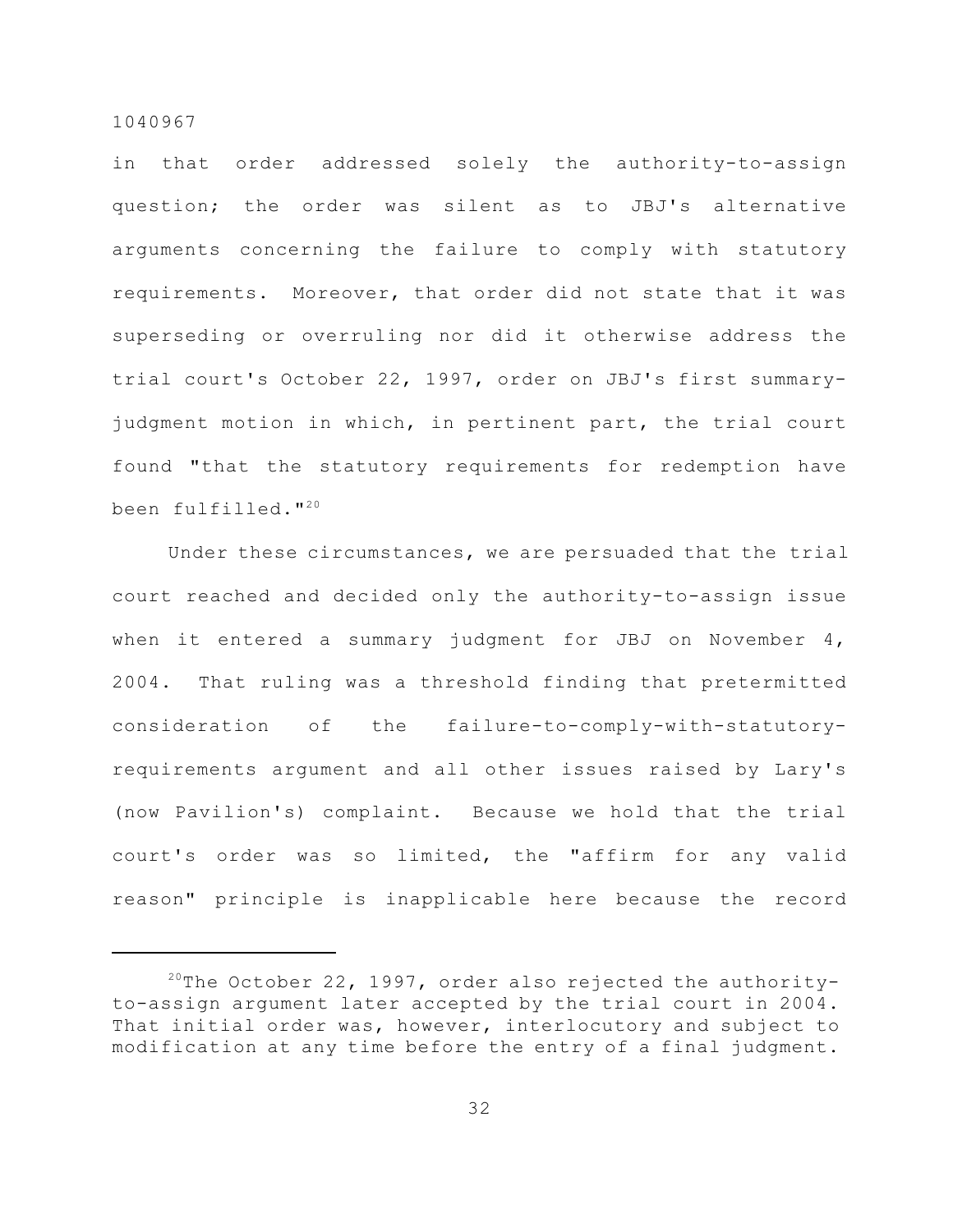indicates that the trial court never intended to address the failure-to-comply-with-statutory-requirements argument JBJ reasserted on appeal.<sup>21</sup>

# III. Conclusion

The trial court erred in finding that, on March 13, 1997, Tracey -- then the president, sole director, and managing agent of Gallop -- had no authority to assign Gallop's right of redemption to Lary (Pavilion's predecessor in interest). Although both Gallop and Tracey had defaulted on their obligations under the restructure before March 13, 1997, Pace had not taken by that date all the actions required to exercise control over the management of Gallop and to terminate Tracey's authority to transact business for Gallop.

 $21$ We are mindful that Pavilion did not address the failure-to-comply-with-statutory-requirements argument in its principal brief, and did not respond to those arguments in its reply brief after JBJ raised them in its appellee's brief. This Court recently found in Fogarty v. Southworth, 953 So. 2d 1225 (Ala. 2006), that, when an appellant failed in its principal appellate brief to address an issue that had been before the trial court and that could have warranted a judgment below, the appellant's failure to argue that issue in its principal brief constituted a waiver as to that issue. 953 So. 2d at 1232. However, the rule in Fogarty applies only where the trial court does not specify a basis for its ruling. As discussed in main text, the trial court here did specify a reason for its judgment, and the record indicates that it limited its November 4, 2004, order to the authority-to-assign issue Pavilion did contest on appeal.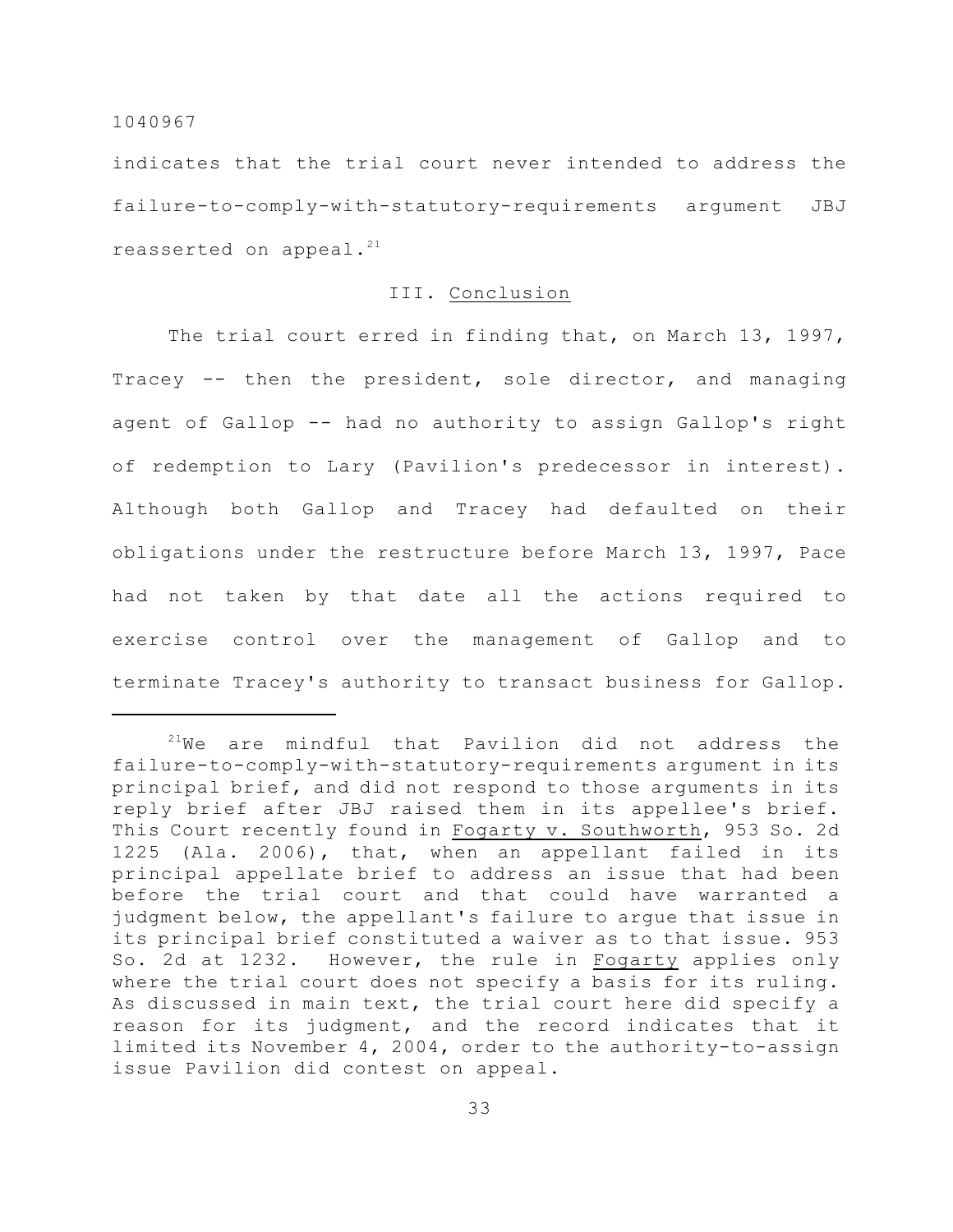For the reasons stated herein, the judgment for JBJ is reversed, and this cause is remanded to the trial court for adjudication of the respective rights and interests of the parties related to Pavilion's action to perfect its statutory right of redemption.<sup>22</sup>

REVERSED AND REMANDED.

Stuart and Parker, JJ., concur.

Cobb, C.J., and See and Murdock, JJ., concur specially. Smith, J., concurs in the result. Lyons and Woodall, JJ., dissent.

 $22$ Matters to be considered by the trial court include the final adjudication of the failure-to-comply-with-statutoryrequirements issue, the potential revival of the Pace mortgage, the amounts of lawful charges owed by Pavilion to the defendants, and the establishment of conditions for Pavilion to perfect its statutory right.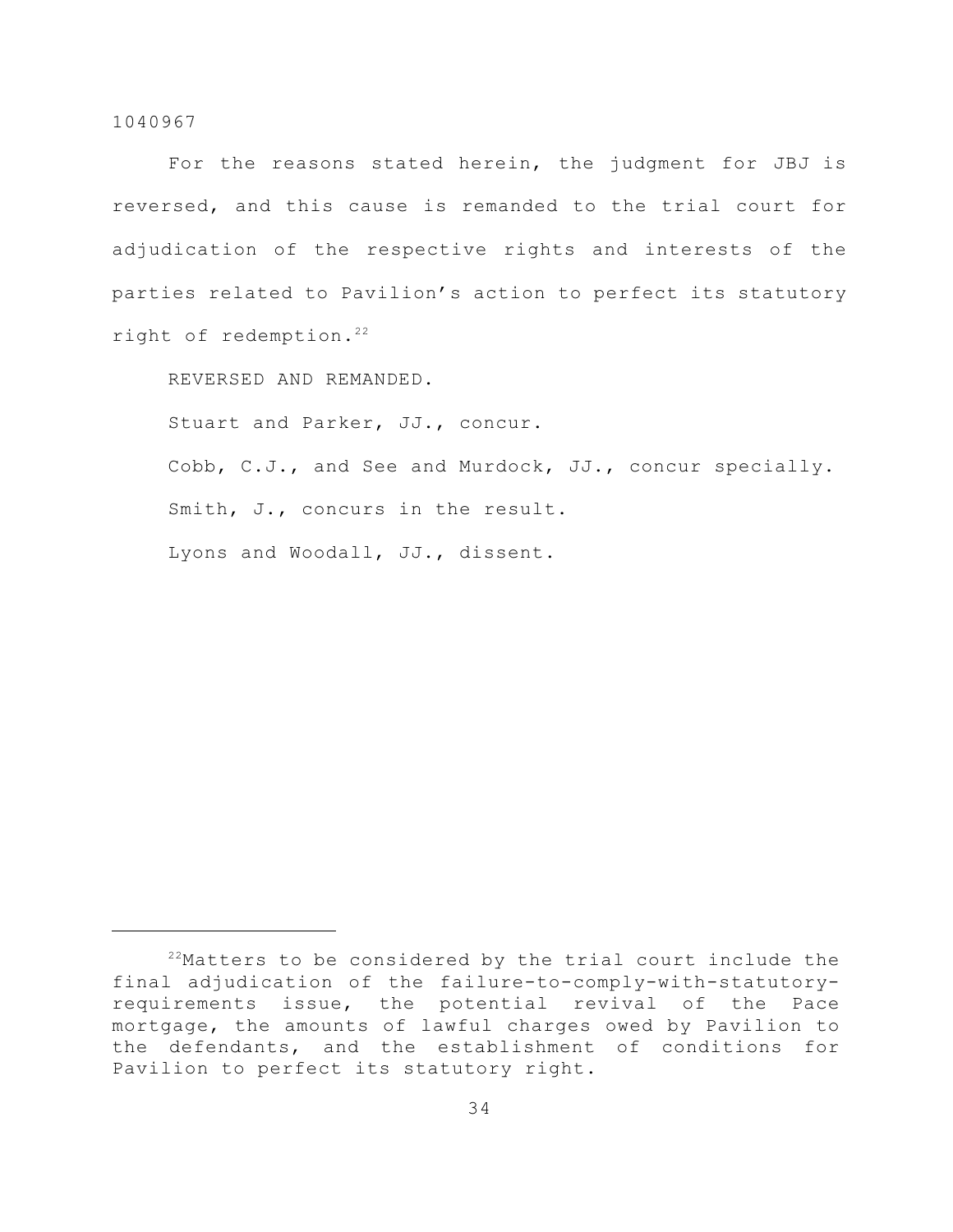SEE, Justice (concurring specially).

JBJ raised two arguments in the trial court to support its contention that Pavilion had no right to redeem the subject property: (1) that Tracey, the corporate manager of Gallop, lacked the corporate authority to transfer the right of redemption to Lary (renamed Pavilion during the course of this proceeding), and (2) that Pavilion, because it failed to comply with the procedures found in the redemption statute, was not entitled to redeem the property. The trial court, however, asked the parties to brief only the authority-toassign issue, and it entered a summary judgment in favor of JBJ on that issue. Thus, the trial court apparently did not rely on JBJ's arguments regarding the redemption statute in entering its judgment. Pavilion did not address that argument in its initial appellate brief. JBJ, however, raised the failure-to-comply-with-statutory-requirements argument as an alternative ground for affirming the trial court's judgment, and Pavilion did not respond to that argument in its reply brief.

In his dissent, Justice Lyons suggests that, because JBJ's argument that Pavilion has failed to comply with the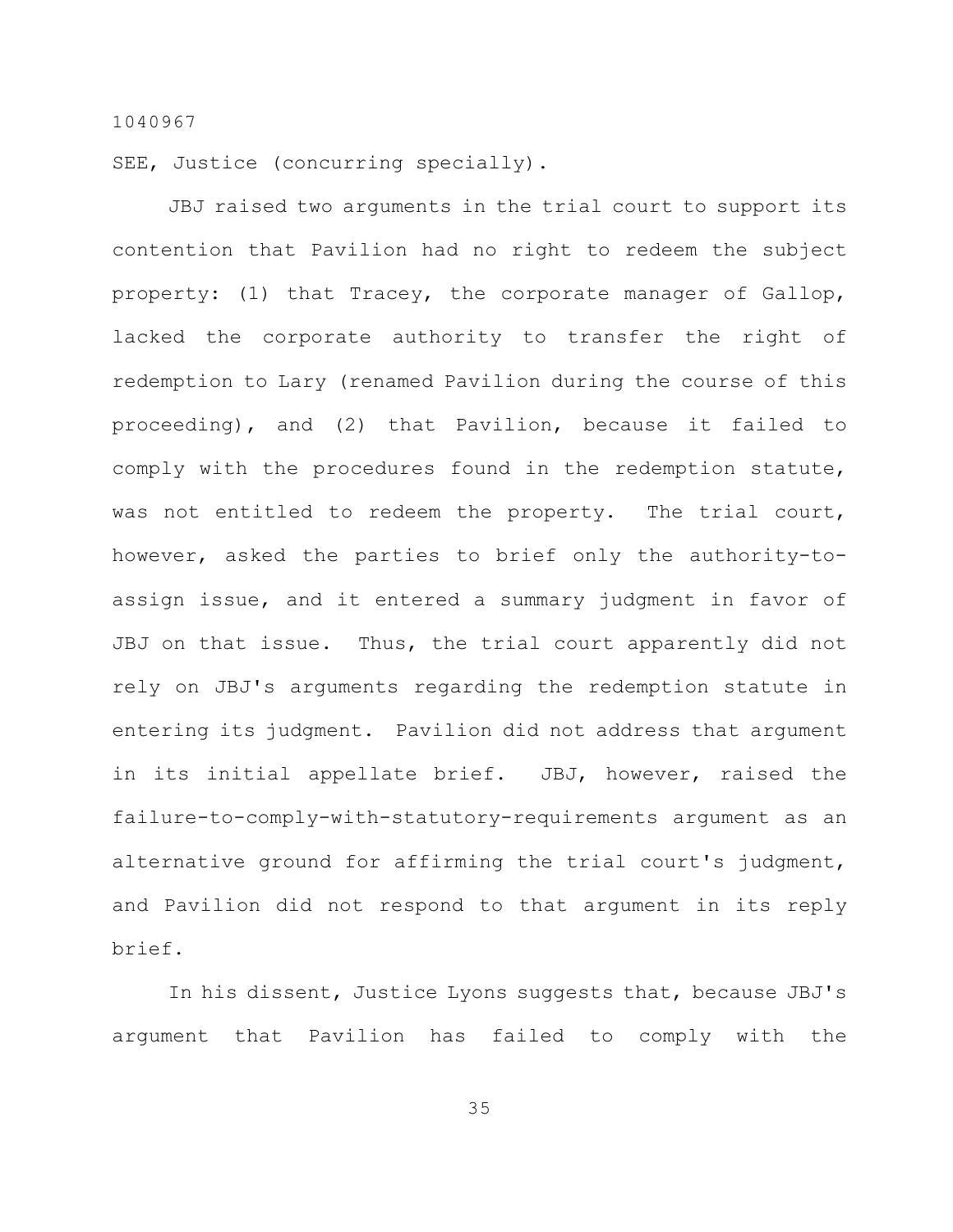redemption statute is "not frivolous on its face," this Court should affirm the trial court's judgment on the basis of Pavilion's "procedural default." So. 2d at (Lyons, J., dissenting). I respectfully disagree because, notwithstanding the fact that this Court may affirm a judgment for a reason not considered and not argued in the trial court, I do not believe that we must affirm the judgment of the trial court on a ground that was not relied upon by the trial court, without a consideration of the merits of that ground.

As I understand the rule proposed in Justice Lyons's dissent, it would require this Court to affirm a trial court's judgment where the appellee makes an argument for affirmance that is "not frivolous on its face." Justice Lyons relies on the "'long-standing, well-established rule that [in order to secure a reversal] the appellant has an affirmative duty of showing error upon the record,'"  $\qquad \qquad \qquad \text{So. 2d at} \qquad \text{(Lyons,}$ J., dissenting) (quoting Tucker v. Nichols, 431 So. 2d 1263, 1265 (Ala. 1983)), as well as this Court's decision in Fogarty v. Southworth, 953 So. 2d 1225 (Ala. 2006).

In Fogarty, a panel of this Court held that,

"[w]hen an appellant confronts an issue below that the appellee contends warrants a judgment in its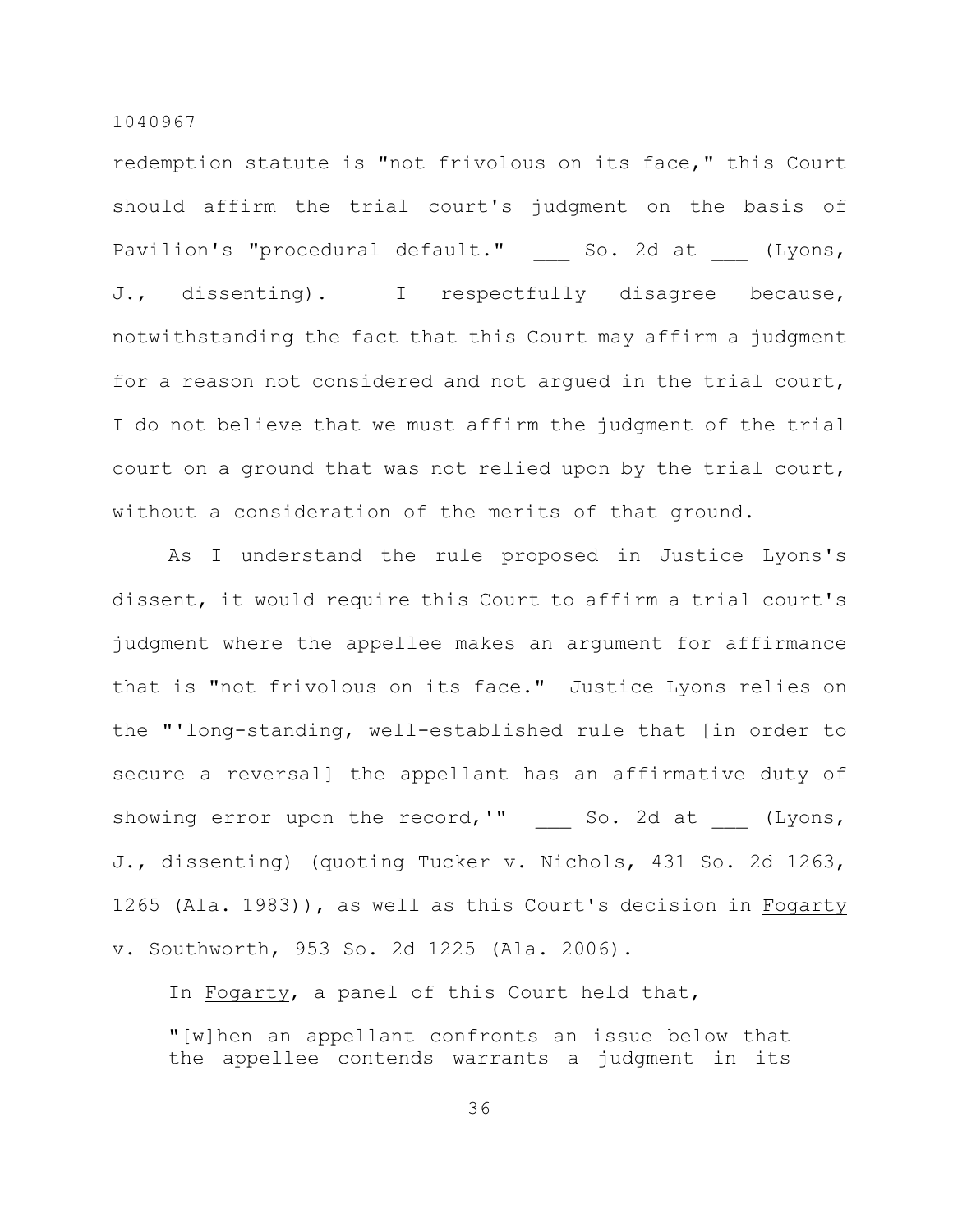favor and the trial court's order does not specify a basis for its ruling, the omission of any argument on appeal as to that issue in the appellant's principal brief constitutes a waiver with respect to the issue."

953 So. 2d at 1232. Further, the Fogarty opinion stated that the omission of such an argument constitutes the "waiv[er of] the right to assert error with respect to that issue." 953 So. 2d at 1232.<sup>23</sup>

In Tucker v. Nichols, supra, this Court explained the basis of the rule that the appellant bears the burden of demonstrating error on the record: "This rule is premised upon the fundamental proposition that an appellate court will not presume error and will affirm the judgment appealed from if supported on any valid legal ground." 431 So. 2d at 1265. We have sometimes phrased this rule in language suggesting that it "must" be applied, see Ex parte CTB, Inc., 782 So. 2d 188, 191 (Ala. 2000) ("[T]his Court must affirm the judgment of the

 $23$ The trial court in Fogarty did not specify the reasons supporting its judgment. Thus, it is not clear whether the trial court relied in that case on the appellee's arguments. In the case before us, however, the trial court did not rely on the argument that JBJ was entitled to a summary judgment in its favor because Pavilion had failed to comply with the procedures set forth in the redemption statute. Instead, the trial court entered a summary judgment in favor of JBJ on the authority-to-assign issue.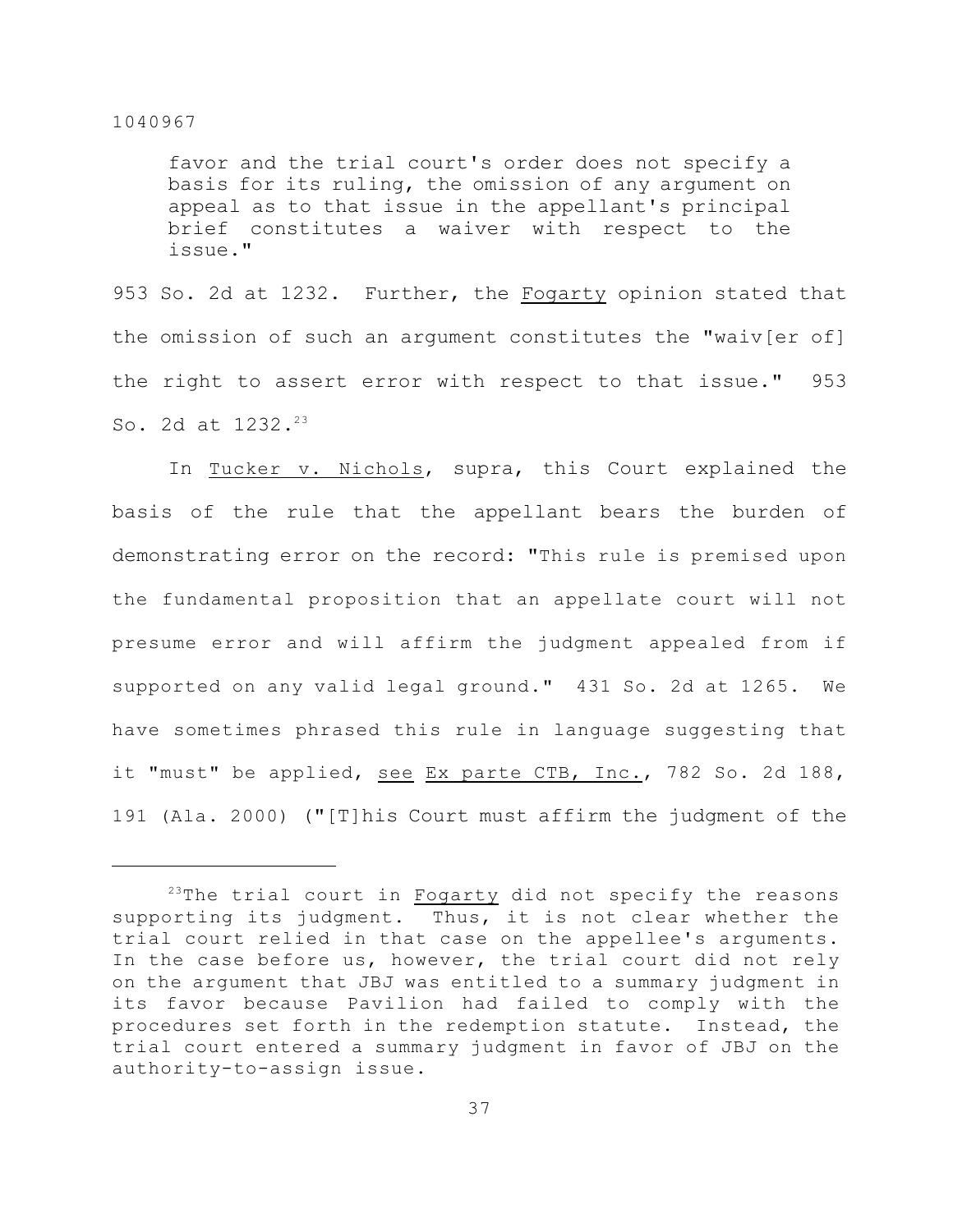trial court if that judgment is supported by any valid legal ground, even if that ground was not argued before the trial court or this Court."), while at other times we have stated it in language suggesting that the rule "may" be applied, see Unum Life Ins. Co. of America v. Wright, 897 So. 2d 1059, 1082 (Ala. 2004) ("This Court may affirm a trial court's judgment on 'any valid legal ground presented by the record, regardless of whether that ground was considered, or even if it was rejected, by the trial court.'" (quoting General Motors Corp. v. Stokes Chevrolet, Inc., 885 So. 2d 119, 124 (Ala. 2003), quoting in turn Liberty Nat'l Life Ins. Co. v. University of Alabama Health Servs. Found., P.C., 881 So. 2d 1013, 1020 (Ala. 2003))); however, we have always held that there must be some valid legal ground supporting an affirmance.

Thus, although it is the appellant's burden to demonstrate error upon the record, and although this Court "will not presume error and will affirm the judgment appealed from if supported on any valid legal ground," Tucker, 431 So. 2d at 1265, there is a caveat to those rules: "'We can affirm a judgment on a basis not asserted to the trial court, and we can affirm a judgment if we disagree with the reasoning of the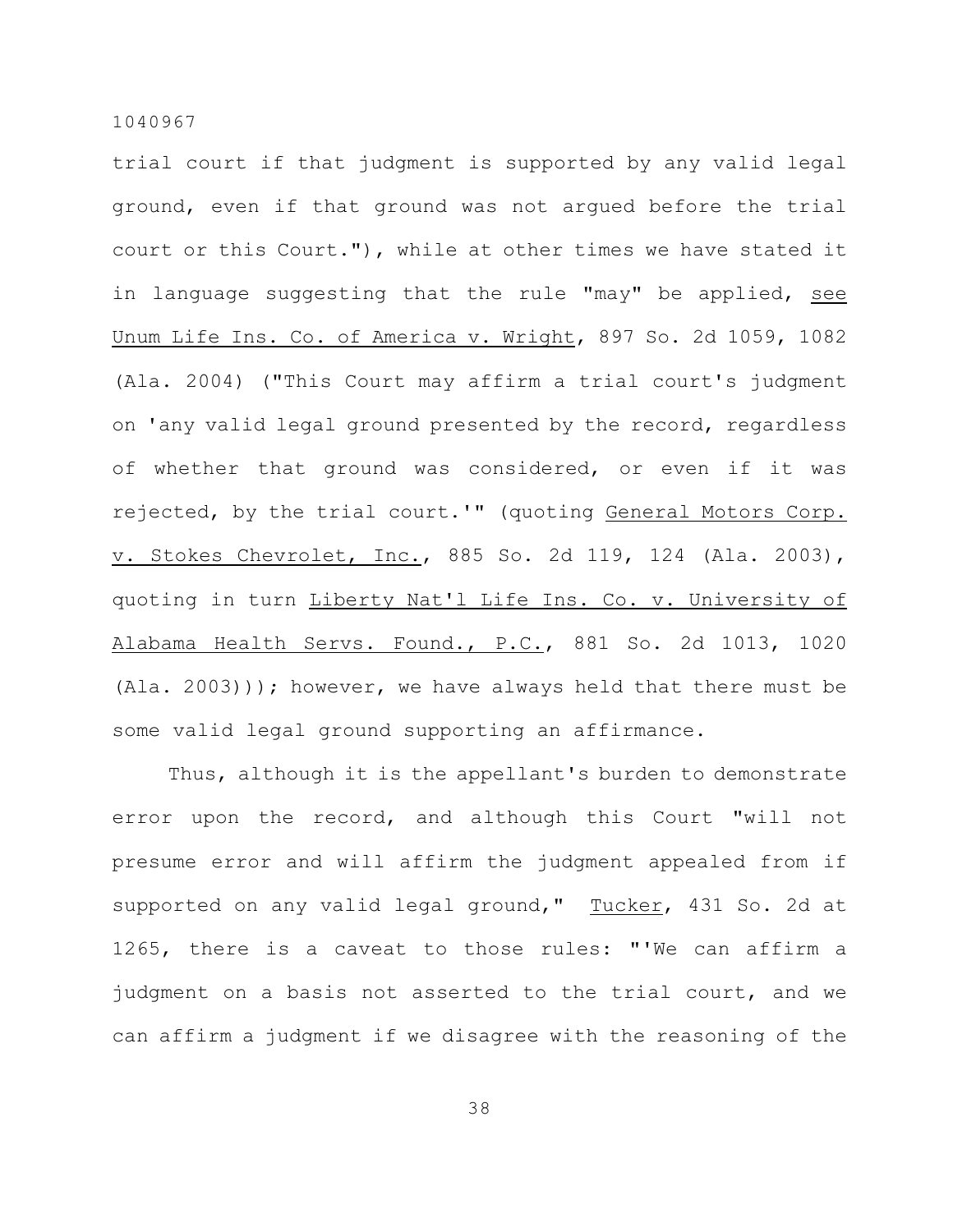trial court in entering the judgment, as long as the judgment itself is proper.'" Verchot v. General Motors Corp., 812 So. 2d 296, 305 (Ala. 2001) (quoting Progressive Specialty Ins. Co. v. Hammonds, 551 So. 2d 333, 337 (Ala. 1989) (emphasis added)). As we have held, this Court's chief concern is whether the judgment being affirmed is proper and correct. "'[I]f a [judgment] correctly determines a case, the reasons on which the trial court acted are unimportant and the case will be affirmed.'" Bay Lines, Inc. v. Stoughton Trailers, Inc., 838 So. 2d 1013, 1020 (Ala. 2002) (quoting City of Montgomery v. Couturier, 373 So. 2d 625, 627 (Ala. 1979)); see also Ex parte Shelby County Health Care Auth., 850 So. 2d 332, 339 (Ala. 2002) ("[T]his Court will affirm a properly entered summary judgment, even if the trial court's reasons for entering the judgment were incorrect."); Bryant v. Moss, 295 Ala. 339, 342, 329 So. 2d 538, 540 (1976) ("If the judgment or decree correctly determines the equity of the case, the reasons upon which the trial Court proceeded are unimportant and the judgment will be affirmed."). This is true because this Court affirms judgments, not the arguments of parties.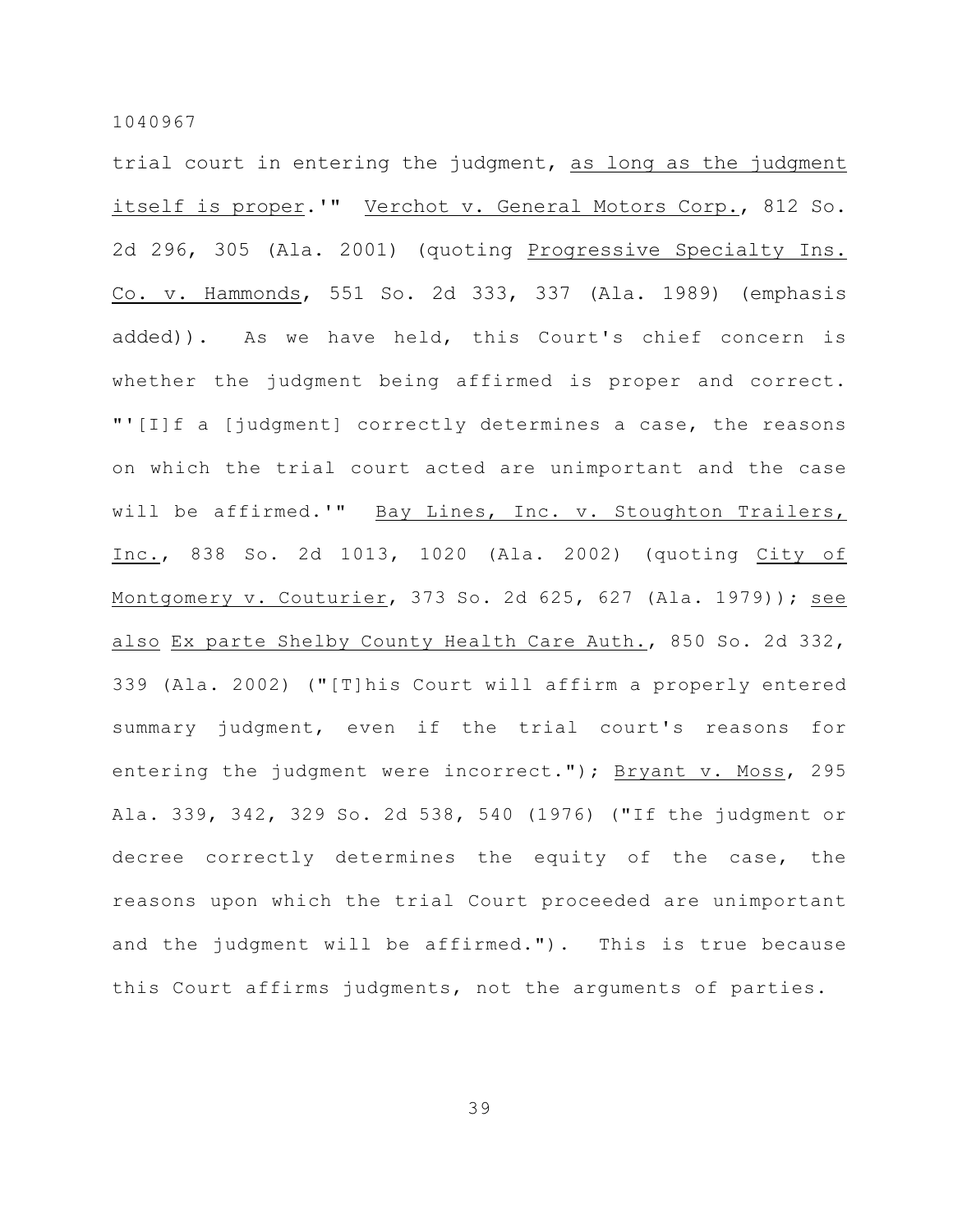The correct standard, I believe, is that an affirmance must be based "'on [a] ground developed in, and supported by, the record.'" Lyons v. River Road Constr., Inc., 858 So. 2d 257, 265 (Ala. 2003) (quoting Ex parte Ramsay, 829 So. 2d 146, 155 (Ala. 2002)). As we have held, "[t]his Court can affirm a trial court's judgment for any reason, but only if the record on appeal evidences the fact that is the basis for the affirmance." Turner v. Westhampton Court, L.L.C., 903 So. 2d 82, 88 (Ala. 2004).

In this case, although JBJ raised two arguments in support of its motion for a summary judgment, the trial court specified only one -- Tracey's lack of corporate authority to assign Gallop's right of redemption -- as the basis of its judgment. Pavilion did not address in its initial appellant's brief JBJ's alternative argument, raised below, that Pavilion had failed to follow the procedures specified in the redemption statute. Nor did Pavilion address in its reply brief the failure-to-comply-with-statutory-requirements argument after JBJ had raised it in its appellee's brief. I agree that we may affirm the trial court's judgment on the basis of this argument, but only if the summary judgment below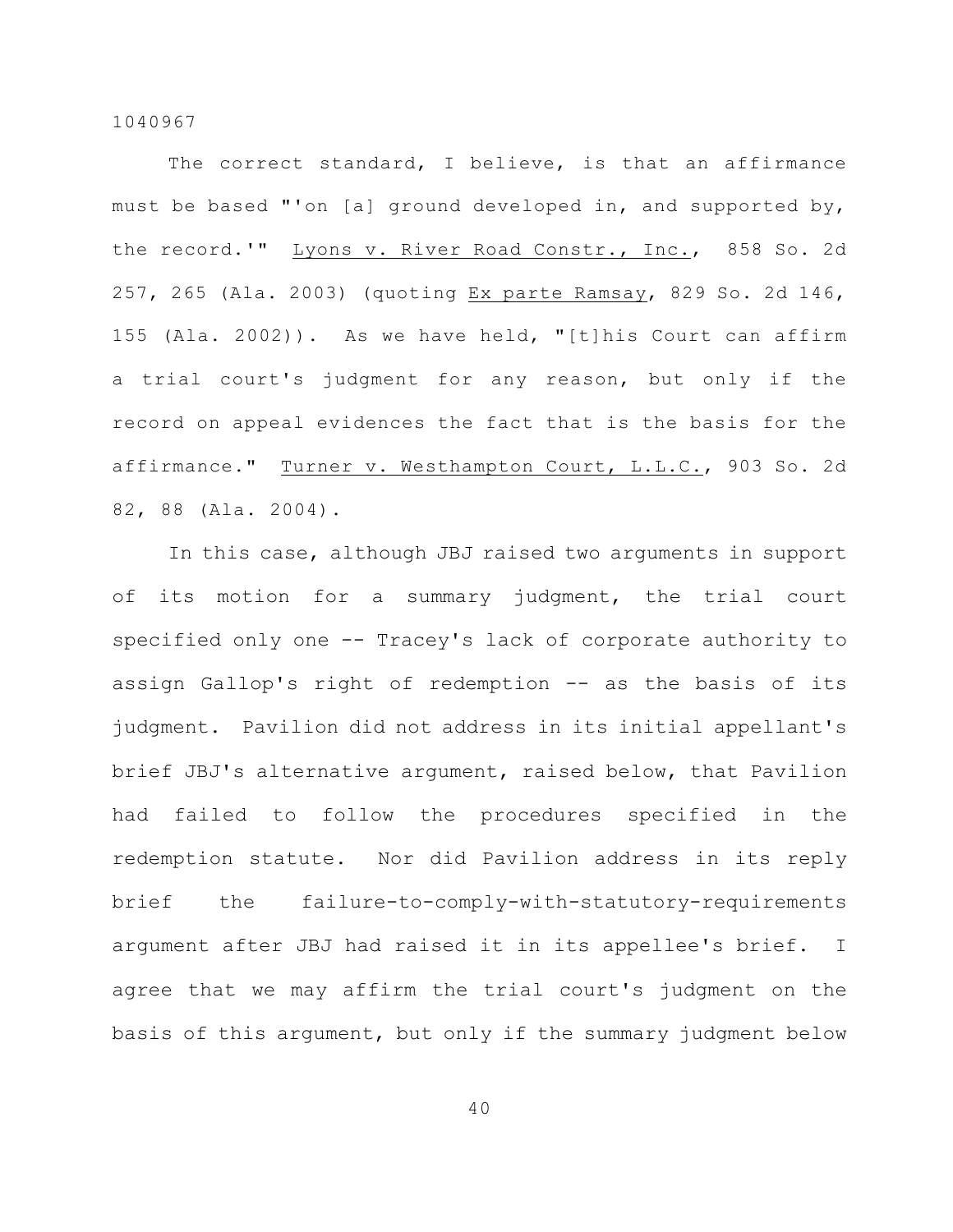was proper and the failure-to-comply-with-statutoryrequirements argument is supported by the record. I do not believe that this Court is bound, without consideration of the merits of the argument, to affirm the judgment below on the basis of a colorable argument raised below but not addressed by the appellant on appeal.

I concur with the main opinion because I believe that there is a genuine issue of material fact regarding Pavilion's compliance with the statutory requirements of § 6-5-247 et seq., Ala. Code 1975. I note initially that our redemption statute is to be "liberally construed in favor of redemption." Watts v. Rudolph Real Estate, Inc., 675 So. 2d 411, 413 (Ala. 1996). JBJ argues that Pavilion did not make a timely demand for a statement of lawful charges as is required by § 6-5-252. Although Pavilion did not make a demand for lawful charges before the assignment -- and therefore in time to allow the purchaser of the foreclosed property 10 days to respond before the limitations period ended -- there is substantial evidence indicating that Gallop, as Pavilion's predecessor in interest, made a timely demand for lawful charges on JBJ and on the transferees of JBJ's interest, Atlantis and Pourhassani. See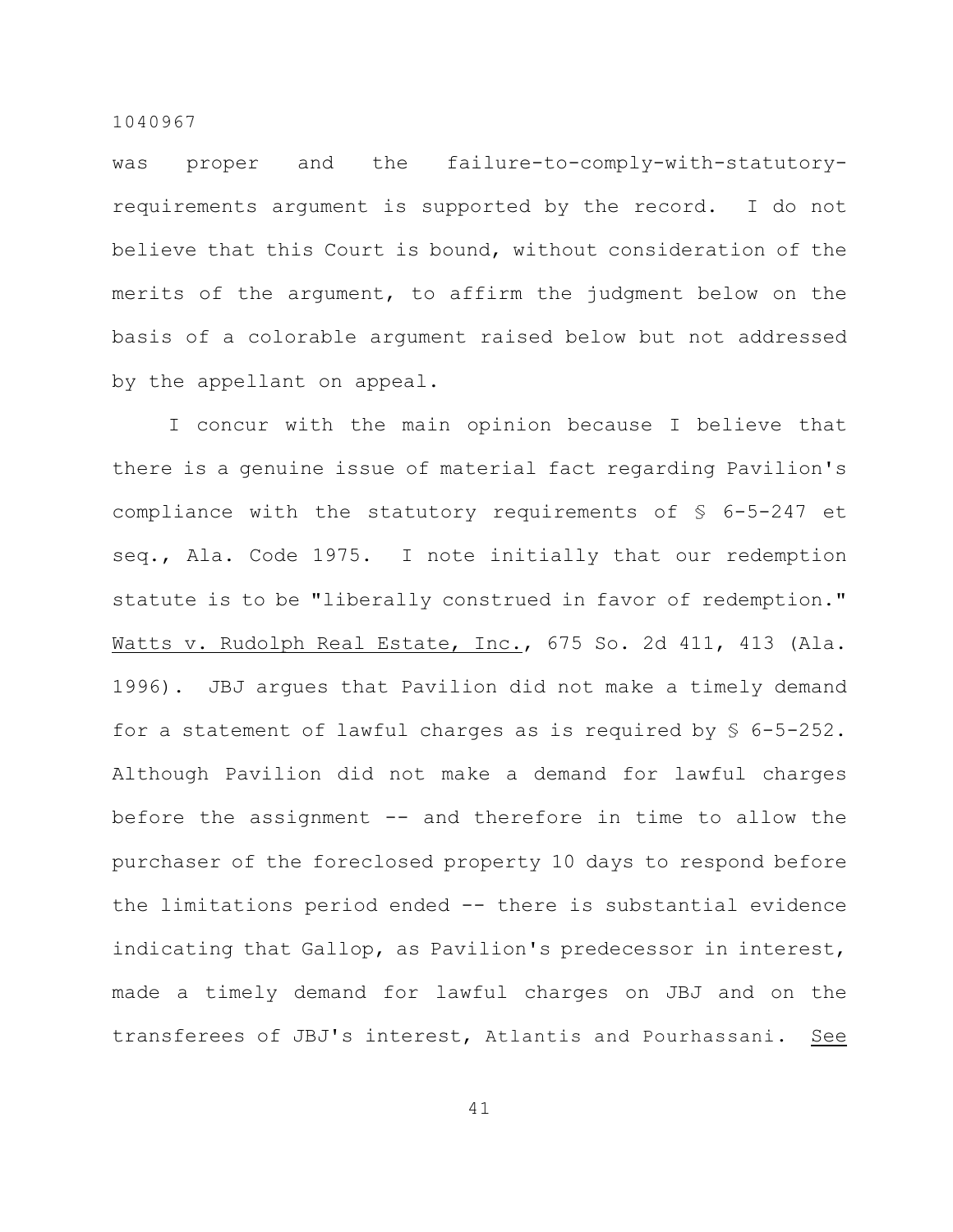Reed v. Skeen, 591 So. 2d 51, 53 (Ala. 1991) (holding that the assignee of a right of redemption can benefit from the assignor's demand for lawful charges made to the purchaser).

JBJ argues, second, that Pavilion did not follow the procedures for appointing a referee to arbitrate the value of permanent improvements as is required by  $\frac{1}{5}$  6-5-254. There is, however, substantial evidence indicating that Pavilion expressed its disagreement with Atlantis's statement of lawful charges and that Pavilion appointed a referee to arbitrate the value of the improvements when it filed its declaratoryjudgment action. § 6-5-254, Ala. Code 1975 (requiring the redemptioner to notify the purchaser that he disagrees with the statement of lawful charges and to appoint a referee within 10 days of receiving the demand for lawful charges).

Finally, JBJ argues that Pavilion did not deposit into court an amount adequate to pay the lawful charges as required by § 6-5-256 or tender those charges as provided by § 6-5-252. I do not believe that the record supports a judgment as a matter of law in favor of JBJ on these points. Both JBJ and Pourhassani failed to provide statements of lawful charges; therefore, JBJ cannot complain that Pavilion failed to deposit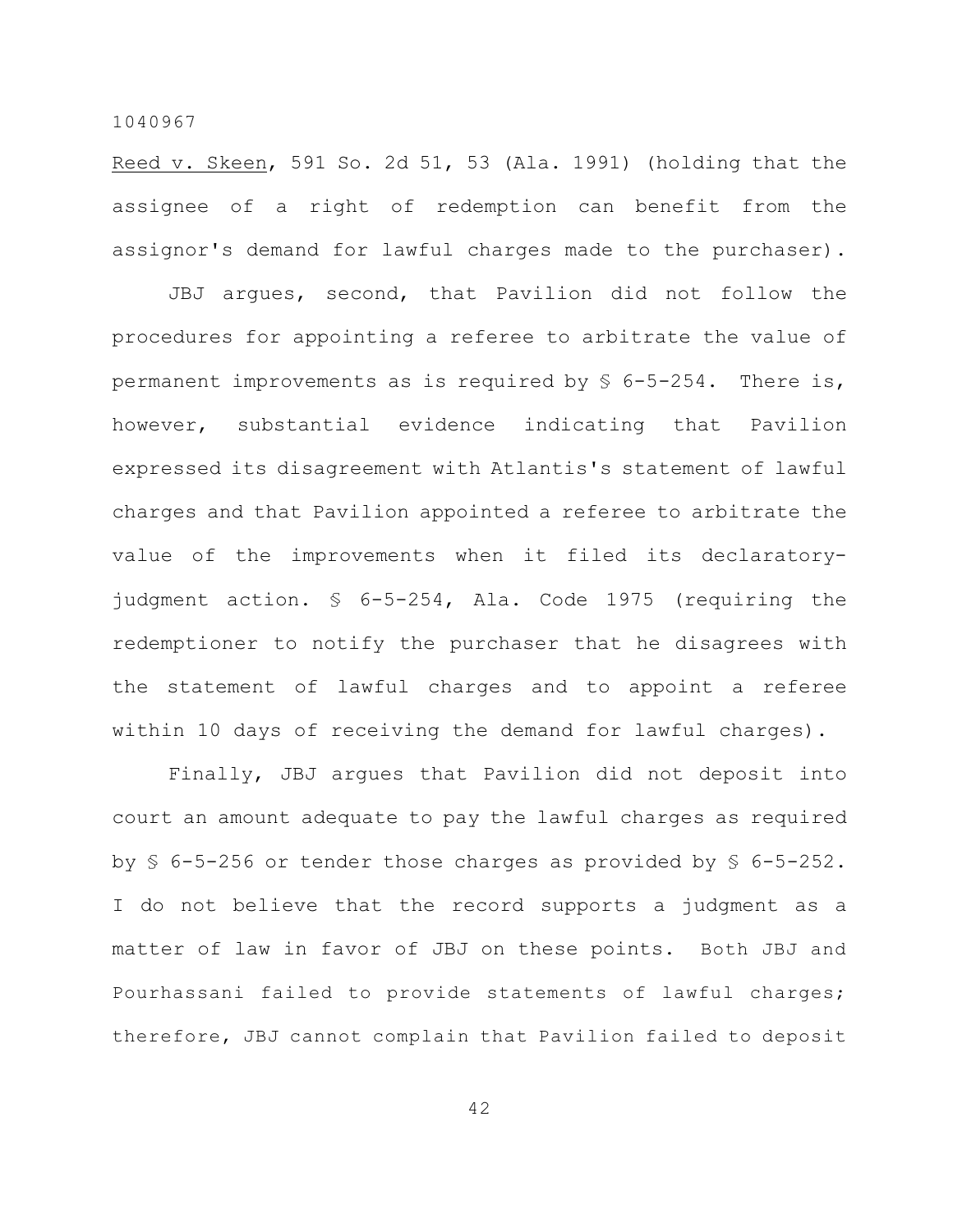or tender the lawful charges incurred by those parties. See Godfrey v. Black, 240 Ala. 151, 154, 197 So. 892, 894 (1940) (holding that a redemptioner need not tender payment when he "does not know the amount that is due and the purchaser has failed after due demand to furnish him with an itemized statement ...."). Although Atlantis did give a statement of lawful charges, there appears to be substantial evidence indicating that Pavilion believed those charges were exaggerated. See Ross v. Edwards, 541 So. 2d 507, 509 (Ala. 1989) (holding that the redemptioners "were excused from tendering to [the buyer] the amount that he had requested, as required by § 6-5-235, because they could not determine whether they owed that amount and, therefore, needed the court's assistance in determining the redemption price"). Moreover, the fact that JBJ transferred part of the property to Atlantis and Pourhassani "furnishes a sufficient excuse for a failure on the part of the redemptioner to pay or tender to the purchaser or his vendee the amount required to effectuate redemption, the purchaser by his subsequent acts having thus put it beyond the power of the redemptioner to redeem the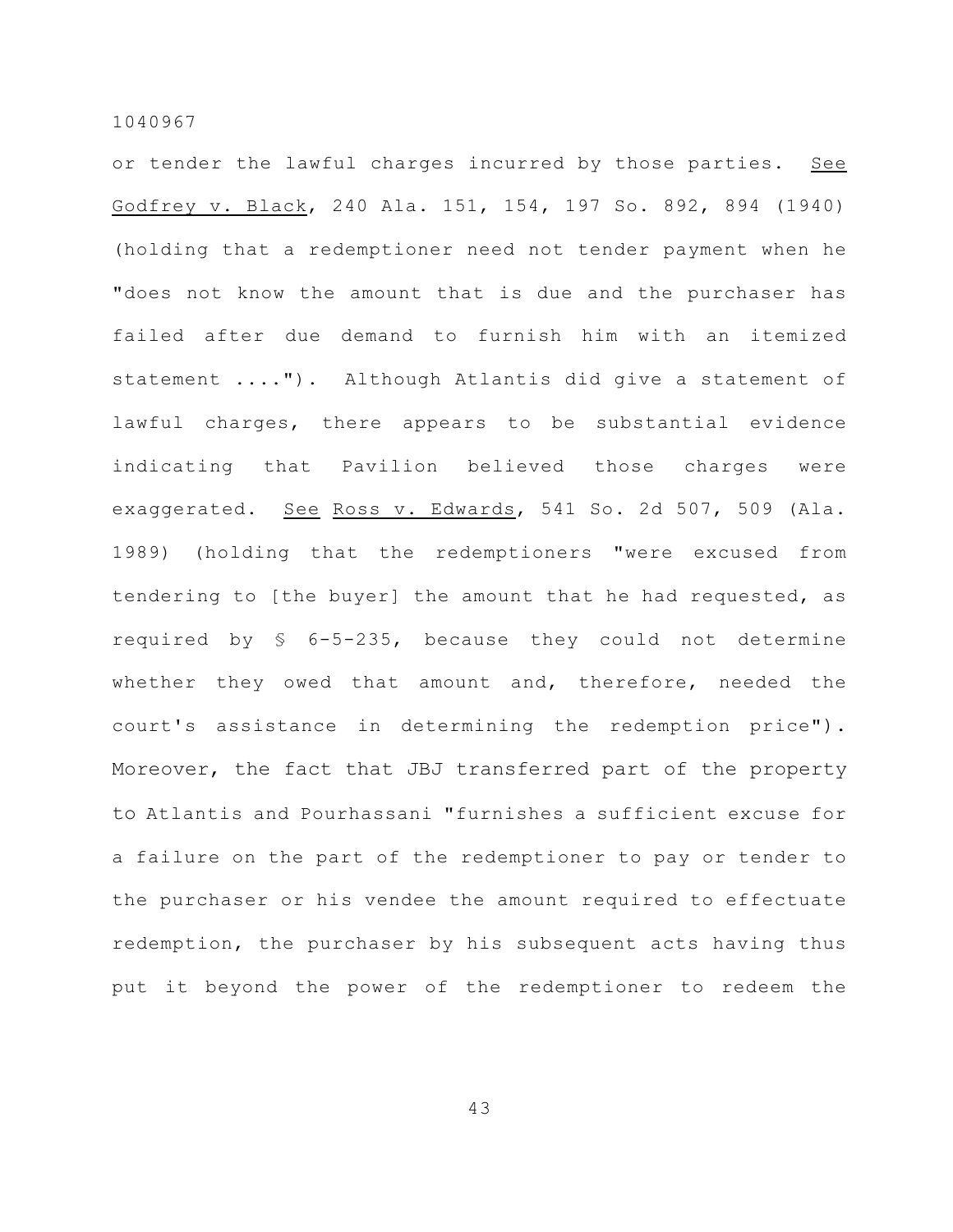whole tract out of court." Hazelrig v. Thomas, 291 Ala. 659, 661, 286 So. 2d 830, 831 (1973).

I respectfully disagree with Justice Lyons that the failure of the appellant to confront an alternative argument in support of the judgment below necessarily requires that this Court affirm that judgment when the appellee's argument is not frivolous on its face. Such a rule would compel this Court to affirm the trial court's judgment for a possibly invalid reason not relied upon by the trial court. Further, for the reasons I have outlined, I do not believe that the summary judgment in favor of JBJ should be affirmed on the basis of JBJ's failure-to-comply-with-statutory-requirements argument. Therefore, I concur with the main opinion.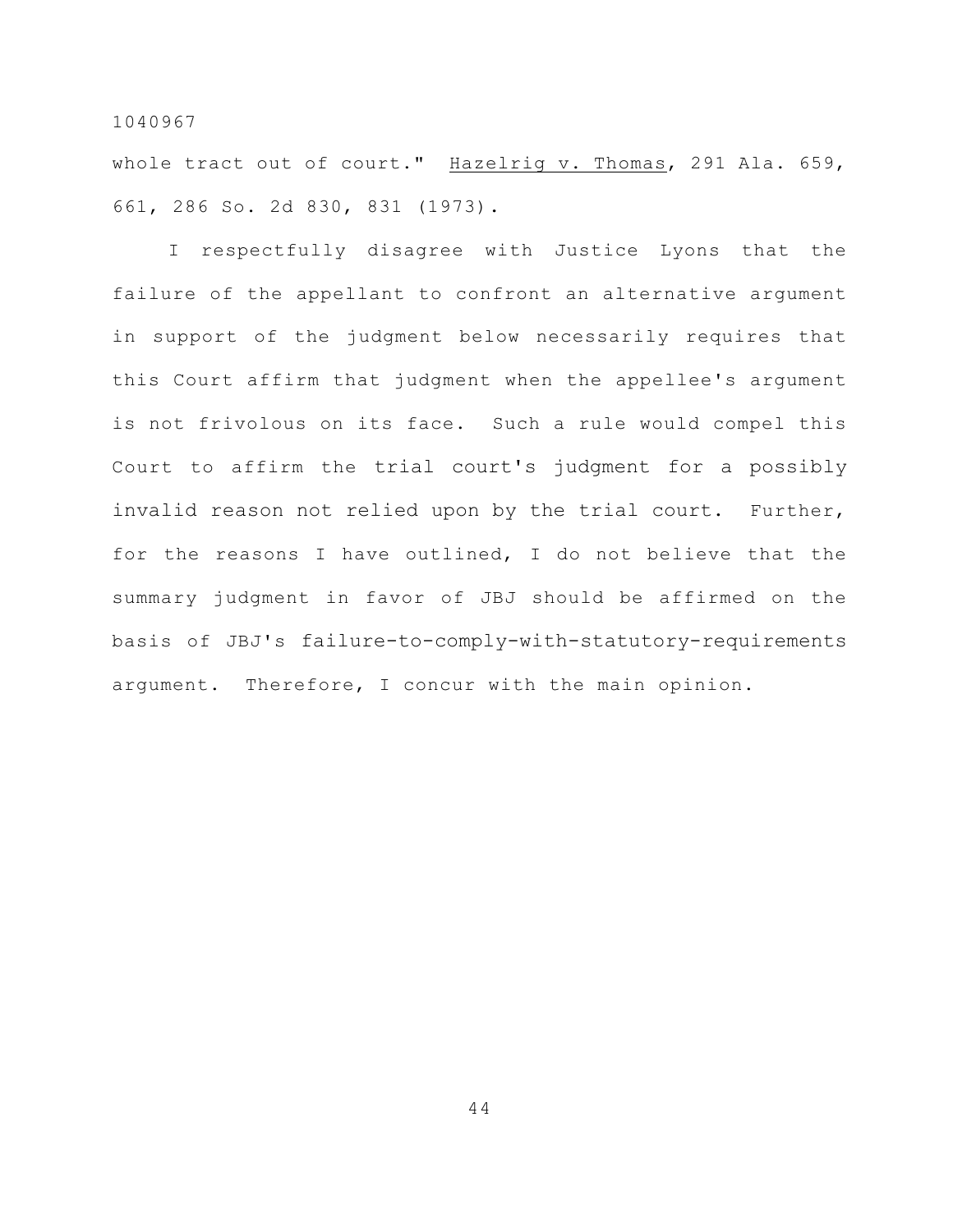MURDOCK, Justice (concurring specially).

I concur in both the result and the analysis provided by the main opinion, particularly as to the issue whether Tracey lacked authority to assign Gallop's statutory right of redemption to Lary (Pavilion's predecessor in interest). I write separately because I disagree with the recommendations in Justice Lyons's dissent that we extend the "waiver rule," recently announced in Fogarty v. Southworth, 953 So. 2d 1225 (Ala. 2006), to the procedural circumstances of the present case and that we "codify" that rule as part of our Rules of Civil Procedure. Further, not having been a member of this Court when Fogarty was decided, I take this opportunity to express my concerns with the waiver rule announced in that case.

Among Alabama's rules of appellate review are two wellestablished rules that long have worked together logically and effectively to produce fair results: (1) the rule that an appellate court "may affirm a trial court's judgment on 'any valid legal ground'" presented by the record, General Motors Corp. v. Stokes Chevrolet, Inc., 885 So. 2d 119, 124 (Ala. 2003) (quoting Liberty Nat'l Life Ins. Co. v. University of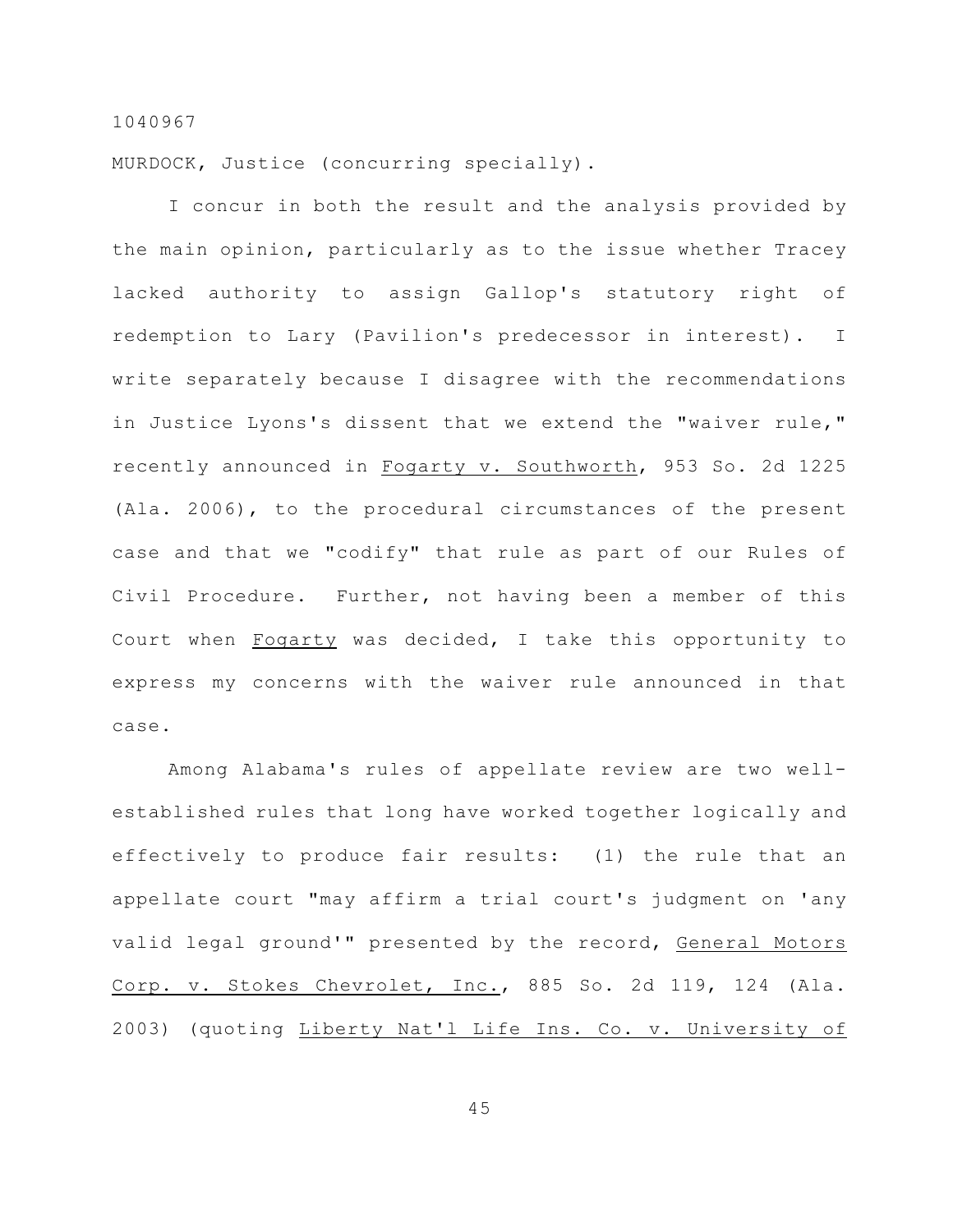Alabama Health Servs. Found., 881 So. 2d 1013, 1020 (Ala. 2003)); Spencer v. Malone Freight Lines, Inc., 292 Ala. 582, 589, 298 So. 2d 20, 25 (1974) (quoting with approval from 5 C.J.S. Appeal and Error § 1464(4) as follows: "An appellate court ... may consider any other legal ground or valid reason for the judgment and affirm the judgment where it is correct on any legal ground, even though the ground or reason stated by the lower court is erroneous.");  $24$  and (2) the rule that an

 $24$ This rule is limited by due-process constraints. See Liberty Nat'l Life Ins. Co., 881 So. 2d at 1020.

As Justice See notes in his special writing in this case, the rule has been phrased in different ways in different cases. So. 2d at (See, J., concurring specially). Often, the word "will" has been used rather than "may." See, e.g., Smith v. Equifax Servs., Inc., 537 So. 2d 463, 465 (Ala. 1988) (holding that "[a]n appellee can defend the trial court's ruling with an argument not raised below" because "this Court 'will affirm the judgment appealed from if supported on any valid legal ground.' Tucker v. Nichols, 431 So. 2d 1263, 1265 (Ala. 1983)"). At least in some of the cases, the statement that this Court "will" affirm on any valid legal ground appears to be an imprecise way of simply explaining that the Court maintains a demonstrated willingness to do so. In Liberty National Life Insurance Co., 881 So. 2d at 1020, for example, this Court supported its statement that the Court "will affirm the trial court on any valid legal ground" with a citation to Ex parte Ryals, 773 So. 2d 1011 (Ala. 2000), which states merely that this Court "can" affirm a trial court's judgment on any valid legal ground. In turn, the Court in General Motors Corp. cited Liberty National Life Insurance Co. in support of its statement in that case that "[t]his Court may affirm" a trial court's judgment on any valid legal ground, 885 So. 2d at 124 (emphasis added).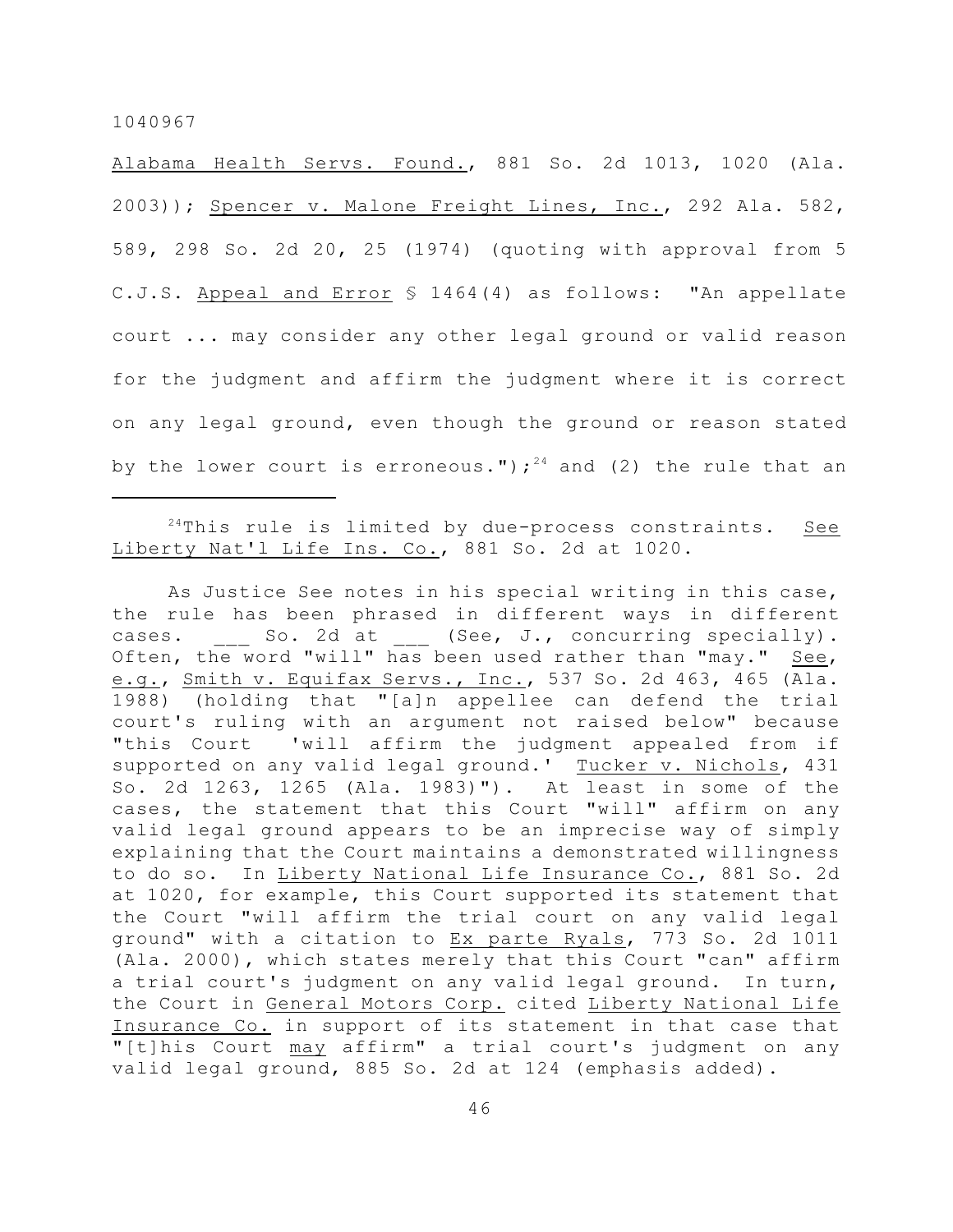appellate court generally will not reverse a trial court's judgment on a ground not argued on appeal, Smith v. Mark Dodge, Inc., 934 So. 2d 375, 380 (Ala. 2006), and, stated even more specifically, a ground for reversal generally must be raised in the appellant's initial brief, rather than for the first time in the appellant's reply brief, Steele v. Rosenfeld, LLC, 936 So. 2d 488, 493 (Ala. 2005); Nashville, C. & St. L. Ry. v. Abramson-Boone Produce Co., 199 Ala. 271, 274, 74 So. 350, 352 (1917) (noting that an argument not presented on submission of the cause in the original brief came too late for consideration).  $5<sub>2</sub>$ 

The first of the aforesaid two rules enables an appellate court to affirm a trial court's judgment based on a ground

 $25$ The rule that an appellate court will not reverse a judgment on a ground not argued on appeal is synonymous with the "long-standing, well-established rule that [in order to secure a reversal] the appellant has an affirmative duty of showing error upon the record." Tucker v. Nichols, 431 So. 2d 1263, 1264 (Ala. 1983) (regarding the appellant's burden in a case in which the appellee urged certain grounds to this Court in support of the trial court's ruling). This Court noted in Tucker that the rule that the appellant has an affirmative duty of showing error upon the record is interrelated with the affirm-on-any-valid-legal-ground principle: "Th[e] rule [regarding the appellant's burden] is premised upon the fundamental proposition that an appellate court will not presume error and will affirm the judgment appealed from if supported on any valid legal ground." 431 So. 2d at 1265.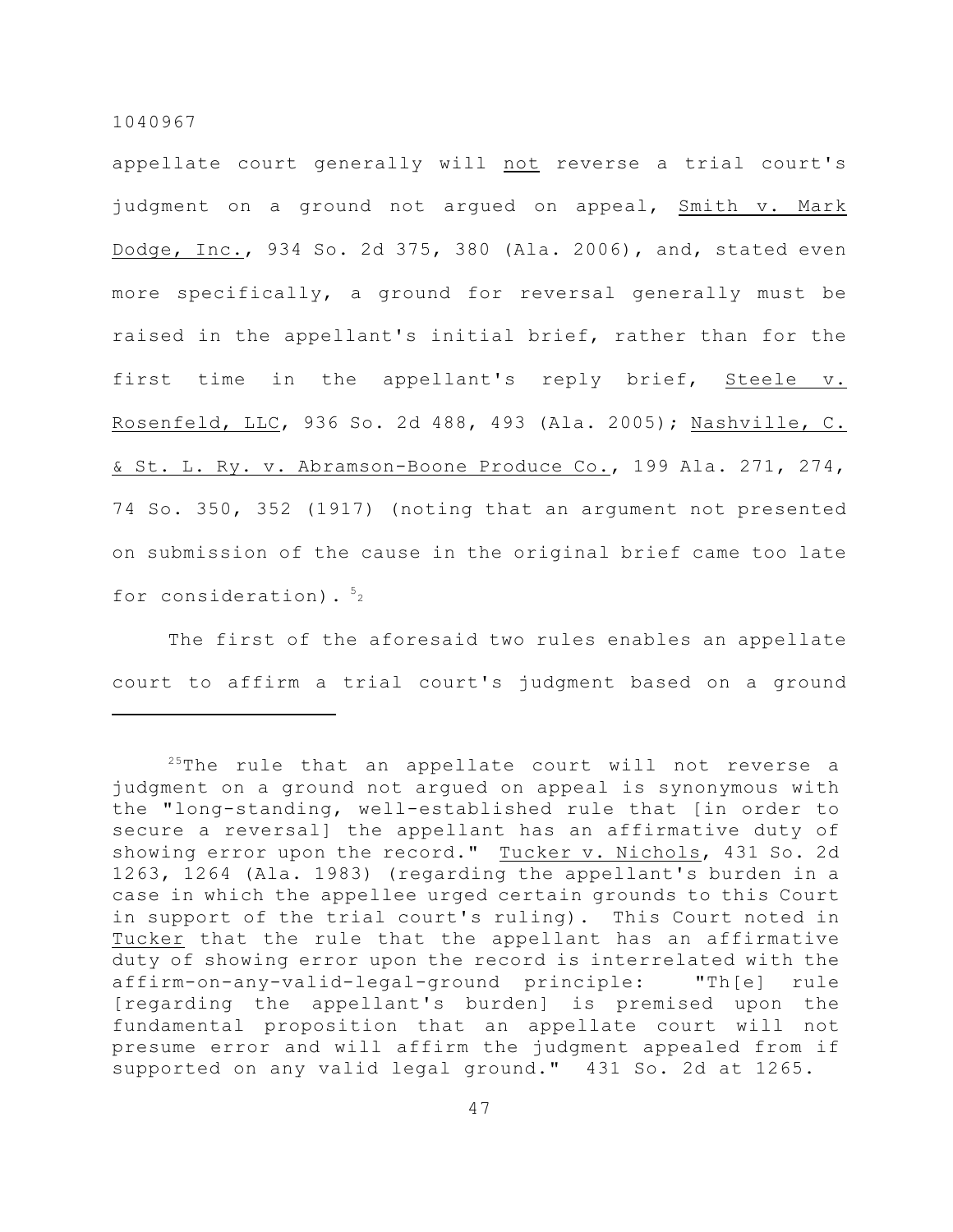upon which the trial court itself did not rely. The appellate court may do so, however, only when the alternative ground is determined by the appellate court to be a legally correct basis for the result reached by the trial court. (Thus the reference in the rule to "any valid legal ground.") I do not believe we should transform a rule designed to allow an appellate court to affirm a lower court's judgment on any ground determined to be valid into a rule that requires an appellate court to affirm a lower court's judgment on any ground, without regard for the validity of the ground, merely so long as that ground was raised in the trial court by the prevailing party and was not addressed by the appellant on appeal.

The need identified in Fogarty for the waiver rule announced in that case was the concern that, without such a rule, "an appellant could 'sandbag' an appellee by withholding an argument on an issue until the reply brief, thereby depriving the appellee of the opportunity to respond." 953 So. 2d at 1232 (footnote omitted). It would appear, however, that the very authority cited by Fogarty as support for the conclusion that a waiver rule was needed in order to prevent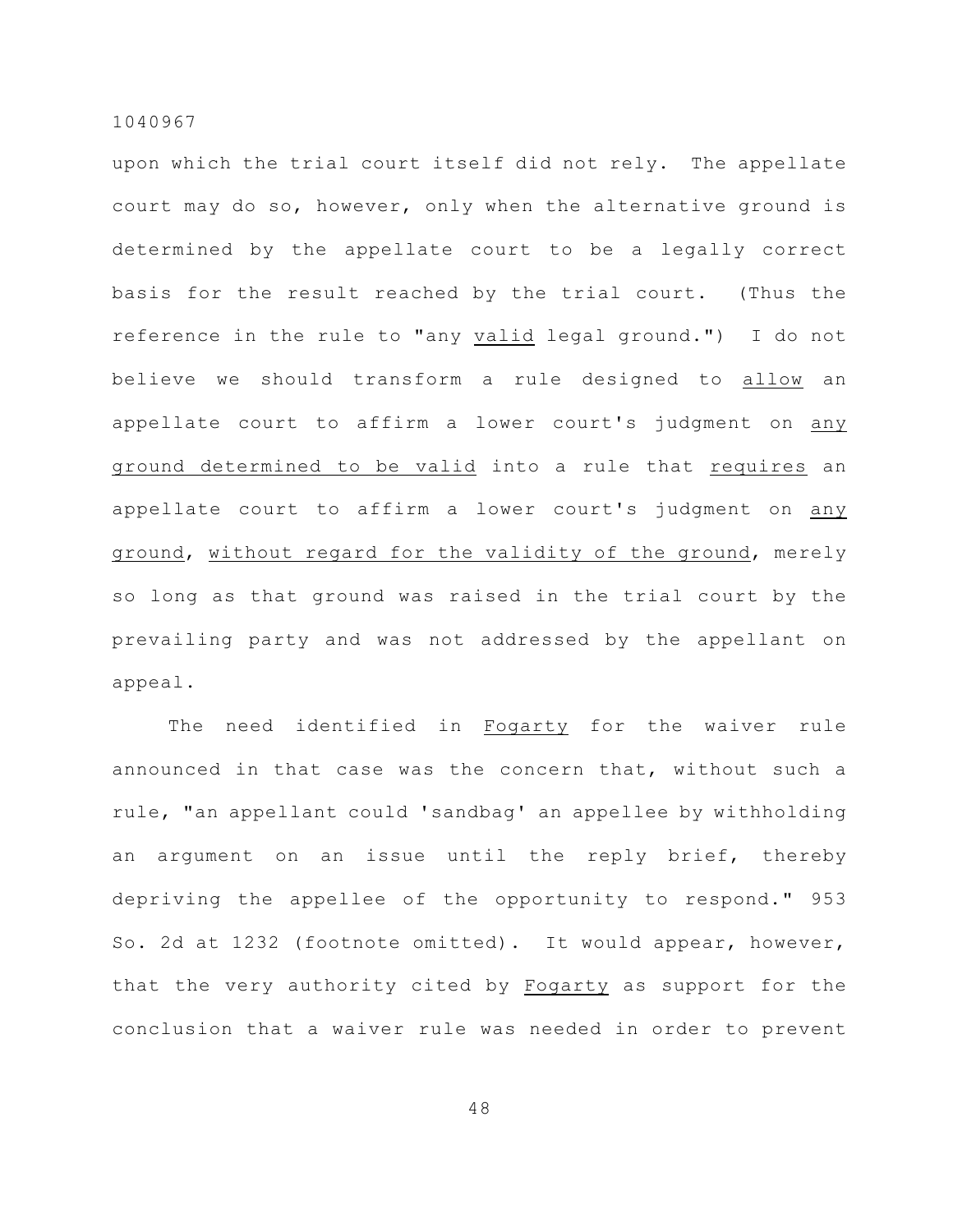such "sandbagging" was a rule that, itself, already served that purpose, namely: "'It is a well-established principle of appellate review that we will not consider an issue not raised in an appellant's initial brief, but raised only in the reply brief.'" Fogarty, 953 So. 2d at 1232 (quoting Lloyd Nolan Hosp. v. Durham, 906 So. 2d 157, 173 (Ala. 2005)). Insofar as I can see, the efficacy of this rule in preventing such "sandbagging" was not and is not in question.  $62$ 

Alabama's "affirm-on-any-valid-legal-ground" rule was, and remains, simply another way of stating the rule followed not only in Alabama, but in other jurisdictions as well, that an appellate court may affirm a judgment when it is "right for any reason," 5 Am. Jur. 2d Appellate Review § 829 (1995)

 $2^{26}$ The Fogarty opinion also includes a citation to Rule 28(a)(10), Ala. R. App. P., and the requirement stated therein that an appellant's brief "shall contain '[a]n argument containing the contentions of the appellant/ petitioner with respect to the issues presented." 953 So. 2d at 1231-32 (emphasis added in Fogarty). In so doing, Fogarty appears to suggest that the emphasized passage means that an appellant's brief must address every issue presented in the trial court. The purpose of Rule 28(a)(10), however, is merely to describe the briefing requirements that must be met as to any issue that is to be presented on appeal. The consequences of a party's failing to present an issue on appeal is not the object of Rule  $28(a)(10)$ ; such consequences are addressed in our caselaw through the rules of appellate review that are discussed in the text of this special writing.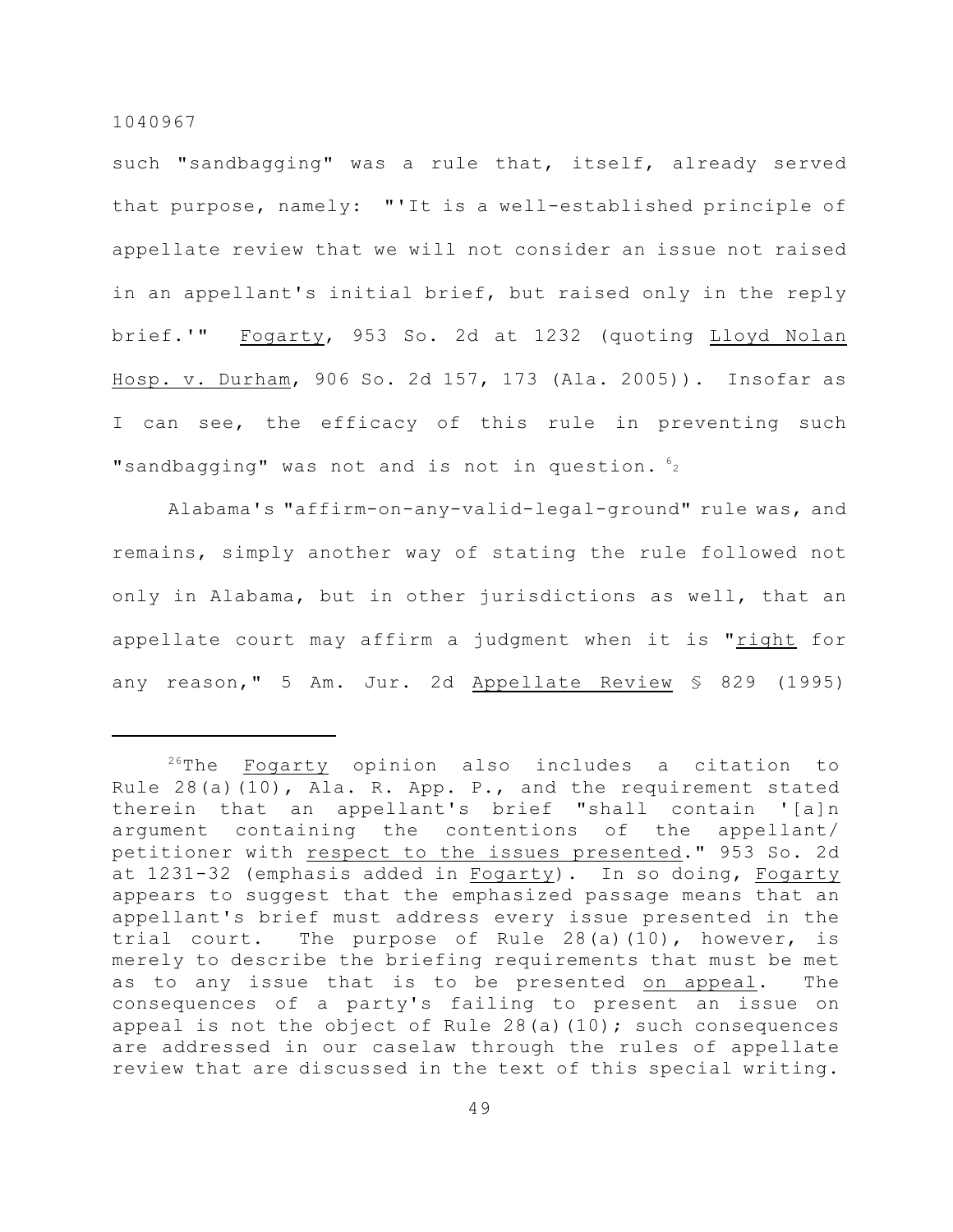(emphasis added), that is "when the judgment below [is] correct, even if the appellate court does not agree with the reasoning of the lower court." Id. (emphasis added). As this Court stated in SouthTrust Corp. v. James, 880 So. 2d 1117, 1122 (Ala. 2003), "we are cognizant of the settled rule that '[t]he appellate courts will affirm the ruling of the trial court if it is right for any reason....' Premiere Chevrolet, Inc. v. Headrick, 748 So. 2d 891, 893 (Ala. 1999)...." (Emphasis added.) In Ex parte Wiginton, 743 So. 2d 1071, 1072-73 (Ala. 1999), the Court stated the rule this way: The appellate courts will sustain the decision of the trial court if it is right for any reason, even one not presented by a party or considered or cited by the trial judge ...." (Emphasis added.) This holding in turn is cited in various cases as a basis for the affirm-on-any-valid-legal-ground rule. See, e.g., General Motors Corp., Liberty Nat'l Life Ins. Co., and Ex parte Ryals, 773 So. 2d 1011 (Ala. 2000).

The "right-for-any-reason" doctrine serves the dual ends of justice and judicial economy by preserving correct legal results, even when the specific grounds relied upon by trial courts are erroneous. Consistent with this objective of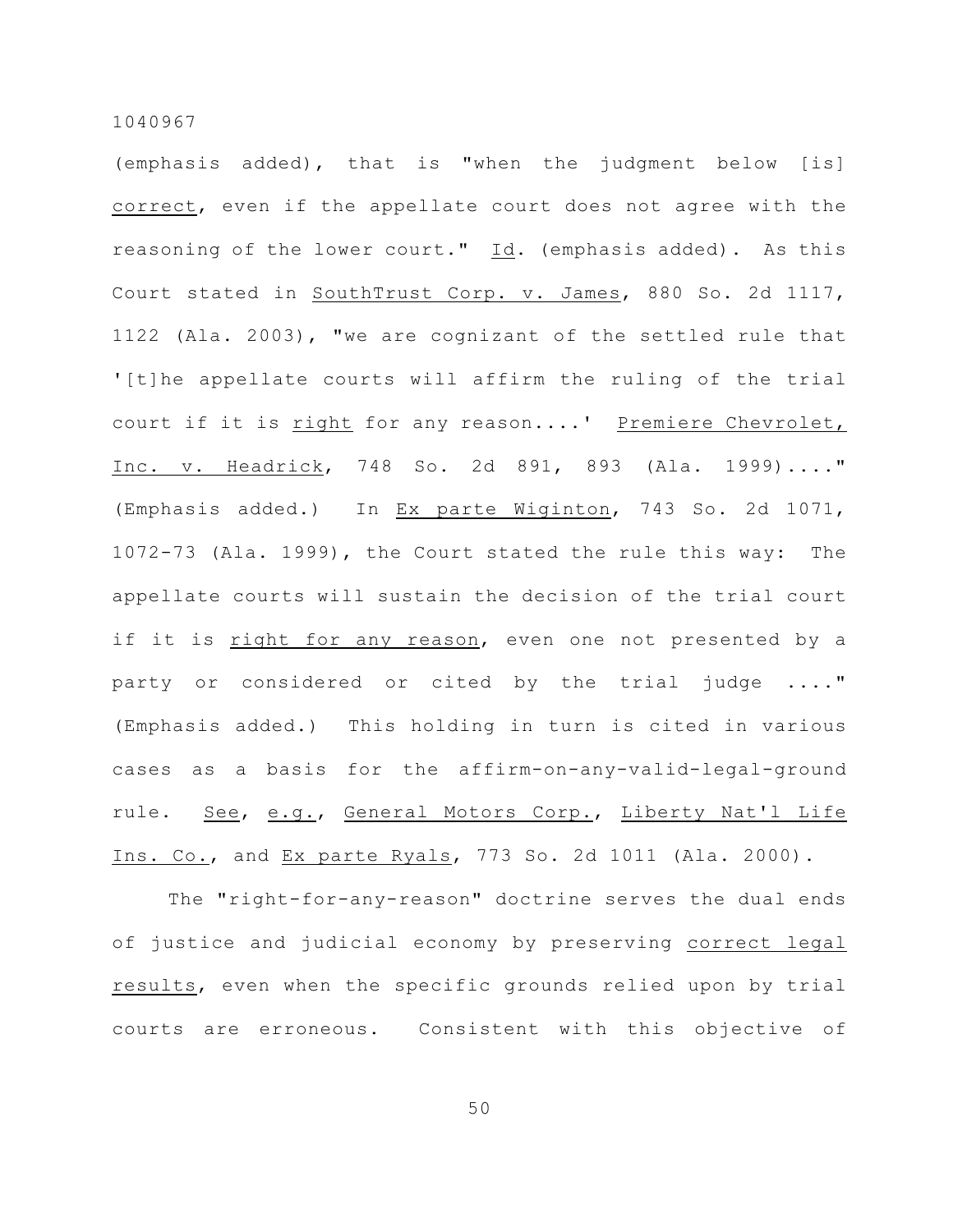preserving correct results, the effect of our well-established principles of appellate review has been to allow affirmance of a trial court's judgment on a given ground if there has been a determination, either by the trial court or the appellate court, that that ground is, in fact, "valid" or "correct." Of course, when the ground is determined by the trial court to be valid, then, regardless of whether it is in truth meritorious, the fact that a court of competent jurisdiction said it is makes that determination binding upon the parties, unless and until an appellant meets its burden of demonstrating error in that determination. On the other hand, when a trial court has not determined the ground at issue to be valid, it is incumbent upon the appellate court to do so, else we cannot be said to be affirming the lower court's judgment on a "valid legal ground" or upholding a judgment that is "right for any reason." Again, to tie the hands of an appellate court so as to require it to affirm a judgment in certain circumstances without making such a determination will essentially change a rule that has allowed appellate courts to affirm judgments when those judgments are right for any reason into a rule that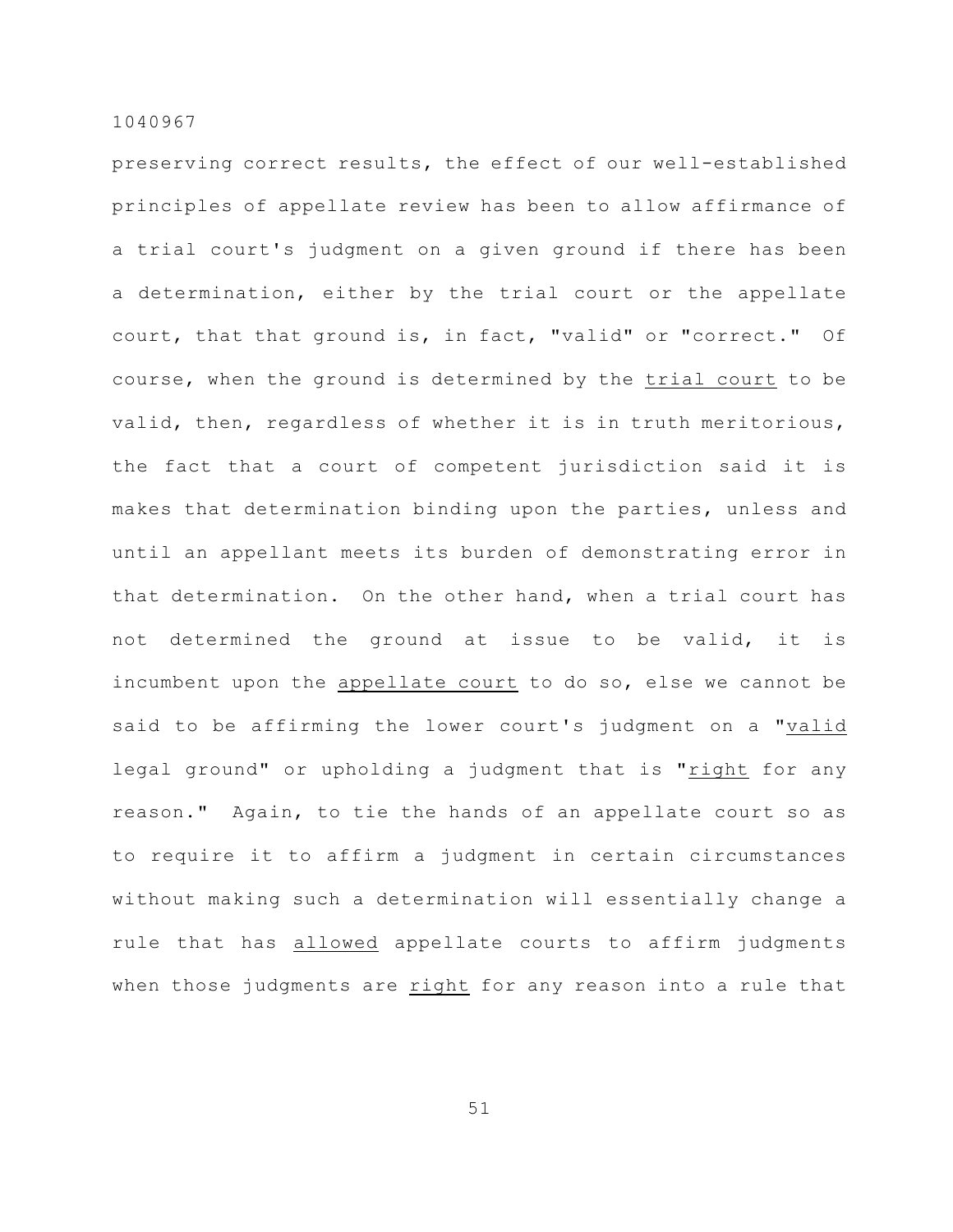requires appellate courts, under certain circumstances, to affirm judgments even if they are wrong.<sup>27</sup>

 $^{27}$ If, despite the absence of any express reference in the trial court's order to the basis for that order, the particular ground upon which the trial court relied is discernible from the record, an appellant, as a general rule, would indeed "waive" the right to argue that the trial court's reliance on that particular ground was error if the appellant did not make that argument in its initial appellate brief. I do not believe it to be appropriate, however, to apply such a "waiver" rule to an alternative ground, one it cannot be discerned was relied upon by a trial court and thus determined by that court to be valid. Of course, if the alternative ground is determined by the appellate court to be valid, then, under the affirm-on-any-valid-legal-ground rule, that alternative ground can serve as an appropriate basis on which to affirm the trial court's judgment. But this is entirely different from a waiver rule in that it depends not upon a party's omission or failure, but upon an affirmative determination by the appellate court that the alternative ground is in fact valid and therefore that the result reached is right.

I also note that limiting Fogarty to the particular circumstances presented in that case would bring the result reached in that case in line with the foregoing concept of waiver. Insofar as this Court's opinion in Fogarty reveals, the only discernible ground for the summary judgment against the Fogartys was that the Fogartys had constructive notice of the fraud more than two years before they filed suit. To that extent, it would not be the result reached in Fogarty with which I would disagree, but rather, the breadth of the Court's announcement that "[w]hen an appellant confronts an issue below that the appellee contends warrants a judgment in its favor and the trial court's order does not specify a basis for its ruling, the omission of any argument on appeal as to that issue in the appellant's principal brief constitutes a waiver with respect to the issue." 935 So. 2d at 1232. In other words, in Fogarty, although the trial court's order "did not specify a basis for its ruling," it nonetheless appears that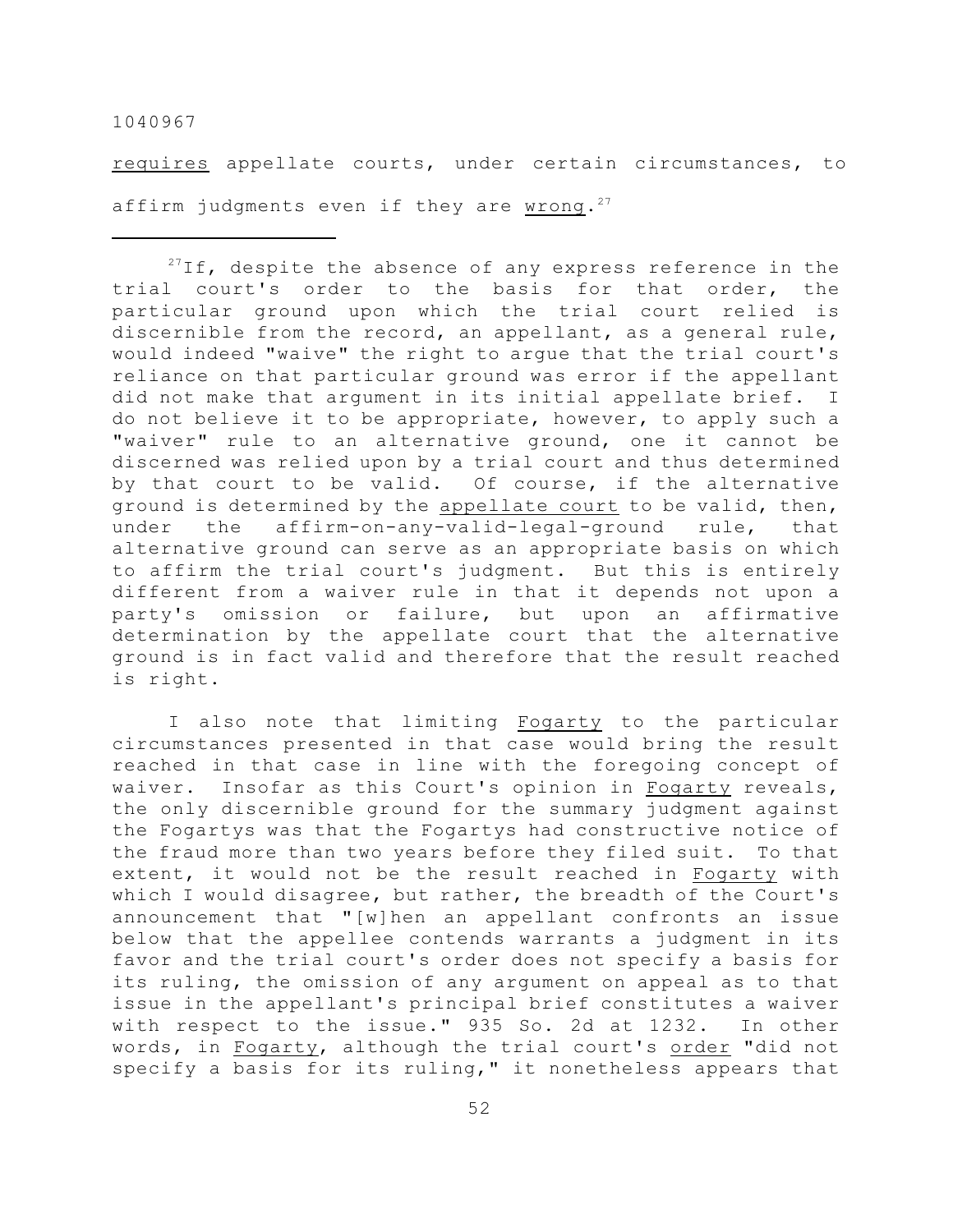I also would interject a concern of a more practical nature: I believe the waiver rule at issue holds the potential for increasing the workload of attorneys and of trial and appellate judges alike. Some litigants may perceive it to be to their advantage to provide to the trial court a

the trial court necessarily relied upon a particular theory in order to rule against the Fogartys. Thus, the Fogartys' failure to address that issue in their initial appellate brief normally would tend to be fatal to their ability to succeed on appeal. (Nonetheless, I still would question the result reached in Fogarty because of the fact that, despite the absence of any discussion of the constructive-notice issue in the appellant's initial brief, it appears that the appellees did in fact fully address the issue in their brief, and that the appellants thereafter briefed the issue in their reply brief. See Thoman Eng'rs, Inc. v. McDonald, 57 Ala. App. 287, 290, 328 So. 2d 293, 295 (1976) ("We do not think that [the appellant's] brief fairly presents the issue of whether the decree below, independent of the ruling on the motion for new trial, granted damages inadequate on the weight of the evidence. We are thus not required to review this point. However, despite the apparent handicap, defendant did respond to this issue in his brief, and, in these circumstances, defendant suffering no actual hardship due to plaintiff's omissions, we determine that it is in keeping with the spirit of the [Ala. R. App. P.], to decide this question on its merits."). See also Kirksey v. Roberts, 613 So. 2d 352, 353 (Ala. 1993) ("[B]ecause we are able to adequately discern the issue [the appellant] presents, in spite of his failure to present authorities in support of his claim, we will not affirm merely because of a technicality."); Bishop v. Robinson, 516 So. 2d 723, 724 (Ala. Civ. App. 1987) ("As the husband adequately responded to the sole issue raised by the wife and did not suffer as a result of the wife's [failure to comply with Rule 28], we choose to decide the case on its merits.").)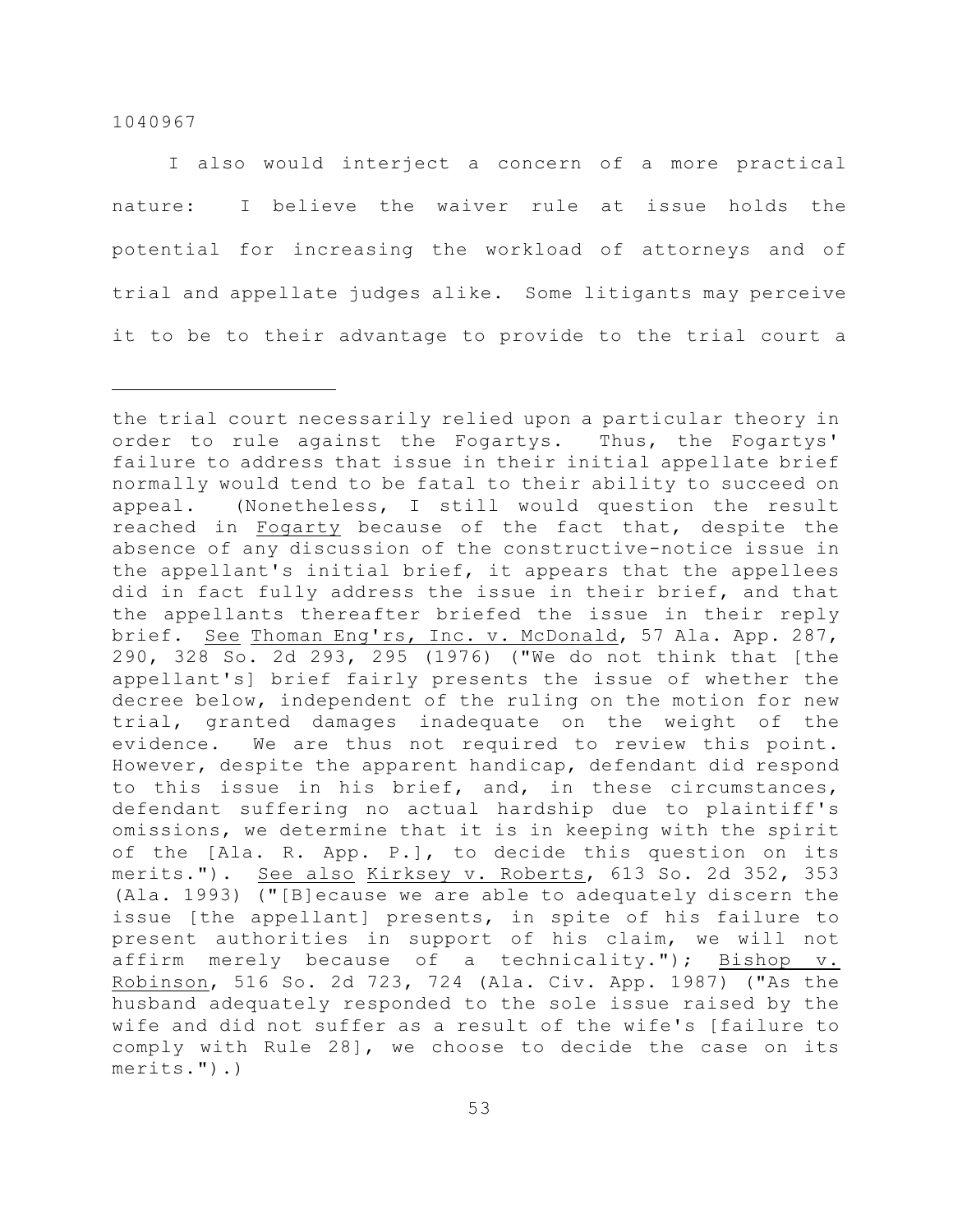multitude of alternative grounds for their position, regardless of the merit of those grounds, in the hope that, if they are successful in the trial court, their opponent might fail to contest one or more of those grounds on appeal, thereby resulting in the affirmance of the judgment by "default." Undoubtedly, appellants will be forced to invest time and money studiously searching the trial court record to be sure they have not overlooked any argument that would, if not addressed on appeal, provide the basis for such a default.

Finally, I am not comforted by the notion that there would be an exception to the waiver rule announced in Fogarty for grounds deemed "frivolous" by a majority of the members of the appellate court reviewing the case. So. 2d at (Lyons, J., dissenting). What is and is not "frivolous" will often be in the eye of the beholder; what is frivolous to one judge may be colorable to another. An unjust result for a litigant is no less so because the ground upon which that result is based is considered by a majority of an appellate court to be nonfrivolous, though incorrect, rather than frivolous and incorrect. In either case, the result is wrong.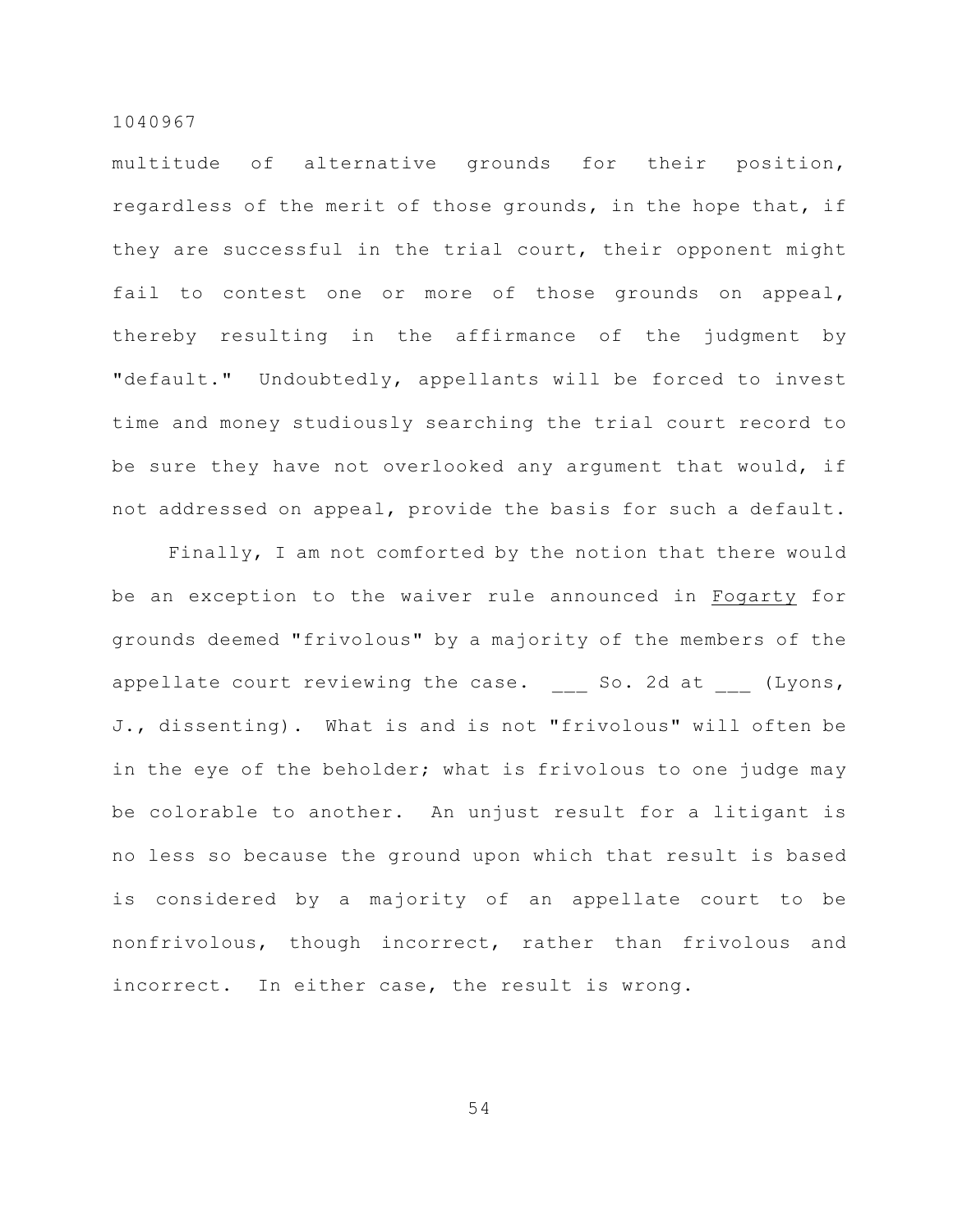In some states, the affirm-on-any-valid-legal-ground principle carries the colorful moniker of "the tipsy coachman rule." See Dade County School Bd. v. Radio Station WQBA, 731 So. 2d 638 (Fla. 1999); Williams v. Freightliner, LLC, 196 Or. App. 83, 100 P.3d 1117 (2004). The use of that moniker stems from a 19th century Georgia case, Lee v. Porter, 63 Ga. 345, 346 (1879), in which the Georgia Supreme Court explained:

"It not infrequently happens that a judgment is affirmed upon a theory of the case which did not occur to the court that rendered it, or which did occur and was expressly repudiated. The human mind is so constituted that in many instances it finds the truth when wholly unable to find the way that leads to it."

(Emphasis original.) The Georgia Supreme Court then invoked the following verse by Oliver Goldsmith:

"'[T]he pupil of impulse, it forc'd him along, His conduct still right, with his argument wrong; Still aiming at honor, yet fearing to roam, The coachman was tipsy, the chariot drove home.'"

63 Ga. at 346.

Although a coachman might not be competent to help a "chariot" reach its correct destination, the alternative of relying upon the horse alone to reach that destination may be available, but only if the horse has the wherewithal to do so. In a like manner, if a ground relied upon by a trial court in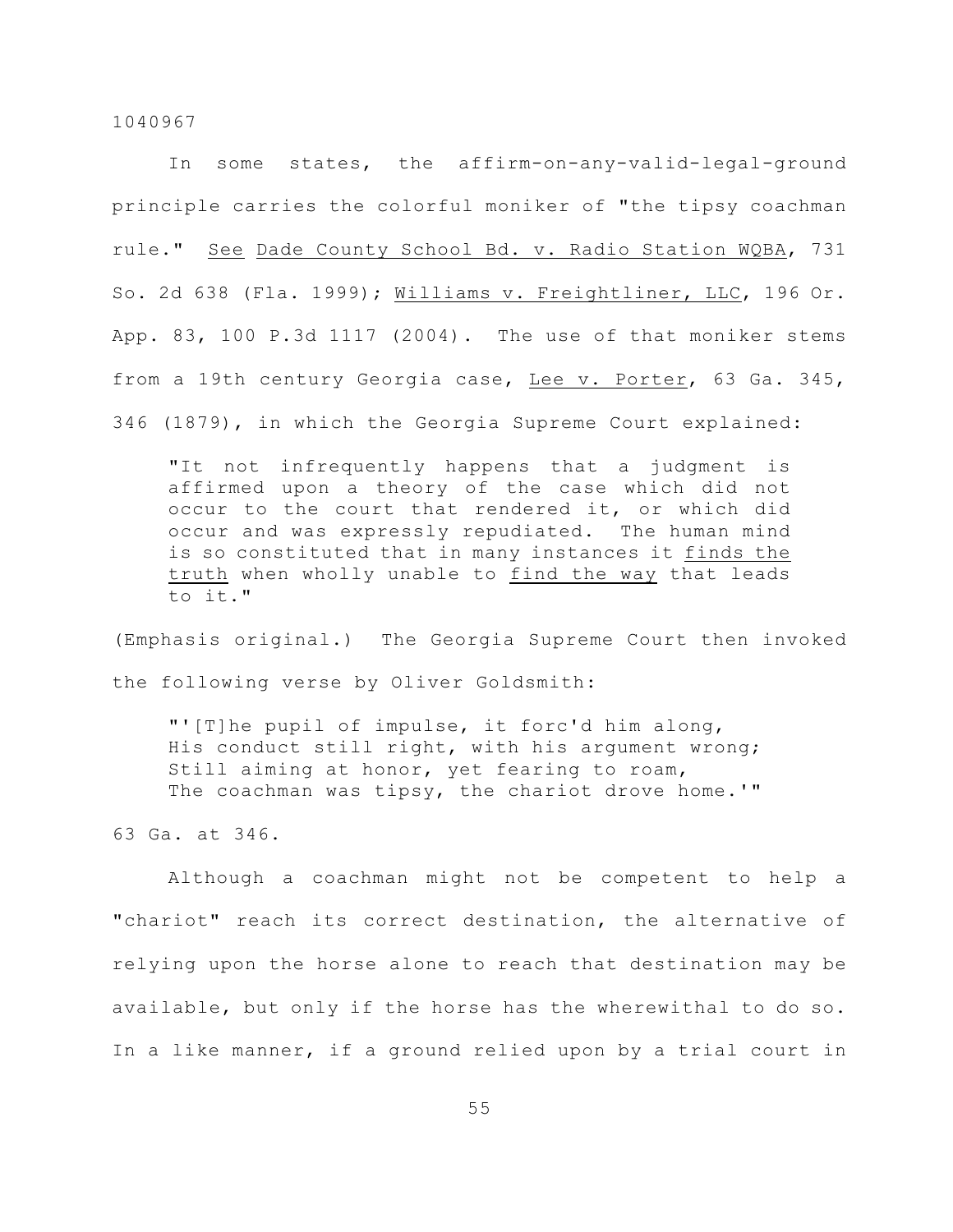an effort to reach a given result is invalid and therefore not available for that purpose, an alternative ground may still be used by the appellate court to reach that result, but only if that alternative ground has the legal wherewithal to do so.

Cobb, C.J., concurs.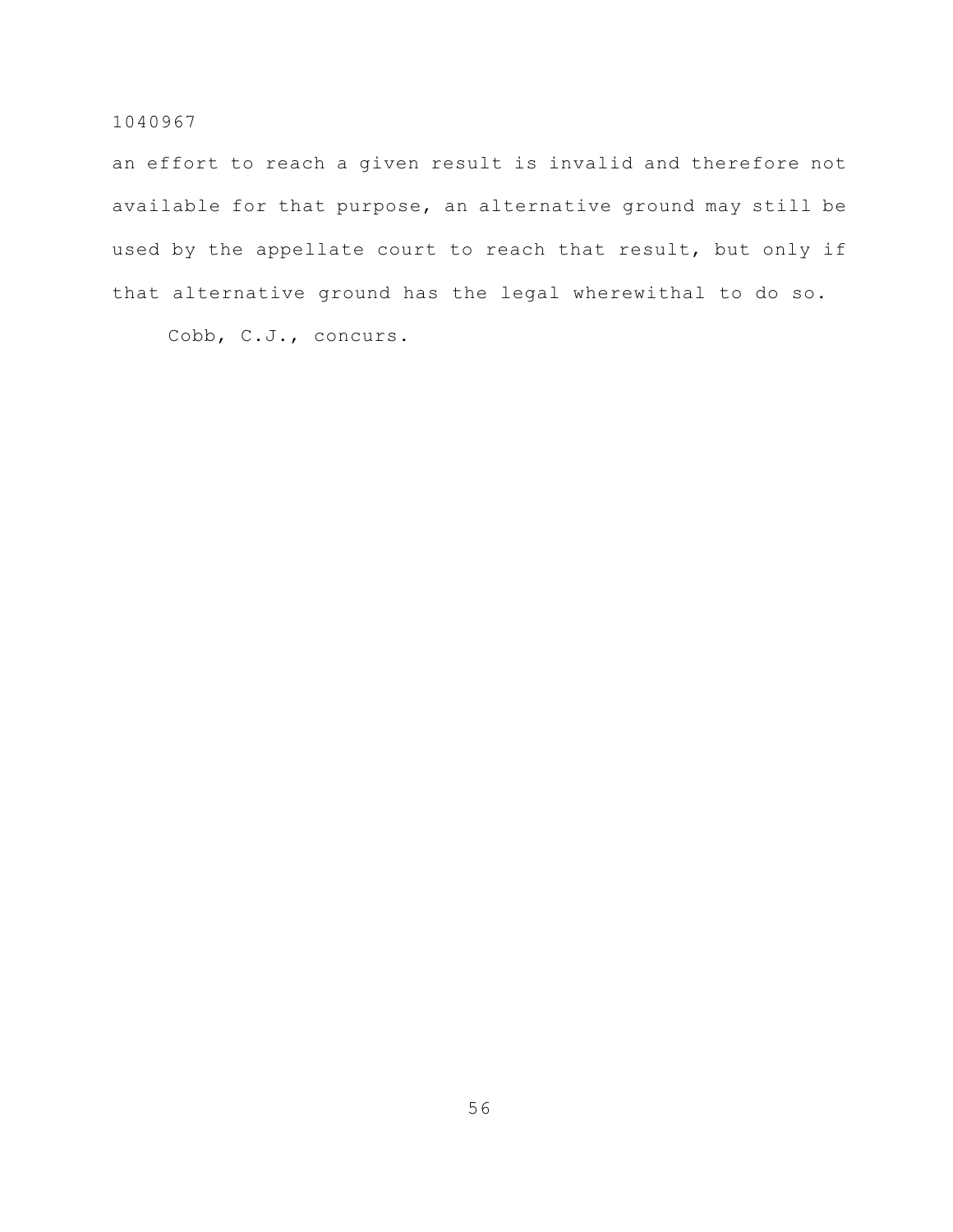LYONS, Justice (dissenting).

When JBJ filed its motion for a summary judgment seeking to block Pavilion's attempt to assert a statutory right of redemption with respect to certain realty purchased by Pavilion at a foreclosure sale, it relied on multiple grounds. These grounds fall into two categories: the lack of corporate authority to assert the right and the failure to comply with procedures for exercising the right of statutory redemption. The trial court ruled against JBJ on the alleged failure to comply with the appropriate statutory procedures. A successor trial judge ruled in favor of JBJ on the issue of lack of authority and dismissed the action, and Pavilion appealed. In both its opening brief and its reply brief, Pavilion ignored JBJ's defense dealing with the issue of failure to comply with the mechanics for the exercise of the right of statutory redemption.

This Court has frequently stated that it will affirm the judgment of the trial court for any reason supported by the record. This Court stated in Smith v. Equifax Services, Inc., 537 So. 2d 463, 465 (Ala. 1988):

"An appellee can defend the trial court's ruling with an argument not raised below, for this Court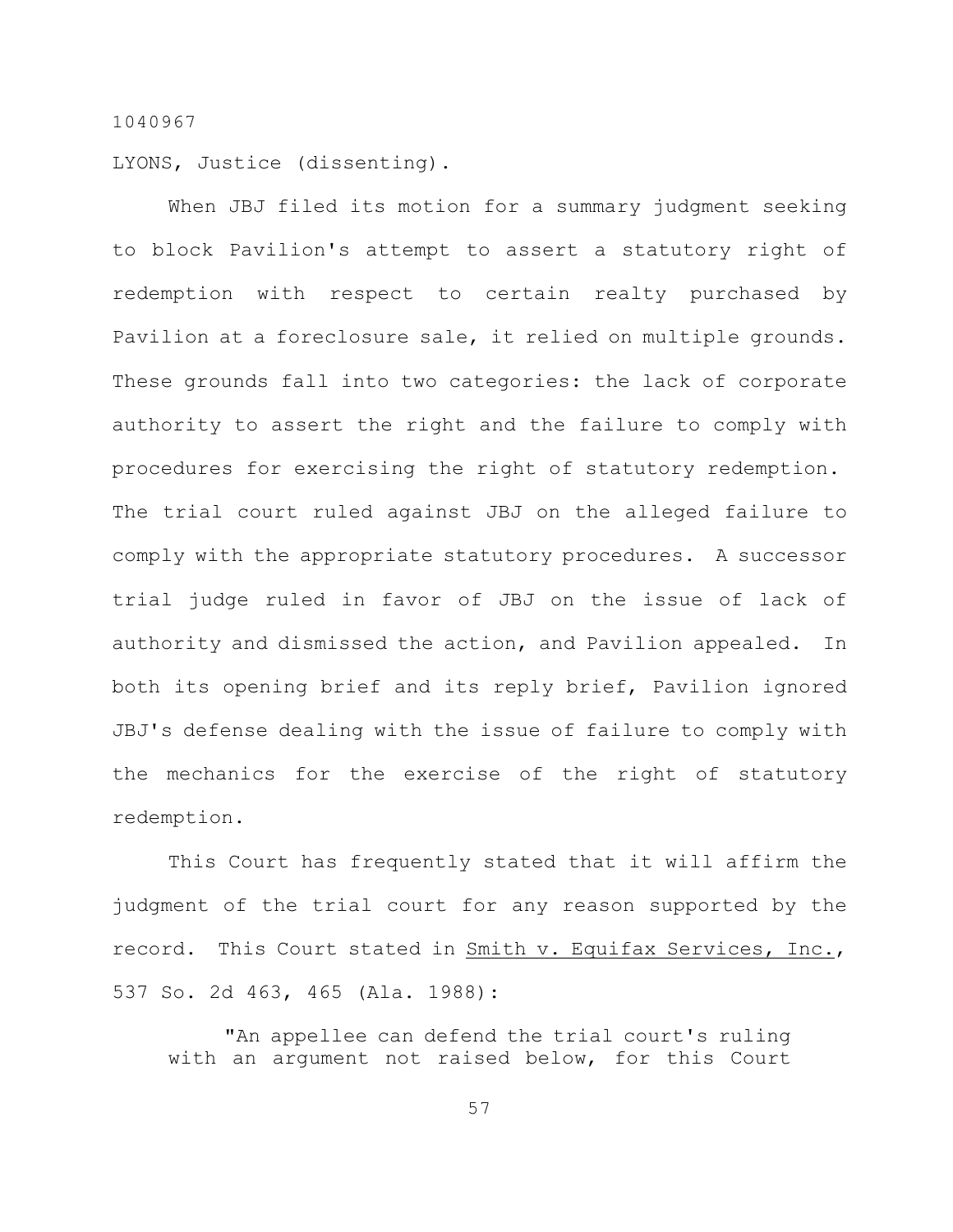'will affirm the judgment appealed from if supported on any valid legal ground.' Tucker v. Nichols, 431 So. 2d 1263, 1265 (Ala. 1983). There is a rather obvious fundamental difference in upholding the trial court's judgment and reversing it; this Court will not reverse the trial court's judgment on a ground raised for the first time on appeal, Costarides v. Miller, 374 So. 2d 1335 (Ala. 1979), even though it affirms judgments on bases not asserted in the trial court, Bank of the Southeast v. Koslin, 380 So. 2d 826 (Ala. 1980). This difference is predicated on the 'long-standing, well-established rule that [in order to secure a reversal] the appellant has an affirmative duty of showing error upon the record.' Tucker v. Nichols, supra, at 1264."

In Ex parte Ryals, 773 So. 2d 1011, 1013 (Ala. 2000), this Court, citing Ex parte Wiginton, 743 So. 2d 1071 (Ala. 1999), and Smith v. Equifax Services, Inc., observed that "an appellate court can affirm a summary judgment on any valid argument, regardless of whether the argument was presented to, considered by, or even rejected by the trial court."

We recognized limitations on the applicability of this rule in Liberty National Life Insurance Co. v. University of Alabama Health Services Foundation, P.C., 881 So. 2d 1013, 1020 (Ala. 2003):

"This rule fails in application only where due-process constraints require some notice at the trial level, which was omitted, of the basis that would otherwise support an affirmance, such as when a totally omitted affirmative defense might, if available for consideration, suffice to affirm a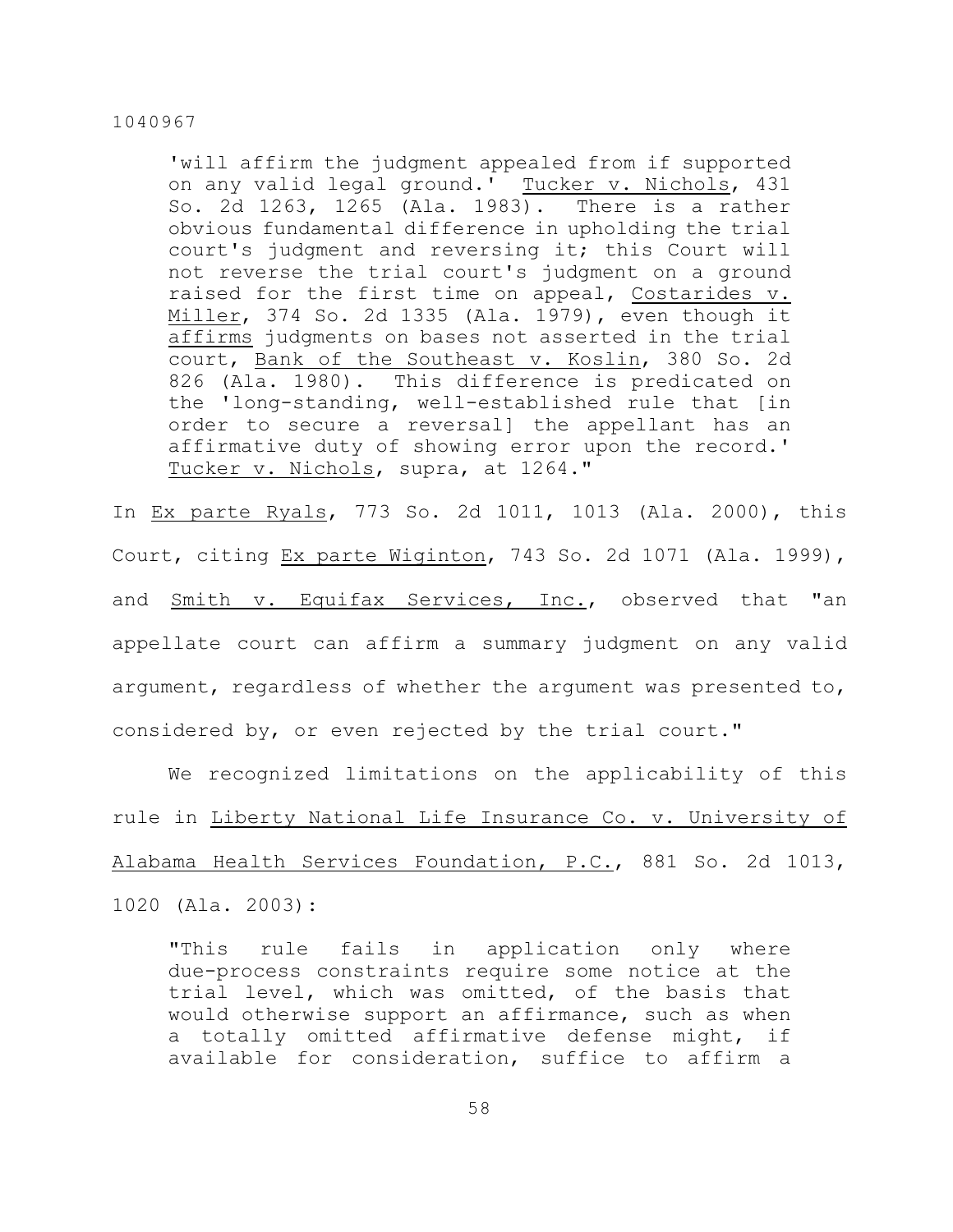judgment, Ameriquest Mortgage Co. v. Bentley, 851 So. 2d 458 (Ala. 2002), or where a summary-judgment movant has not asserted before the trial court a failure of the nonmovant's evidence on an element of a claim or defense and therefore has not shifted the burden of producing substantial evidence in support of that element, Rector v. Better Houses, Inc., 820 So. 2d 75, 80 (Ala. 2001) (quoting Celotex Corp. v. Catrett, 477 U.S. 317, 323, 106 S. Ct. 2548, 91 L. Ed. 2d 265 (1986), and Kennedy v. Western Sizzlin Corp., 857 So. 2d 71 (Ala. 2003))."

With respect to a ground asserted and rejected in the trial court, an appellee can obtain an affirmance based upon the merits of the rejected ground without having to file a crossappeal. McMillan, Ltd. v. Warrior Drilling & Eng'g Co., 512 So. 2d 14, 25 (Ala. 1986).

In light of the "long-standing, well-established rule that [in order to secure a reversal] the appellant has an affirmative duty of showing error upon the record," recognized in Tucker v. Nichols, 431 So. 2d 1263, 1265 (Ala. 1983), we require the appellant, when the trial court does not specify a ground for its ruling, to address in its opening brief all grounds that were presented to the trial court in order to sustain its burden of showing error. See Fogarty v. Southworth, 953 So. 2d 1225, 1232 (Ala. 2006):

"When an appellant confronts an issue below that the appellee contends warrants a judgment in its favor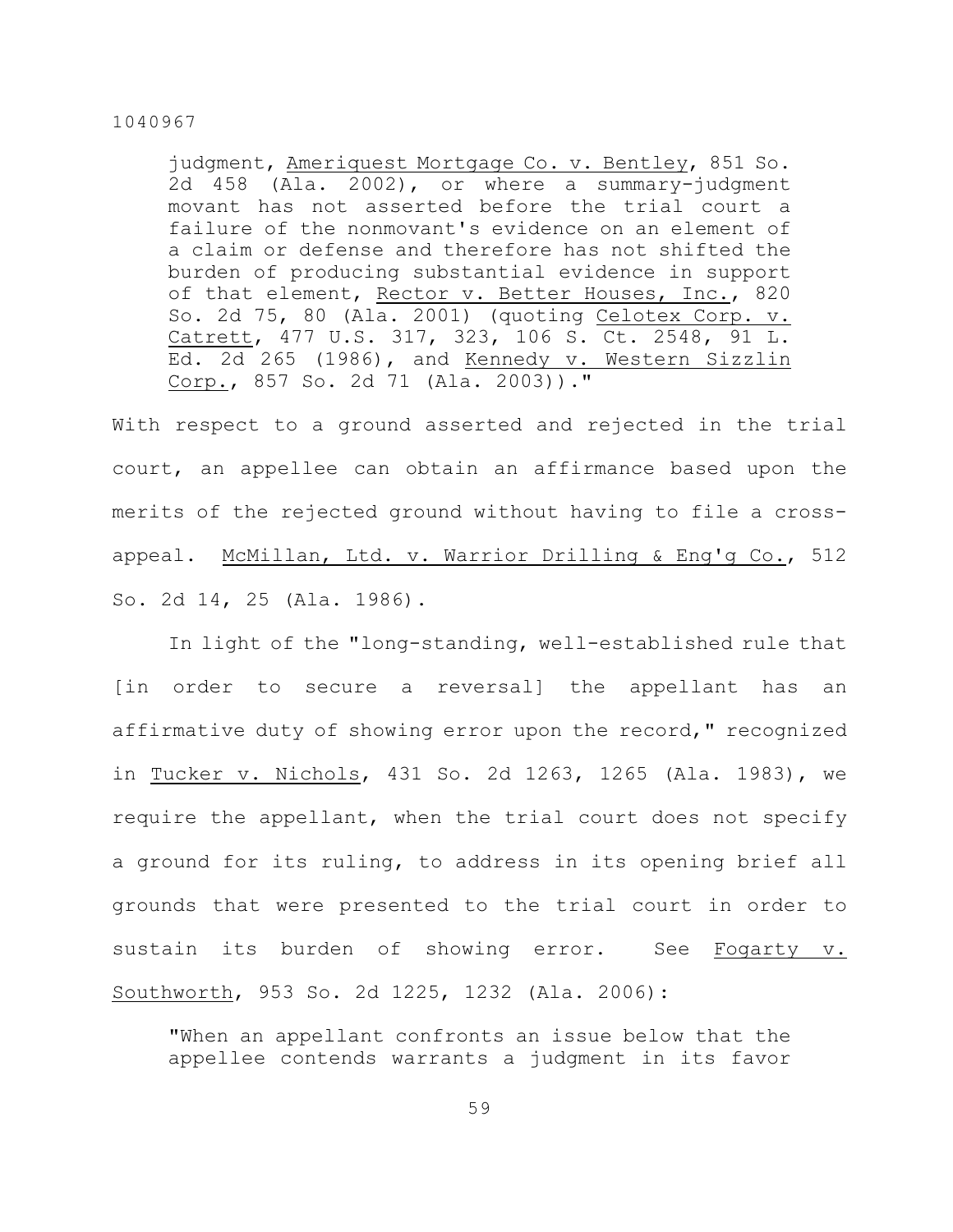and the trial court's order does not specify a basis for its ruling, the omission of any argument on appeal as to that issue in the appellant's principal brief constitutes a waiver with respect to the issue. If the rule were otherwise, an appellant could 'sandbag' an appellee by withholding an argument on an issue until the reply brief, thereby depriving the appellee of the opportunity to respond. See Lloyd Noland Hosp. v. Durham, 906 So. 2d 157, 173 (Ala. 2005) ('It is a well-established principle of appellate review that we will not consider an issue not raised in an appellant's initial brief, but raised only in the reply brief.') (citing Birmingham Bd. of Educ. v. Boyd, 877 So. 2d 592 (Ala. 2003), and Sanders v. Smitherman, 776 So. 2d 68, 73 (Ala. 2000)). We therefore affirm the summary judgment on the fraud count insofar as it is based on the alleged misrepresentations concerning the conveyance of the property as 'free and clear,' because the Fogartys have waived the right to assert error with respect to that issue."

(Emphasis added; footnote omitted.)

In this proceeding, the trial court, albeit by a predecessor to the trial judge who had ruled on the motion giving rise to the order dismissing the action, rejected JBJ's defense based upon failure to satisfy the procedural requirements necessary for exercise of the right of statutory redemption. Pavilion, from the moment it filed its notice of appeal, was exposed to the prospect of JBJ's asserting its right to dismissal of the action based upon its defense of failure to satisfy procedural requirements without the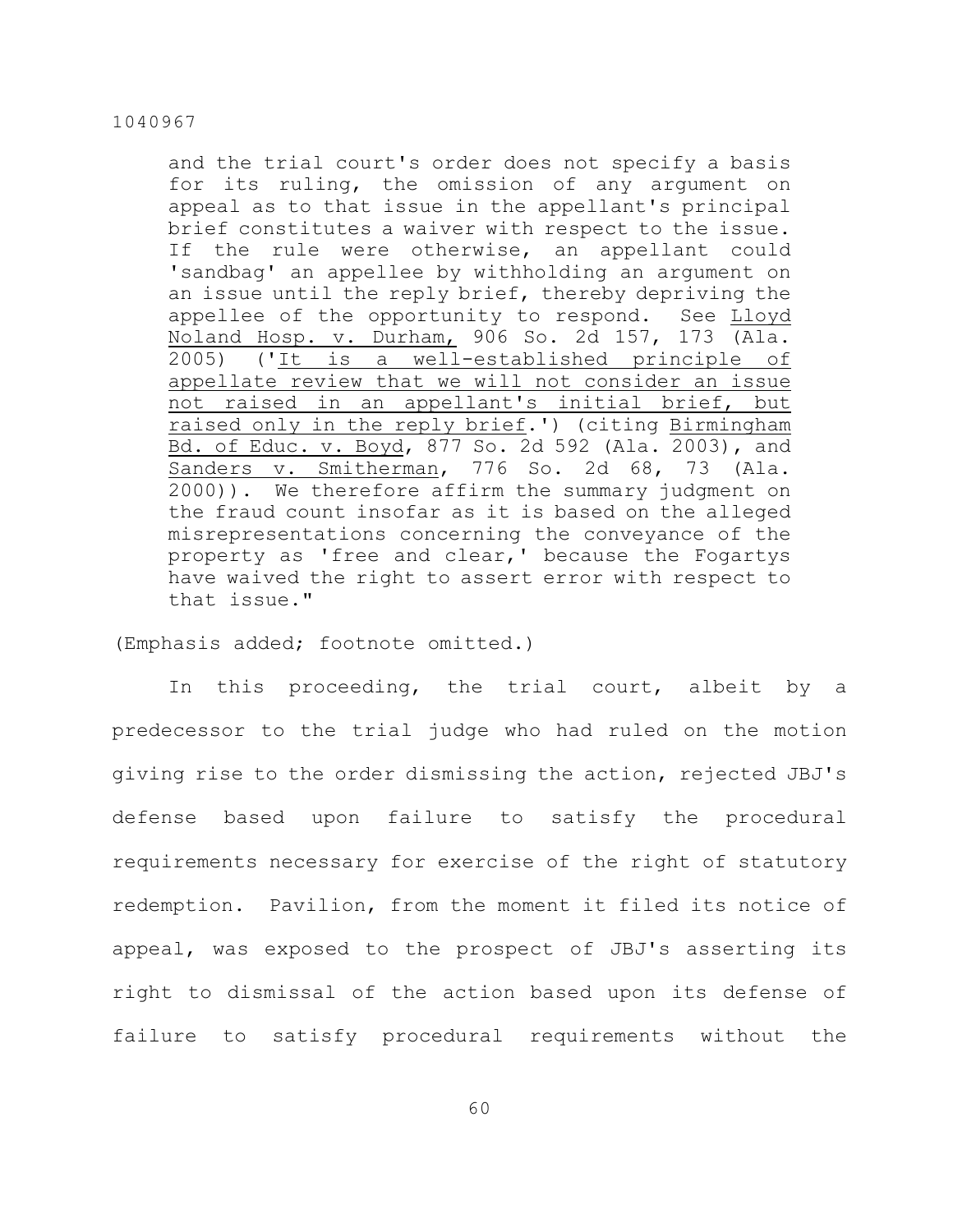necessity of JBJ's filing a cross-appeal. See McMillan, Ltd. v. Warrior Drilling & Eng'g Co., supra. By failing to assert the invalidity of this basis for affirmance in its opening brief, Pavilion failed to shoulder its affirmative duty of showing error upon the record.

Although Fogarty arose in a setting in which the trial court did not specify a ground for its judgment, the main opinion limits its application to such a circumstance, thus departing from our well-settled principles applicable to the obligation of an appellant to demonstrate error in its principal brief and ignoring the equally well-established rule in McMillan, Ltd. v. Warrior Drilling & Engineering Co. allowing an appellee to urge affirmance on a ground rejected by the trial court in its brief without having to file a cross-appeal to bring the issue before the Court. The main opinion further draws conclusions as to the intent of the successor trial judge that are equally indifferent to the effect of the rule in McMillan, Ltd. v. Warrior Drilling & Engineering Co., which renders such conclusions irrelevant, even if accurate.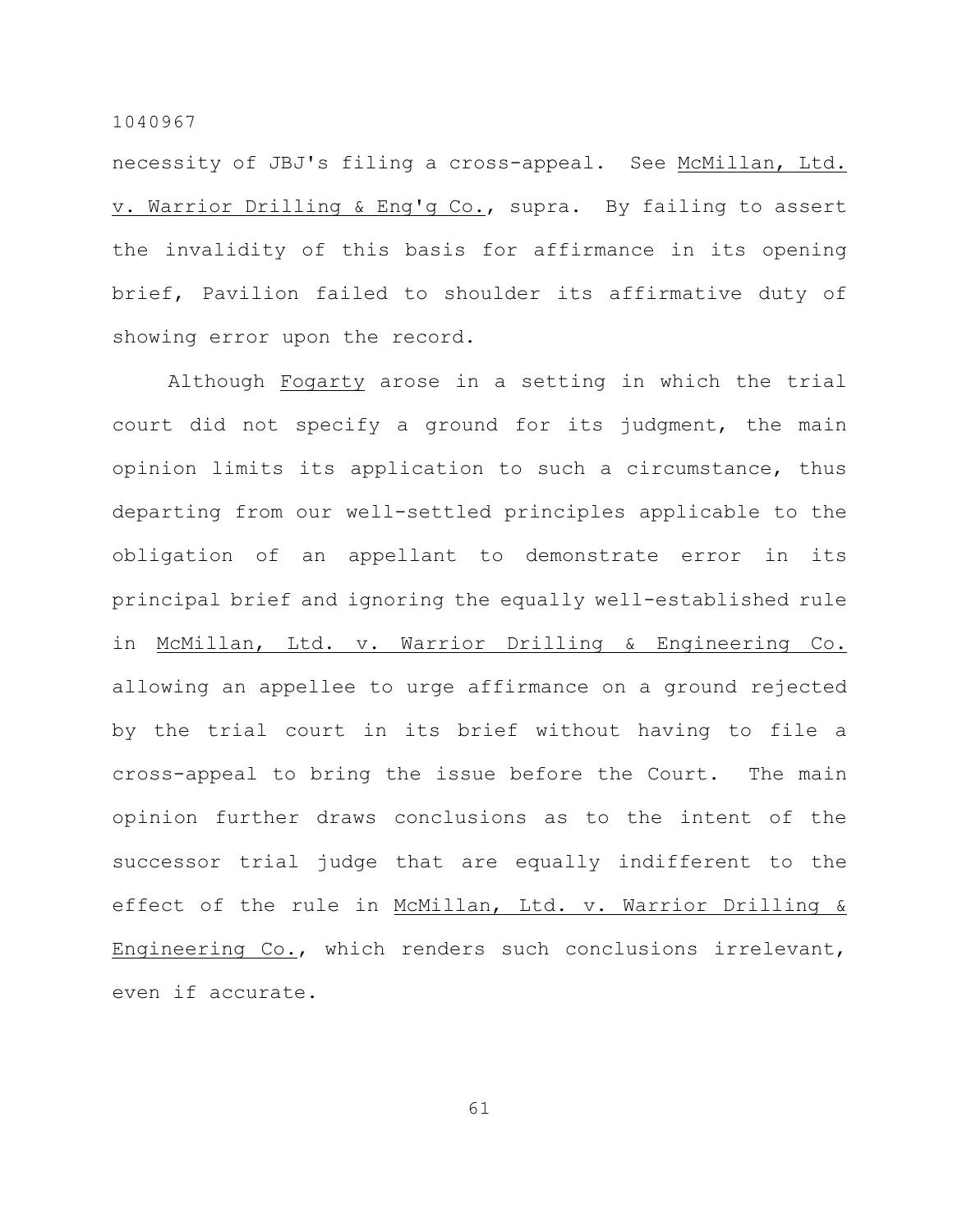JBJ addressed in its brief the merits of its previously rejected defense based upon the failure to satisfy procedural requirements. To the extent JBJ's treatment of the merits of this issue in its brief might permit this Court to disregard Pavilion's waiver by failure to argue the issue in the opening brief, Pavilion ignored the issue once again in its reply brief. Even if the potential for confusion arising from multiple judges would justify relaxing the duties incumbent upon Pavilion in its opening brief, its failure to recognize its plight and to respond to JBJ's alternative argument for affirmance in the reply brief does not justify such lenity. Because a defense on this ground is not frivolous on its face, I would affirm the judgment of the trial court solely on the procedural default of Pavilion without analysis of its merits. I therefore respectfully dissent.

So as to incorporate what I consider to be the law of this state at this time and not by way of announcement of a new rule, I would recommend that the Standing Committee on Rules of Appellate Procedure consider the following amendments to Rule 28, Ala. R. App. P.:

Add the following sentence to Rule 28(a)(10):